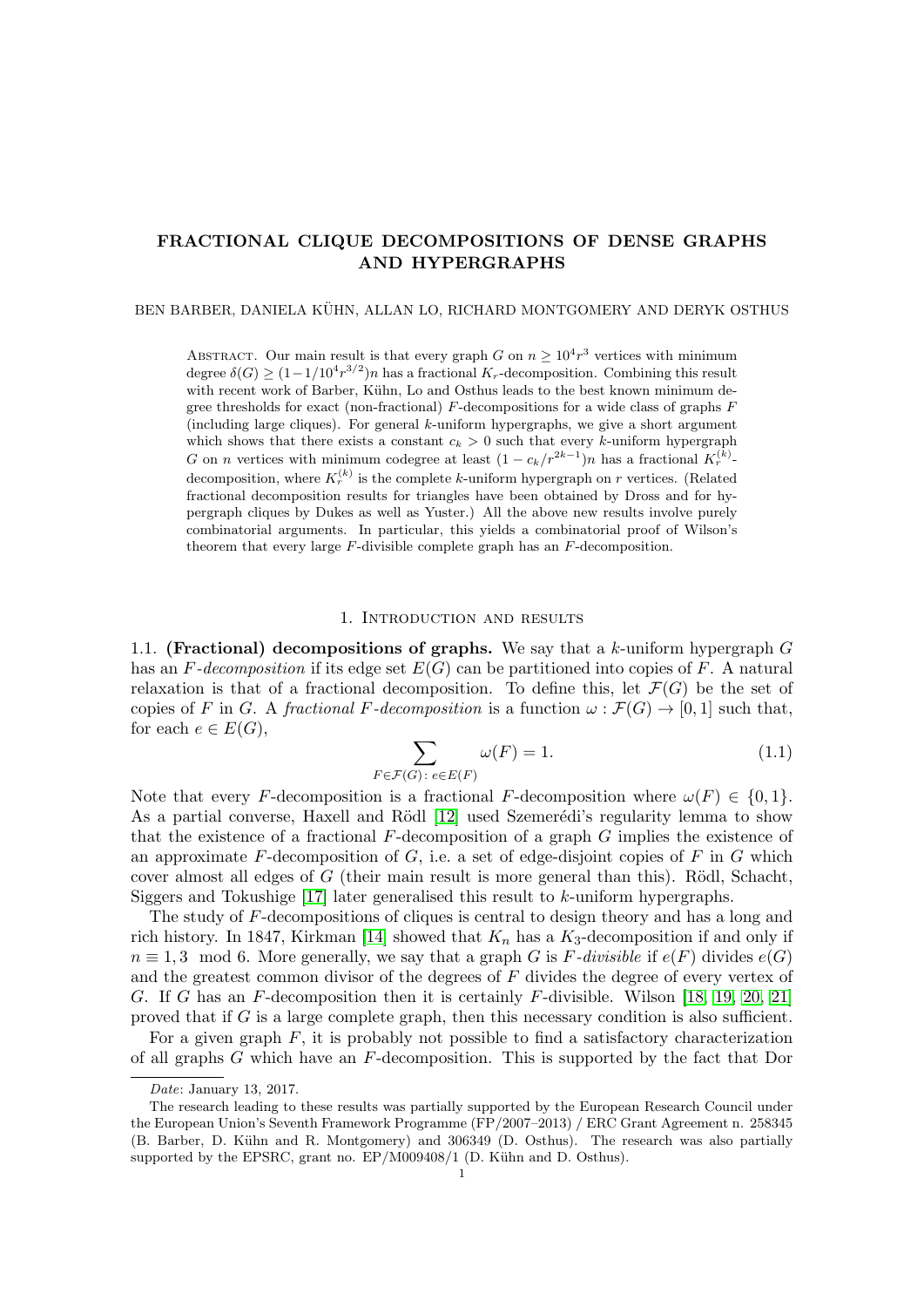and Tarsi  $[4]$  proved that determining whether a graph G has an F-decomposition is NPcomplete if F has a connected component with at least 3 edges. However, it is natural to ask whether one can extend Kirkman's result and Wilson's theorem to all dense graphs. In particular, Nash-Williams made the following conjecture on triangle decompositions.

<span id="page-1-1"></span>**Conjecture 1.1** (Nash-Williams [\[16\]](#page-29-7)). There exists  $N \in \mathbb{N}$  so that for all  $n > N$ , if G is a K<sub>3</sub>-divisible graph on n vertices and  $\delta(G) \geq 3n/4$ , then G has a K<sub>3</sub>-decomposition.

There has been considerable recent progress towards this conjecture. The first result towards the conjecture was obtained by Gustavsson [\[11\]](#page-28-1) who showed that, for every fixed graph F, there exists  $\varepsilon = \varepsilon(F) > 0$  and  $n_0 = n_0(F)$  such that every F-divisible graph G on  $n \geq n_0$  vertices with minimum degree  $\delta(G) \geq (1 - \varepsilon)n$  has an F-decomposition. The bound on  $\varepsilon(F)$  claimed by Gustavsson is around  $10^{-37}|F|^{-94}$ .

Recently, Barber, Kühn, Lo and Osthus [\[1\]](#page-28-2) significantly improved the bound on  $\varepsilon(F)$ by establishing a connection to fractional decompositions. For a graph F and  $n \in \mathbb{N}$ , let  $\delta_F^*(n)$  be the infimum over all c such that every graph G on n vertices with  $\delta(G) \geq cn$ has a fractional F-decomposition. We call  $\delta_F^* := \limsup_{n \to \infty} \delta_F^*(n)$  the fractional F-decomposition threshold. The main results in [\[1\]](#page-28-2) imply the following.

<span id="page-1-0"></span>**Theorem 1.2** (Barber, Kühn, Lo and Osthus [\[1\]](#page-28-2)). Let F be a graph, let  $\varepsilon > 0$  and let n be sufficiently large. Let G be an F-divisible graph on n vertices and suppose that at least one of the following holds.

- (i)  $\delta(G) \ge (c + \varepsilon)n$ , where  $c := \max\{\delta^*_{K_{\chi(F)}}, 1 1/6e(F)\}\$  and  $\chi(F)$  is the chromatic number of F.
- (ii) F is d-regular and  $\delta(G) \ge (c + \varepsilon)n$ , where  $c := \max\{\delta^*_{K_{\chi(F)}}, 1 1/3d\}.$
- (iii)  $F = C_{\ell}$ , where  $\ell \geq 3$  is odd, and  $\delta(G) \geq (\delta_{C_{\ell}}^* + \varepsilon)n$ .

Then G has an F-decomposition.

Furthermore, asymptotically optimal results for even cycles have been obtained in [\[1\]](#page-28-2) and for all bipartite graphs with a leaf by Yuster [\[22\]](#page-29-8). Note that by Theorem [1.2\(](#page-1-0)iii) it suffices to show that  $\delta_{K_3}^* \leq 3/4$  in order to prove Conjecture [1.1](#page-1-1) asymptotically. Determining  $\delta_{K_7}^*$ is therefore an important problem, as well as being interesting in its own right. The best current result towards the triangle case is due to Dross [\[5\]](#page-28-3), who gave a very short and elegant argument showing that  $\delta_{K_3}^* \leq 0.9$ . This improves previous bounds of Yuster [\[23\]](#page-29-9) Dukes [\[6,](#page-28-4) [7\]](#page-28-5) and Garaschuk [\[8\]](#page-28-6). For  $r \geq 4$ , Yuster [\[23\]](#page-29-9) proved that  $\delta_{K_r}^* \leq 1 - 1/9r^{10}$ ; this was subsequently improved by Dukes [\[6,](#page-28-4) [7\]](#page-28-5) who showed that  $\delta_{K_r}^* \leq 1 - 2/9r^2(r-1)^2$ . On the other hand, a construction showing  $\delta_{K_r}^* \geq 1 - 1/(r+1)$  is described in [\[23\]](#page-29-9). Our main result gets substantially closer to this lower bound for large r.

<span id="page-1-2"></span>**Theorem 1.3.** The following holds for any integers  $r \geq 3$  and  $n \geq 10^4 r^3$ . If G is a graph on n vertices and  $\delta(G) \geq (1 - 1/10^4 r^{3/2})n$ , then G has a fractional K<sub>r</sub>-decomposition.

In order to clarify the presentation, we have made no attempt to optimise the constant  $10<sup>4</sup>$  appearing in Theorem [1.3.](#page-1-2) Along the way, we also obtain a comparatively short and simple proof that  $\delta(G) \geq (1 - 1/10^5 r^2)n$  guarantees a fractional K<sub>r</sub>-decomposition (see Theorem [6.1\)](#page-15-0).

Together with Theorem [1.2,](#page-1-0) we immediately obtain the following corollary. Note that (iii) is a special case of (ii).

<span id="page-1-3"></span>Corollary 1.4. Let F be a graph, let  $\varepsilon > 0$  and let n be sufficiently large. Let G be an F-divisible graph on n vertices such that at least one of the following holds.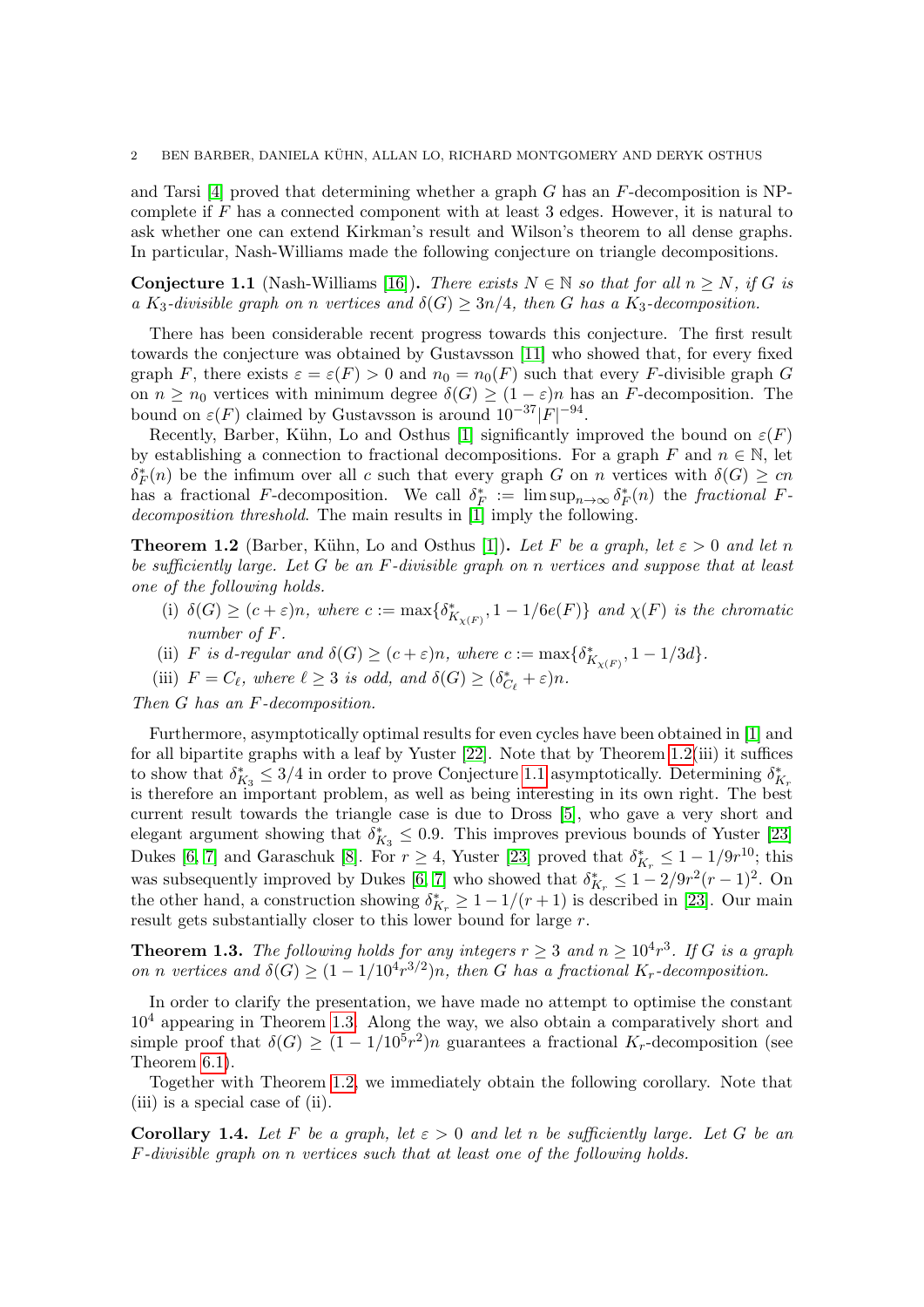- (i)  $\delta(G) \ge (1 1/10^4 |F|^2)n$ .
- (ii) F is d-regular and  $\delta(G) \geq (1 1/10^4(d+1)^{3/2} + \varepsilon)n$ .
- (iii)  $F = K_r$  and  $\delta(G) \ge (1 1/10^4 r^{3/2} + \varepsilon)n$ .

Then G has an F-decomposition.

An obvious open problem is to improve the bounds in Theorem [1.3](#page-1-2) (and thus in Corollary [1.4\)](#page-1-3). Furthermore, in view e.g. of Theorem [1.2\(](#page-1-0)iii) it would also be very interesting to obtain better bounds on the fractional decomposition threshold for odd cycles.

1.2. (Fractional) decompositions of hypergraphs. Our methods also extend to  $k$ uniform hypergraphs with  $k \geq 3$ . For a k-uniform hypergraph G, the minimum codegree  $\delta_{k-1}(G)$  of G is the minimum over all  $(k-1)$ -subsets S of  $V(G)$  of the number of edges containing all the vertices in S. For a k-uniform hypergraph F and  $n \in \mathbb{N}$ , let  $\delta_F^*(n)$ be the infimum over all  $c$  such that every  $k$ -uniform hypergraph  $G$  on  $n$  vertices with  $\delta_{k-1}(G) \geq cn$  has a fractional F-decomposition. We again call  $\delta_F^* := \limsup_{n \to \infty} \delta_F^*(n)$ the *fractional F-decomposition threshold*. For  $r \ge k \ge 2$ , let  $K_r^{(k)}$  denote the complete kuniform hypergraph on r vertices. For  $r \ge k \ge 2$ , Yuster [\[24\]](#page-29-10) proved that  $\delta^*_{\nu(k)} \le 1 - 1/6^{kr}$ .  $K_r^{\langle}$ Dukes [\[6,](#page-28-4) [7\]](#page-28-5) improved this to  $\delta_r^*$  $\frac{1}{K_r^{(k)}} \leq 1 - 1/(2 \cdot 3^k \binom{r}{k})$  $(k)$ <sup>r</sup> $(k)$ <sup>2</sup>). We give a short combinatorial

proof for a similar bound (which is slightly better when  $r$  is large).

<span id="page-2-0"></span>**Theorem 1.5.** Given  $r, k \in \mathbb{N}$  with  $r > k \geq 2$ , let  $\delta := \frac{k!}{2^{k+3}k^2r^{2k-1}}$  and let  $n > 1/\delta$ . Then any k-uniform hypergraph G on n vertices with  $\delta_{k-1}(G) \geq (1-\delta)n$  has a fractional  $K_r^{(k)}$ -decomposition.

Note that in Theorem [1.5](#page-2-0) and at many points in the remainder of the paper, we use  $\delta$ for the 'missing minimum degree proportion' (rather than for the minimum degree of the (hyper-)graph itself). Moreover, note that for graphs, Theorem [1.5](#page-2-0) gives weaker bounds than those discussed in the previous subsection.

In a recent breakthrough, Keevash [\[13\]](#page-29-11) proved that every sufficiently large  $K_n^{(k)}$  satisfying the necessary divisibility conditions has a  $K_r^{(k)}$ -decomposition. This settled a question regarding the existence of designs going back to the 19th century. Moreover, his results also extend to hypergraphs with minimum codegree at least  $(1 - \varepsilon)n$ , for an unspecified  $\varepsilon > 0$ . Theorem [1.5](#page-2-0) may help to obtain explicit bounds on  $\varepsilon$ .

1.3. Recent developments. Since submission of the original manuscript, there have been a number of further developments: Firstly, Glock, Kühn, Montgomery, Lo and Osthus [\[10\]](#page-28-7) obtained further results on the decomposition threshold of graphs which strengthen Theorem [1.2.](#page-1-0) These imply e.g. that for cliques, the decomposition threshold equals its fractional version, i.e. a minimum degree of  $(\delta_{K_r}^* + o(1))n$  guarantees a  $K_r$ -decomposition. Also, [\[10\]](#page-28-7) determines the decomposition threshold for bipartite graphs.

Secondly, several results in the partite setting have been obtained. Bowditch and Dukes [\[3\]](#page-28-8) and Montgomery [\[15\]](#page-29-12) gave bounds on the fractional partite decomposition threshold of triangles and cliques respectively, and Barber, K¨uhn, Lo, Osthus and Taylor [\[2\]](#page-28-9) showed that the partite decomposition threshold for cliques equals its fractional version. These results can be combined to show the existence of completions of suitable partial (mutually orthogonal) latin squares.

Thirdly, Glock, K¨uhn, Lo and Osthus [\[9\]](#page-28-10) obtained a new proof of the existence of designs which generalizes the results in [\[13\]](#page-29-11) beyond the quasirandom setting. In particular, the result implies that a minimum codegree bound close to that in Theorem [1.5](#page-2-0) already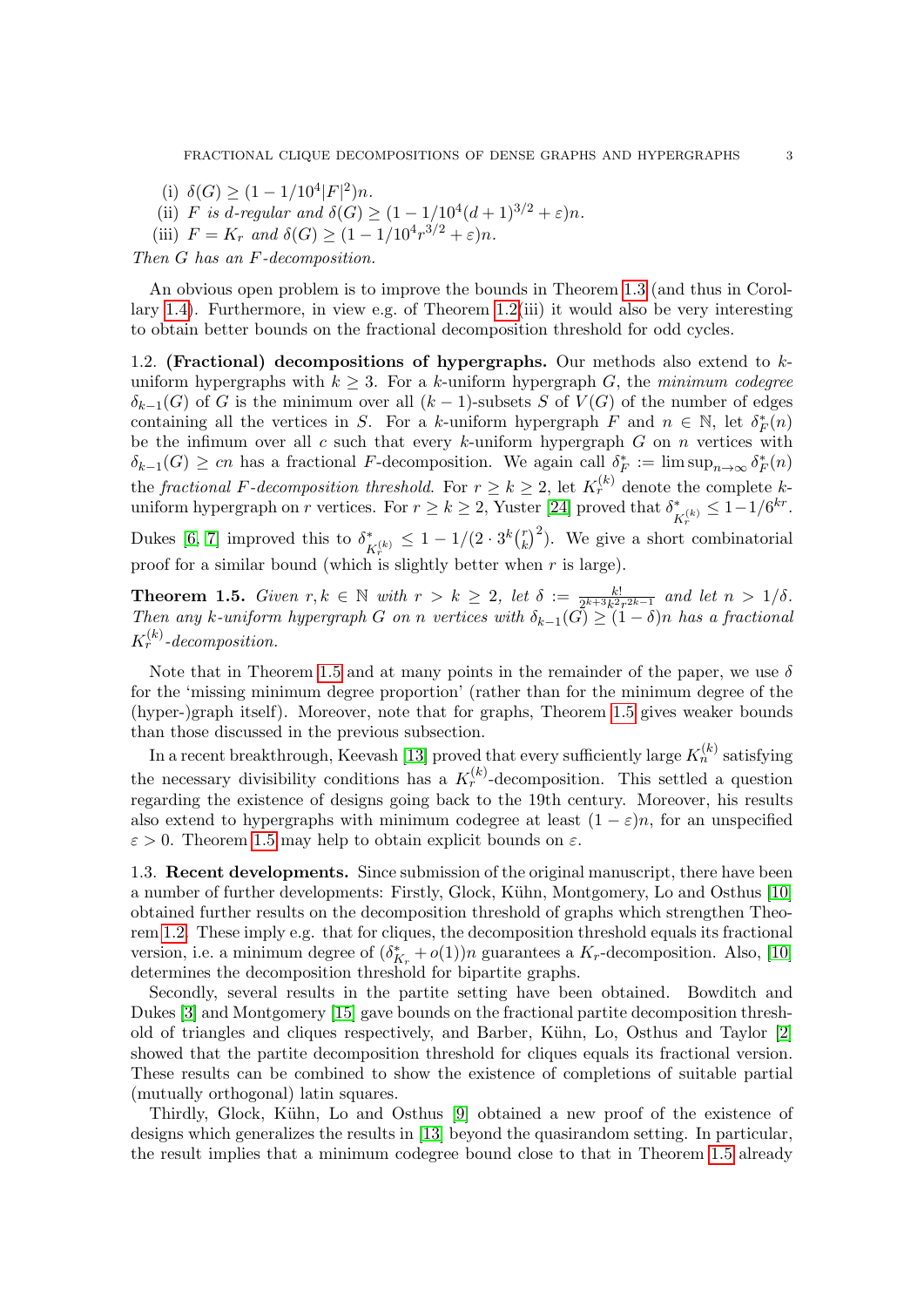#### 4 BEN BARBER, DANIELA KUHN, ALLAN LO, RICHARD MONTGOMERY AND DERYK OSTHUS ¨

guarantees an actual decomposition (under appropriate divisibility conditions). The proof in [\[9\]](#page-28-10) incorporates the ideas used in the proof of Theorem [1.5.](#page-2-0)

1.4. Proof idea and organization of the paper. The proof by Dukes [\[6,](#page-28-4) [7\]](#page-28-5) that  $\delta_{K_r}^* \leq$  $1 - \Omega(1/r^4)$  is based on tools from linear algebra. To prove Theorem [1.3](#page-1-2) we build on the combinatorial approach of Dross [\[5\]](#page-28-3). The latter argument begins with a uniform weighting of the triangles in a graph  $G$  with high minimum degree (this idea is actually already implicit in [\[6\]](#page-28-4)). This uniform weighting can be shown to be 'close' to a fractional triangle decomposition of G. Then the idea is to use the max-flow min-cut theorem to make the necessary adjustments to this weighting to obtain a fractional triangle decomposition. Our methods begin with a similar initial weighting, but avoid using the max-flow min-cut theorem. Theorem [1.5](#page-2-0) is obtained by generalising (simplified versions of) these methods to hypergraphs; we give a more detailed sketch in Section [2.](#page-4-0) We then prove Theorem [1.5](#page-2-0) in Section [3,](#page-5-0) before proving Theorem [1.3](#page-1-2) in Sections [4,](#page-9-0) [5](#page-11-0) and [7–](#page-16-0)[9.](#page-27-0) In Section [6](#page-15-1) we combine the results of Sections [4](#page-9-0) and [5](#page-11-0) to give a short proof of Theorem [6.1,](#page-15-0) a weaker form of Theorem [1.3](#page-1-2) with  $r^2$  in place of  $r^{3/2}$ .

Our argument here and that in [\[1\]](#page-28-2) is purely combinatorial. So the proofs of Theorem [1.3](#page-1-2) and Theorem [1.2](#page-1-0) together yield a combinatorial proof of Wilson's theorem [\[18,](#page-29-3) [19,](#page-29-4) [20,](#page-29-5) [21\]](#page-29-6) that every large  $F$ -divisible clique has an  $F$ -decomposition. (The original proof as well as that of the clique version for hypergraphs by Keevash [\[13\]](#page-29-11) made use of algebraic tools.)

1.5. Notation. Given  $k \geq 2$ , a k-uniform hypergraph is an ordered pair  $G = (V(G), E(G))$ , where  $V(G)$  is a finite set (the vertex set) and  $E(G)$  is a set of k-element subsets of  $V(G)$ (the edge set). We sometimes write  $V(e)$  to emphasise that we are thinking of an edge e as a set of vertices. Given a k-uniform hypergraph G and  $S \subseteq V(G)$  with  $|S| \leq k-1$ , we let  $N(S) := \{T \subseteq V(G) \setminus S : T \cup S \in E(G)\}\$  and write  $d(S) := |N(S)|$ . We let  $N^{c}(S) := \{T \subseteq V(G) : |T| = k - |S|, T \cup S \notin E(G)\}.$  For  $1 \leq j \leq k - 1$ , we write  $\delta_i(G) := \min\{d(S) : S \subseteq V(G), |S| = j\}$  for the minimum j-degree  $(\delta_{k-1}(G))$  is also known as the minimum codegree).

Given  $r \geq k \geq 2$ , we write  $\mathcal{K}_r^{(k)}(G)$  for the set of copies of  $K_r^{(k)}$  in G. If G is clear from the context, we just write  $\mathcal{K}_r^{(k)}$ ; if  $k = 2$ , then we just write  $\mathcal{K}_r$ . We write  $k_r = k_r(G)$ :=  $|\mathcal{K}_r^{(k)}(G)|$  for the number of r-cliques in G. (For  $r < 0$ , we let  $k_r := 0$ .) For each  $S \subseteq V(G)$ and  $r \in \mathbb{N}$ , let  $\kappa_S^{(r)}$  $S(S^{(r)}):=|\{K \in \mathcal{K}_r^{(k)}: S \subseteq V(K)\}|.$  For an edge e, we often write  $\kappa_e^{(r)}$  for  $\kappa_{V}^{(r)}$  $V(r)$  For  $r, k \in \mathbb{N}$ , we write  $(r)_k := r(r-1)\cdots(r-k+1)$  for the kth falling factorial of r.

For a graph G and  $x \in V(G)$ , we write  $N(x) := \{y \in V(G) : xy \in E(G)\}\)$  for the neighbourhood of x and  $d(x) := |N(x)|$  for the degree of x. We let  $N^c(x) = \{y \in V(G) :$  $xy \notin E(G)$  (note that this includes x itself). For  $S \subseteq V(G)$ , we write  $G[S]$  for the subgraph of G induced by S, and abbreviate  $e(G[S]) = |E(G[S])|$  and  $\mathcal{K}_r(G[S])$  by  $e(S)$ and  $\mathcal{K}_r[S]$ , respectively. Given any event A, we let

$$
\mathbf{1}_A := \begin{cases} 1 & \text{if } A \text{ occurs,} \\ 0 & \text{otherwise.} \end{cases}
$$

By a weighting of the r-cliques in G we mean a function  $\omega: \mathcal{K}_r^{(k)} \to \mathbb{R}$ . The weight of a clique K is  $\omega(K)$ . For  $e \in E(G)$ , the weight over e is  $\sum_{K \in \mathcal{K}_r(G): e \in E(K)} \omega(K)$ .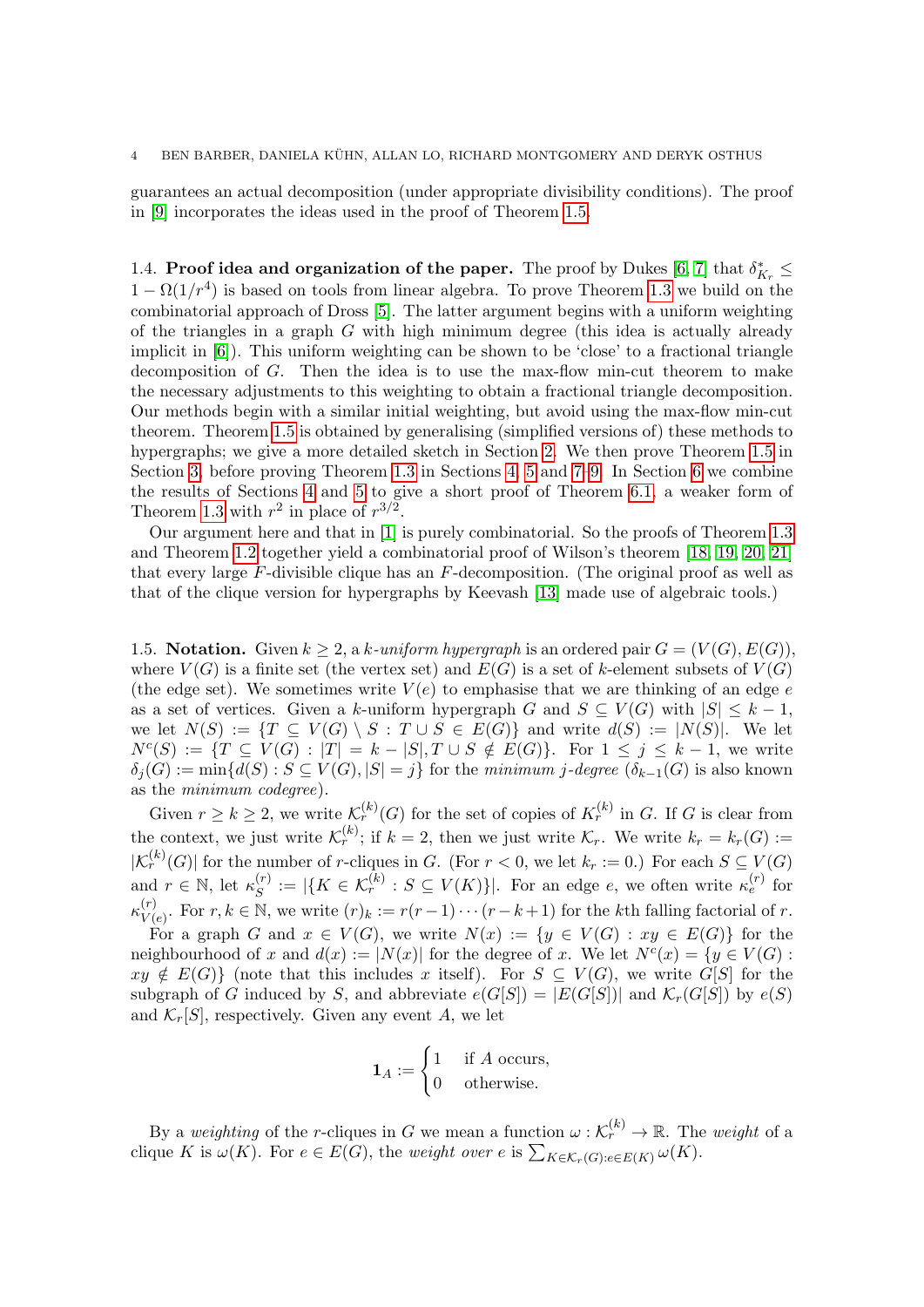#### 2. SKETCH OF PROOF

<span id="page-4-0"></span>Here we present a sketch proof of Theorem [1.5,](#page-2-0) which will also form the backbone of the proof of Theorem [1.3.](#page-1-2) For simplicity, we describe the argument for graphs (which generalises straightforwardly to the hypergraph case).

As  $\delta(G)$  is large, for each  $e \in E(G)$ , G has many r-cliques containing e. In fact, all edges  $e$  are contained in approximately the same number of  $r$ -cliques. More precisely, there is some small  $\alpha > 0$  such that  $(1 - \alpha)k_{r-2} \leq \kappa_e^{(r)} \leq k_{r-2}$  for any  $e \in E(G)$  (see Propo-sition [3.2\)](#page-5-1). An appropriately scaled uniform weighting of the r-cliques of  $G$  is therefore already close to a fractional decomposition of  $G$ , in the sense that the total weight over each edge is close to 1. We seek to perturb the weight of each r-clique so that the total weight over each edge becomes exactly 1.

For each  $e \in E(G)$ , we consider an 'edge-gadget'  $\psi_e$  that permits us to alter the weight over e without altering the weight over any other edge. This edge-gadget adds weight to some r-cliques and removes weight from other r-cliques so that the change in weight cancels out over every edge except for  $e$ . Formally speaking, an *edge-gadget* for the edge  $e$ is a weighting  $\psi_e : \mathcal{K}_r \to \mathbb{R}$  such that, for each  $f \in E(G)$ ,

$$
\sum_{K \in \mathcal{K}_r \colon f \in E(K)} \psi_e(K) = \mathbf{1}_{\{e=f\}}.
$$

For  $c \in \mathbb{R}$ , the function  $c \cdot \psi_e$  corresponds to adding weight c over e. Our aim is to use these edge-gadgets  $\psi_e$  (for  $e \in E(G)$ ) to correct the weights over the edges without reducing the weight of any one clique so far that it becomes negative.

We construct a basic edge-gadget  $\psi_e$  as follows. Let J be an  $(r + 2)$ -clique of G that contains  $e$  (which exists since the minimum degree is large). There are three types of edges in J, determined by how many vertices they share with e. Accordingly, write  $E_i := \{f \in$  $E(J) : |V(f) \cap V(e)| = j$ . (Note that  $E_2 = \{e\}$ .) Similarly, there are three types of cliques in  $\mathcal{K}_r(J)$ , determined by how many vertices they share with e. Accordingly, write  $S_j := \{K \in \mathcal{K}_r(J) : |V(K) \cap V(e)| = j\}.$  We first increase the weight of every r-clique in  $S_2$  by  $1/|S_2| = 1/(r_2)$  $_{2}^{r}$ ). This has the effect of increasing the weight over every edge of J, and this increase only depends on whether the edge is in  $E_2$ ,  $E_1$  or  $E_0$ . The weight over e is now 1 as desired, but the weight over the edges in  $E_1$  and  $E_0$  is also positive. We now correct the weight over every edge in  $E_1$  by reducing the weight of every clique in  $S_1$  by the same amount. The weight over each edge in  $E_2 \cup E_1$  is now as desired, so it remains only to correct the weights of each edge in  $E_0$ . But the edges in  $E_0$  form a clique  $K^*$ , and the weight over every edge in  $E_0$  is identical, so it can be made equal to zero by adjusting the weight of  $K^*$ . This completes the construction of  $\psi_e$ .

If we use the basic edge-gadget  $\psi_e$  as described above to adjust the weight over each edge e, then we might have to make large adjustments to the weights of some cliques—large enough that these weights would become negative and prevent us obtaining a fractional decomposition. To avoid making too large an adjustment to the weight of any r-clique, we will therefore, for each edge  $e$ , use many different edge-gadgets  $\psi_e$  to correct the weight over e, making a small adjustment using each  $\psi_e$  and spreading the adjustments over as many r-cliques as possible. To be precise, note that in the previous paragraph we have actually defined an edge-gadget,  $\psi_e^J$  say, for each  $(r+2)$ -clique J containing e, and there are  $\kappa_e^{(r+2)}$  such cliques J. So we set  $\psi_e$  to be the average over of the edge-gadgets  $\psi_e^J$ , that is,  $\psi_e := \sum_{J \in \mathcal{K}_{r+2}: e \in E(J)} \psi_e^J / \kappa_e^{(r+2)}$ .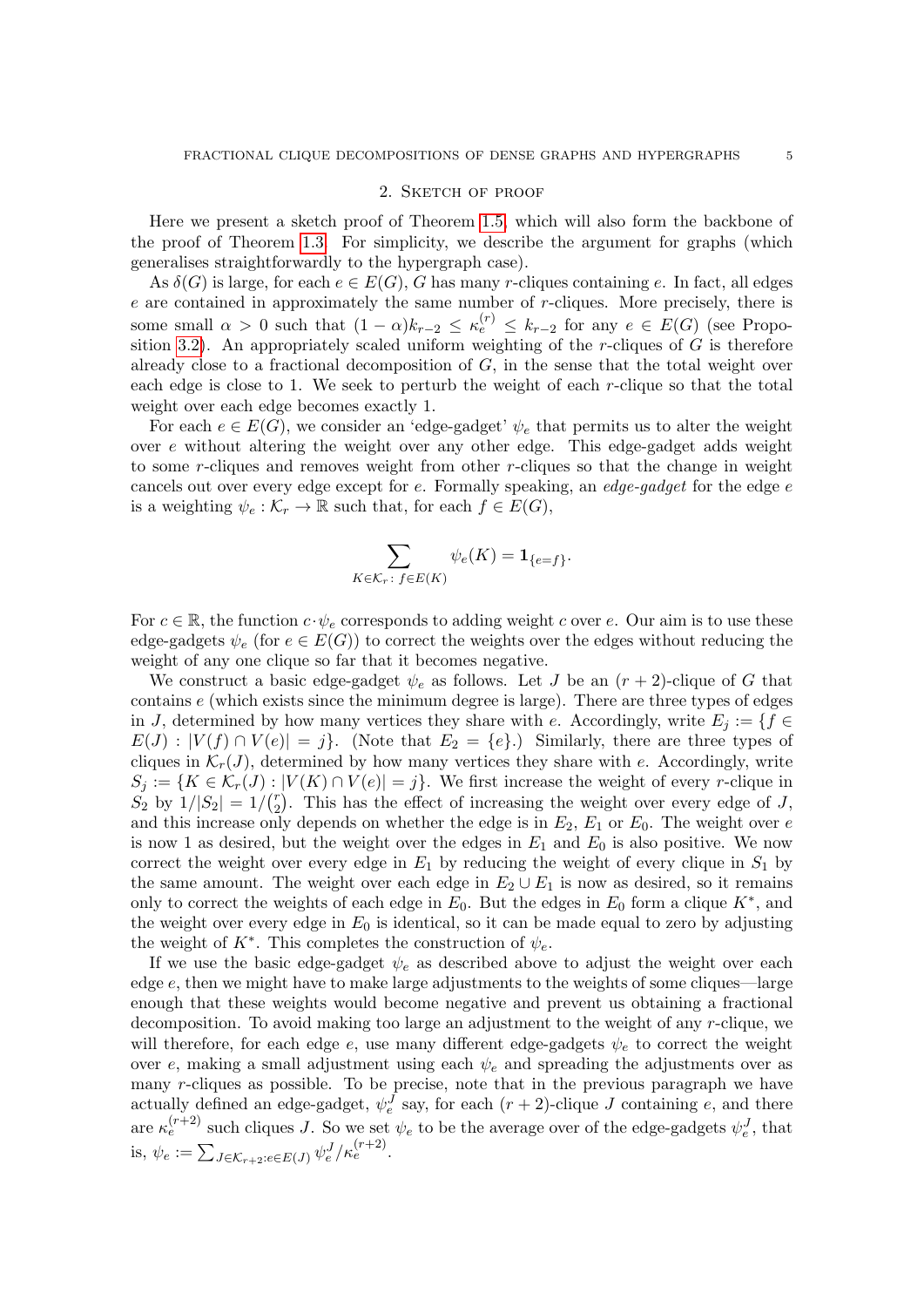#### 6 BEN BARBER, DANIELA KUHN, ALLAN LO, RICHARD MONTGOMERY AND DERYK OSTHUS ¨

This simple argument can already be used to find fractional  $K_r$ -decompositions of graphs on *n* vertices with minimum degree at least  $(1 - c/r^3)n$  for some absolute constant *c*. The argument generalises straightforwardly to hypergraphs, and we use it to prove Theorem [1.5](#page-2-0) in Section [3.](#page-5-0)

In order to prove Theorem [1.3,](#page-1-2) we introduce two additional ideas. Firstly we introduce an additional preprocessing step which allows us to limit the adjustments we need to make to the weight over most of the edges. This leaves us most concerned with the problem of correcting the weight over a small fraction of 'bad' edges. The naive averaging argument would then ask for a large adjustment to the weight of cliques that contain many bad edges. But the proportion of such gadgets which use many bad edges is small. Hence we can avoid using these gadgets and thus reduce the maximum adjustment that might be required for each r-clique. This allows us to obtain fractional  $K_r$ -decompositions provided that  $\delta(G) \geq (1 - c/r^2)n$  for some absolute constant c. We prove this in Sections [4–](#page-9-0)[6.](#page-15-1)

Secondly, we introduce a 'vertex-gadget' that allows us to increase the weight over every edge at a vertex by the same amount simultaneously (see Section [7\)](#page-16-0). In return for this reduction in flexibility we are able to make these adjustments more efficiently, with smaller changes to the weights of cliques. By further analysing the pattern of changes required to the weights over the edges in Section [8,](#page-21-0) we use this vertex-gadget to make an initial adjustment before using edge-gadgets to make the final adjustment. We put together these ideas and results from Sections [4,](#page-9-0) [5,](#page-11-0) [7](#page-16-0) and [8](#page-21-0) to prove Theorem [1.3](#page-1-2) in Section [9.](#page-27-0)

### 3. Fractional decompositions of hypergraphs

<span id="page-5-5"></span><span id="page-5-0"></span>3.1. **Basic tools.** We first observe that if a  $k$ -uniform hypergraph has large minimum codegree, then for all  $\ell < k$  its minimum  $\ell$ -degree is also large.

<span id="page-5-4"></span>**Proposition 3.1.** Let  $k \in \mathbb{N}$  with  $k \geq 2$ , let  $0 < \delta < 1$  and let G be a k-uniform hypergraph on n vertices. Suppose that  $\delta_{k-1}(G) \geq (1-\delta)n$ . Then for every  $\ell \leq k-1$ ,  $\delta_\ell(G) \geq (1-\delta){n-\ell \choose k-\ell}$  $_{k-\ell}^{n-\ell}).$ 

*Proof.* Choose  $S \subseteq V(G)$  with  $|S| = \ell$  such that  $d(S) = \delta_{\ell}(G)$ . Let  $\mathcal{T} := \{(T, e) : S \subseteq T \subseteq \mathcal{T} \subseteq \mathcal{T} \}$  $V(e), e \in E(G), |T| = k - 1$ . Then

$$
\binom{n-\ell}{k-\ell-1} \cdot \delta_{k-1}(G) \leq |\mathcal{T}| = d(S) \cdot (k-\ell),
$$

hence

$$
\delta_{\ell}(G) = d(S) \ge \frac{(1-\delta)n}{k-\ell} {n-\ell \choose k-\ell-1} \ge (1-\delta){n-\ell \choose k-\ell}.
$$

We shall use the following bounds on the number of  $r$ -cliques and the number of  $r$ -cliques containing a fixed edge.

<span id="page-5-1"></span>**Proposition 3.2.** Let  $n > r > k \geq 2$ , let  $1/n < \delta < 1$  and let G be a k-uniform hypergraph on n vertices with  $\delta_{k-1}(G) \geq (1-\delta)n$ . Then

<span id="page-5-3"></span><span id="page-5-2"></span>
$$
\left(1 - \binom{r}{k}\delta\right)\binom{n}{r} \le k_r \le \binom{n}{r} \le \frac{n^r}{r!} \tag{3.1}
$$

and, for any  $e \in E(G)$ ,

$$
k_{r-k} - \frac{2k\delta n^{r-k}}{(r-k)!} \binom{r}{k-1} \le \kappa_e^{(r)} \le k_{r-k}.\tag{3.2}
$$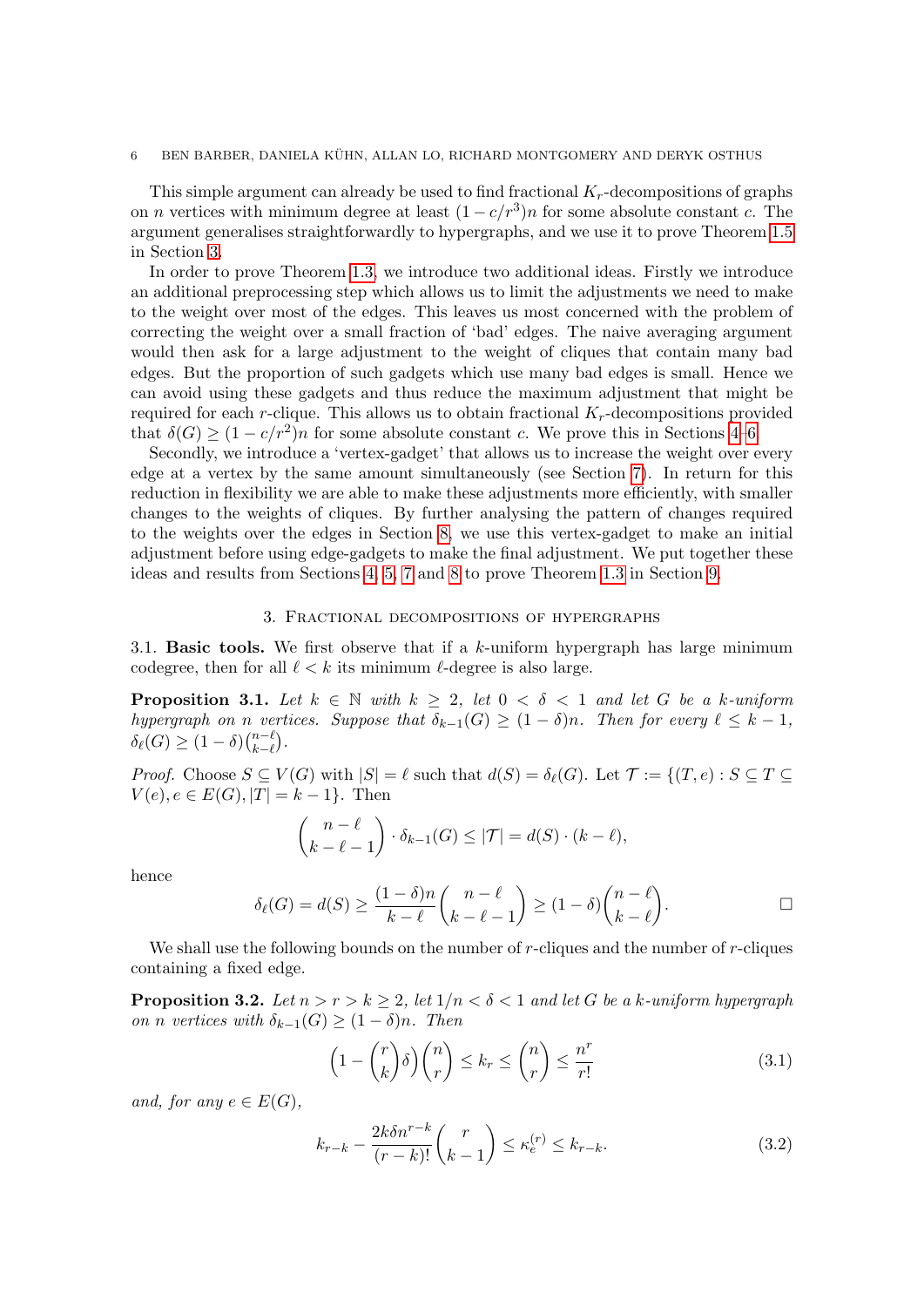Proof. We first prove  $(3.1)$ . The upper bound is clear. To see the lower bound, consider constructing a clique one vertex at a time. Since each new vertex must form an edge with all  $(k-1)$ -subsets of the previously chosen vertices, the number of r-cliques is at least

$$
(n)_{k-1} \cdot (1 - \delta)n \cdot (1 - k\delta)n \cdot (1 - {k+1 \choose k-1}\delta)n \cdots (1 - {r-1 \choose k-1}\delta)n/r!
$$
  
 
$$
\geq (1 - \sum_{s=k}^{r} {s-1 \choose k-1}\delta)(n)_r/r! = (1 - {r \choose k}\delta) {n \choose r}.
$$

We now verify [\(3.2\)](#page-5-3). We have that  $\kappa_e^{(r)} = k_{r-k} - g(e)$ , where  $g(e)$  is the number of  $K \in \mathcal{K}_{r-k}^{(k)}$  such that  $V(e) \cup V(K)$  does not induce an r-clique in G. This happens when either  $V(e) \cap V(K) \neq \emptyset$ , or when there is a non-edge f of G contained in  $V(e) \cup V(K)$ . The number of  $K \in \mathcal{K}_{r-k}^{(k)}$  with  $V(e) \cap V(K) \neq \emptyset$  is at most  $k \cdot k_{r-k-1}$ . And for a fixed non-edge f of G, the number of  $K \in \mathcal{K}_{r-k}^{(k)}$  such that  $V(e) \cap V(K) = \emptyset$  and  $V(f) \subseteq V(e) \cup V(K)$  is at most  $k_{r-k-|V(f)\setminus V(e)|}$  (which is 0 if  $r < k+|V(f) \setminus V(e)|$ ). Thus

$$
g(e) \le k \cdot k_{r-k-1} + \sum_{j=1}^{k-1} \sum_{S \subseteq V(e):|S|=k-j} |N^{c}(S)|k_{r-k-j}
$$
  
\n
$$
\le \frac{kn^{r-k-1}}{(r-k-1)!} + \sum_{j=1}^{\min\{k-1, r-k\}} {k \choose k-j} \cdot \frac{\delta n^j}{j!} \cdot \frac{n^{r-k-j}}{(r-k-j)!}
$$
  
\n
$$
\le 2\delta n^{r-k} \sum_{j=1}^{\min\{k-1, r-k\}} \frac{{k \choose k-j}}{j!(r-k-j)!} = \frac{2\delta n^{r-k}}{(r-k)!} \sum_{j=1}^{k-1} {k \choose k-j} {r-k \choose j}
$$
  
\n
$$
\le \frac{2k\delta n^{r-k}}{(r-k)!} \sum_{j=0}^{k-1} {k \choose k-1-j} {r-k \choose j} = \frac{2k\delta n^{r-k}}{(r-k)!} {r \choose k-1},
$$

where the second inequality uses  $(3.1)$  and Proposition [3.1.](#page-5-4)

Let G be a k-uniform hypergraph. An edge-weighting of G is a function  $\omega : E(G) \to \mathbb{R}$ . For the rest of this section, it will be convenient to view the set of edge-weightings of G as an  $e(G)$ -dimensional vector space  $\Omega(G)$ . This space has a natural basis  $\{1_e : e \in E(G)\},\$ where

$$
1_e(f) := \begin{cases} 1 & \text{if } e = f, \\ 0 & \text{otherwise.} \end{cases}
$$

We shall identify  $1_e$  with  $e$  itself, and sums of edges with the corresponding subgraphs of  $G$ ; thus we write  $H=\sum_{e\in E(H)}e$  for every subgraph  $H$  of  $G.$  Let  $\Omega_r(G):=\{\sum_{K\in \mathcal{K}_r^{(k)}}\omega(K)K:$  $\omega(K) \in \mathbb{R}$  be the subspace of  $\Omega(G)$  spanned by the r-cliques of G and let  $\Omega_r^+(G) :=$  $\{\sum_{K\in\mathcal{K}_r^{(k)}}\omega(K)K:\omega(K)\geq 0\}$ . We claim that if  $G\in\Omega_r^+(G)$ , then G has a fractional r  $K_r^{(k)}$ -decomposition. Indeed, observe that, if  $G \in \Omega_r^+(G)$ , then there is an  $\omega: \mathcal{K}_r^{(k)} \to \mathbb{R}_{\geq 0}$ such that

$$
\sum_{e\in E(G)}e=G=\sum_{K\in \mathcal{K}^{(k)}_r}\omega(K)K=\sum_{K\in \mathcal{K}^{(k)}_r}\omega(K)\sum_{e\in E(K)}e=\sum_{e\in E(G)}\Big(\sum_{K\in \mathcal{K}^{(k)}_r:e\in E(K)}\omega(K)\Big)e;
$$

that is, the weight over each edge is exactly 1. Moreover, since no weight is negative it must be the case that  $\omega$  is a function from  $\mathcal{K}_r^{(k)}(G)$  to [0, 1].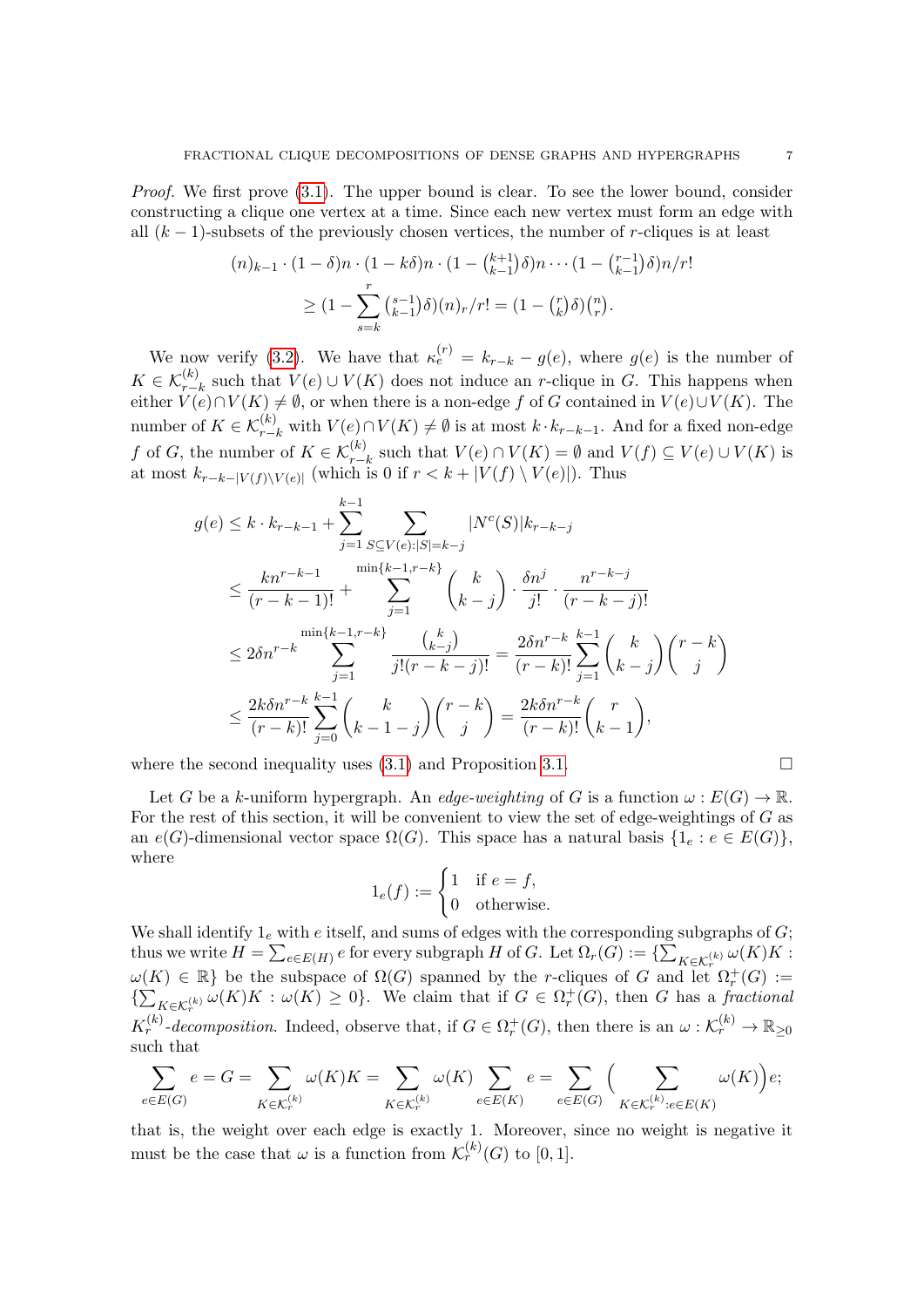3.2. Adding weight over an edge. We now describe the basic edge-gadget that allows us to increase or decrease weight over a single edge by adjusting the weights of a suitable set of *r*-cliques.

<span id="page-7-0"></span>**Proposition 3.3.** Let  $r > k$ . There are  $\alpha_0, \ldots, \alpha_k \in \mathbb{R}$  so that the following holds. Let *J* be a copy of  $K_{k+1}^{(k)}$  $\mathcal{L}_{k+r}^{(k)}$  and let  $e \in E(J)$ . Then the weighting  $\omega : \mathcal{K}_r^{(k)}(J) \to \mathbb{R}$  defined by  $\omega(K) := \alpha_{|V(e) \cap V(K)|}$  satisfies

(i) 
$$
e = \sum_{K \in \mathcal{K}_r^{(k)}(J)} \omega(K)K
$$
,  
\n(ii) *if*  $|V(e) \cap V(K)| = i$ , *then*  $|\omega(K)| = |\alpha_i| \le \frac{2^{k-i}(k-i)!}{\binom{r-k+i}{i}}$ .

As discussed in Section [2,](#page-4-0) the idea of the proof is that to increase the weight over the edge e, we first increase the weight of every  $r$ -clique containing e. This puts too much weight over the edges that share  $k - 1$  vertices with e, so we remove this weight by decreasing the weight on each r-clique that shares  $k - 1$  vertices with e. Continuing in this fashion we eventually obtain a (signed) weighting of the r-cliques of  $J$  such that the net weight over each edge f is non-zero if and only if  $e = f$ .

Proof of Proposition [3.3.](#page-7-0) Let

$$
\Omega^{e}(J) := \{ \sum_{f \in E(J)} \omega_f f : \omega_{f_1} = \omega_{f_2} \text{ if } |V(e) \cap V(f_1)| = |V(e) \cap V(f_2)| \}
$$

be the  $(k+1)$ -dimensional subspace of  $\Omega(J)$  in which the weight of each edge depends only on the size of its intersection with e. For  $0 \leq i \leq k$ , let  $E_i := \sum_{f \in E(J):|V(e) \cap V(f)| = i} f$ . The  $E_i$  are a natural basis for  $\Omega^e(J)$ . For  $0 \leq j \leq k$ , let  $F_j := \sum_{K \in \mathcal{K}_r^{(k)}(J): |V(e) \cap V(K)| = j} K$ . We claim that the  $F_j$  also form a basis for  $\Omega^e(J)$ . To see this, we first calculate  $F_0, \ldots, F_k$  in terms of  $E_0, \ldots, E_k$ . Write  $F_j = \sum_{i=0}^k a_{ij} E_i$ . Then  $a_{ij}$  is the number of ways to extend an edge meeting  $e$  in i vertices to an r-clique meeting  $e$  in j vertices. We need an additional  $j - i$  vertices from e and an additional  $r - j - (k - i)$  vertices from outside e, so

<span id="page-7-2"></span>
$$
a_{ij} = {k-i \choose j-i} {r-(k-i) \choose r-j-(k-i)} = {k-i \choose j-i} {r-k+i \choose j}.
$$
 (3.3)

In particular,  $a_{ij} = 0$  for  $i > j$  and  $a_{ij} \neq 0$  when  $i = j$ , so the matrix  $(a_{ij})$  is upper triangular with non-zero diagonal entries and hence is invertible. Thus there exist  $\alpha_0, \ldots, \alpha_k$ such that

$$
e = E_k = \sum_{j=0}^{k} \alpha_j F_j \tag{3.4}
$$

$$
= \sum_{j=0}^{k} \alpha_j \sum_{i=0}^{k} a_{ij} E_i = \sum_{i=0}^{k} \left( \sum_{j=0}^{k} a_{ij} \alpha_j \right) E_i = \sum_{i=0}^{k} \left( \sum_{j=i}^{k} a_{ij} \alpha_j \right) E_i.
$$
 (3.5)

Set  $\omega(K) = \alpha_{|V(e) \cap V(K)|}$ . Then [\(3.4\)](#page-7-1) proves (i). To see (ii) first note that, by [\(3.3\)](#page-7-2) and  $(3.5), \ \alpha_k = 1/a_{kk} = 1/(r_k^2)$  $(3.5), \ \alpha_k = 1/a_{kk} = 1/(r_k^2)$  $_{k}^{r}$ , and, for  $0 \leq i \leq k$ ,

<span id="page-7-4"></span><span id="page-7-3"></span><span id="page-7-1"></span>
$$
\sum_{j=i}^{k} {k-i \choose j-i} {r-k+i \choose j} \alpha_j = \sum_{j=i}^{k} a_{ij} \alpha_j = 0.
$$
 (3.6)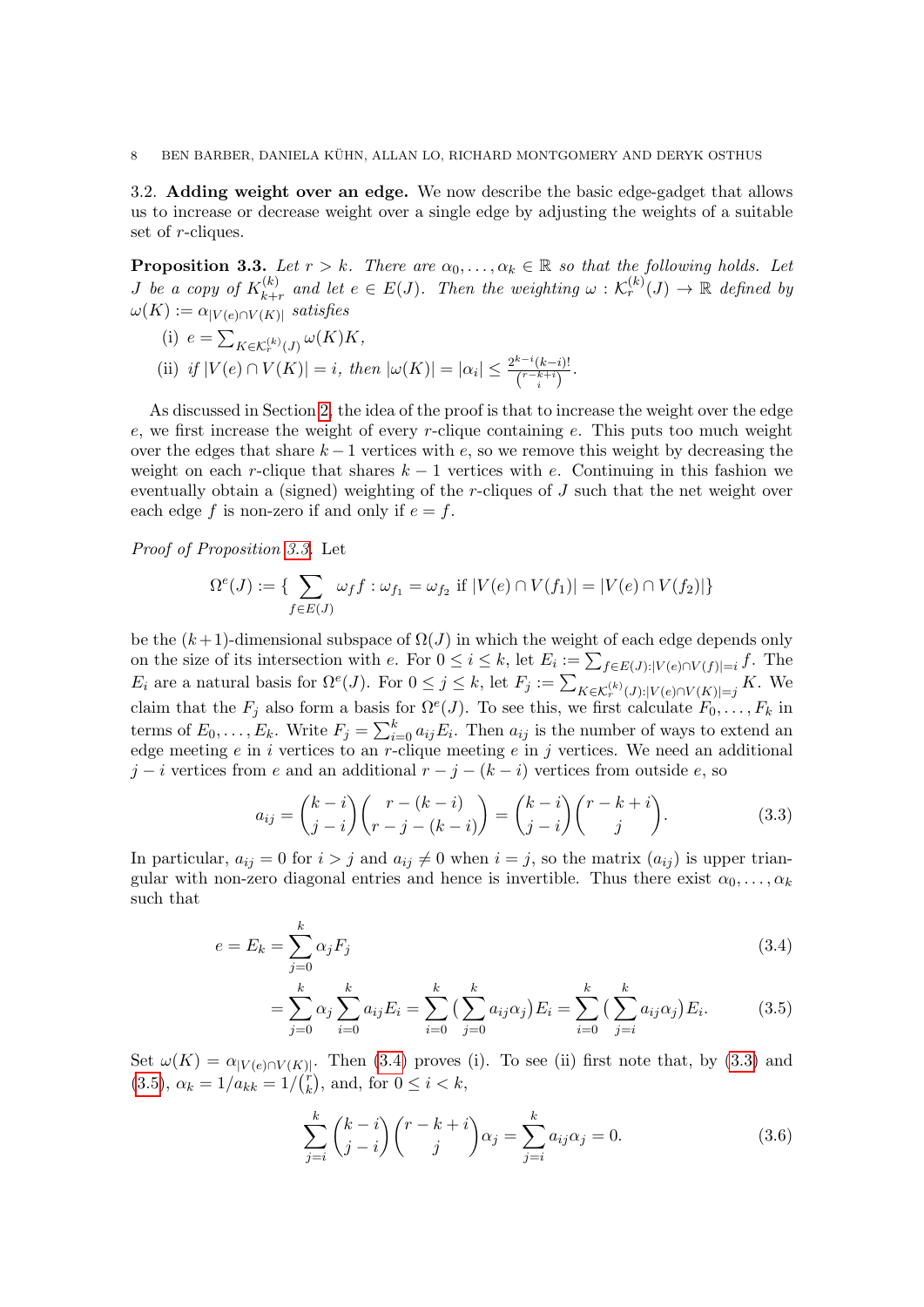We shall prove by induction on  $k - i$  that  $|\alpha_i| \leq 2^{k-i}(k-i)!/(n-k+i)$  $\binom{k+i}{i}$ . This holds with equality for  $\alpha_k$ , so assume that  $0 \leq i \leq k$ . Then by induction,

$$
|\alpha_i| \stackrel{(3.6)}{\leq} \sum_{j=i+1}^k \frac{\binom{k-i}{j-i} \binom{r-k+i}{j}}{\binom{r-k+i}{i}} |\alpha_j| \leq \sum_{j=i+1}^k \frac{\binom{k-i}{j-i} \binom{r-k+i}{j}}{\binom{r-k+i}{i}} \frac{2^{k-j} (k-j)!}{\binom{r-k+j}{j}}
$$

$$
\leq \frac{2^{k-i} (k-i)!}{\binom{r-k+i}{i}} \sum_{j=i+1}^k \frac{1}{2^{j-i} (j-i)!} \leq \frac{2^{k-i} (k-i)!}{\binom{r-k+i}{i}},
$$
as required.

3.3. Proof of Theorem [1.5.](#page-2-0) We are now ready to put everything together to prove Theorem [1.5.](#page-2-0)

*Proof of Theorem [1.5.](#page-2-0)* Let  $\kappa := \sum_{e \in E(G)} \kappa_e^{(r)} / e(G)$  be the average value of  $\kappa_e^{(r)}$ , and let  $w := 1/\kappa$ . By [\(3.2\)](#page-5-3) of Proposition 3.2.

<span id="page-8-2"></span>
$$
|\kappa - \kappa_e^{(r)}| \le \frac{2k\delta n^{r-k}}{(r-k)!} {r \choose k-1}.
$$
\n(3.7)

Observe also that (in  $\Omega(G)$ )

<span id="page-8-0"></span>
$$
\sum_{K \in \mathcal{K}_r^{(k)}(G)} K = \sum_{e \in E(G)} \kappa_e^{(r)} e.
$$
\n(3.8)

By Proposition [3.3,](#page-7-0) for every  $K \in \mathcal{K}_r^{(k)}(G)$  and every  $e \in E(G)$ , there exists  $\omega_K^e$  with

<span id="page-8-3"></span>
$$
|\omega_K^e| \le \frac{2^{k-j}(k-j)!}{\binom{r-k+j}{j}}, \quad \text{where } j = |V(e) \cap V(K)|,
$$
 (3.9)

and such that for every  $J \in \mathcal{K}_{r+k}^{(k)}(G)$  with  $e \in E(J)$ ,

<span id="page-8-1"></span>
$$
e = \sum_{K \in \mathcal{K}_r^{(k)}(J)} \omega_K^e K.
$$
\n(3.10)

Thus

$$
G = \sum_{e \in E(G)} \kappa w e = \sum_{e \in E(G)} (\kappa_e^{(r)} w e + (\kappa - \kappa_e^{(r)}) w e)
$$
  
\n
$$
\stackrel{(3.8),(3.10)}{=} \sum_{K \in \mathcal{K}_r^{(k)}(G)} w K + \sum_{e \in E(G)} \frac{(\kappa - \kappa_e^{(r)}) w}{\kappa_e^{(r+k)}} \sum_{(J \in \mathcal{K}_{r+k}^{(k)}(G): e \in E(J))} \sum_{K \in \mathcal{K}_r^{(k)}(J)} \omega_K^e K
$$
  
\n
$$
= \sum_{K \in \mathcal{K}_r^{(k)}(G)} \left( w + \sum_{(J \in \mathcal{K}_{r+k}^{(k)}(G): K \subseteq J)} \sum_{e \in E(J)} \frac{\omega_K^e (\kappa - \kappa_e^{(r)}) w}{\kappa_e^{(r+k)}} \right) K,
$$

and it suffices to show that  $w + \sum_{J \in \mathcal{K}_{r+k}^{(k)}(G): K \subseteq J} \sum_{e \in E(J)}$  $\omega_K^e(\kappa-\kappa_e^{(r)})w$  $\frac{(\kappa - \kappa_e - w)}{\kappa_e^{(r+k)}} \geq 0$  for every  $K \in$  $\mathcal{K}_r^{(k)}(G)$ . (Indeed, then  $G \in \Omega_r^+(G)$  and so G has a fractional  $K_r^{(k)}$ -decomposition by our remarks at the end of Section [3.1.](#page-5-5)) So fix  $K \in \mathcal{K}_r^{(k)}(G)$ , let  $J \in \mathcal{K}_{r+k}^{(k)}(G)$  with  $K \subseteq J$  and let  $e \in E(J)$ . By Proposition [3.2,](#page-5-1)

<span id="page-8-4"></span>
$$
\kappa_e^{(r+k)} \ge (1 - {r \choose k} \delta)(n)_r/r! - \frac{2k \delta n^r}{r!} {r+k \choose k-1} \ge \frac{n^r}{2r!},\tag{3.11}
$$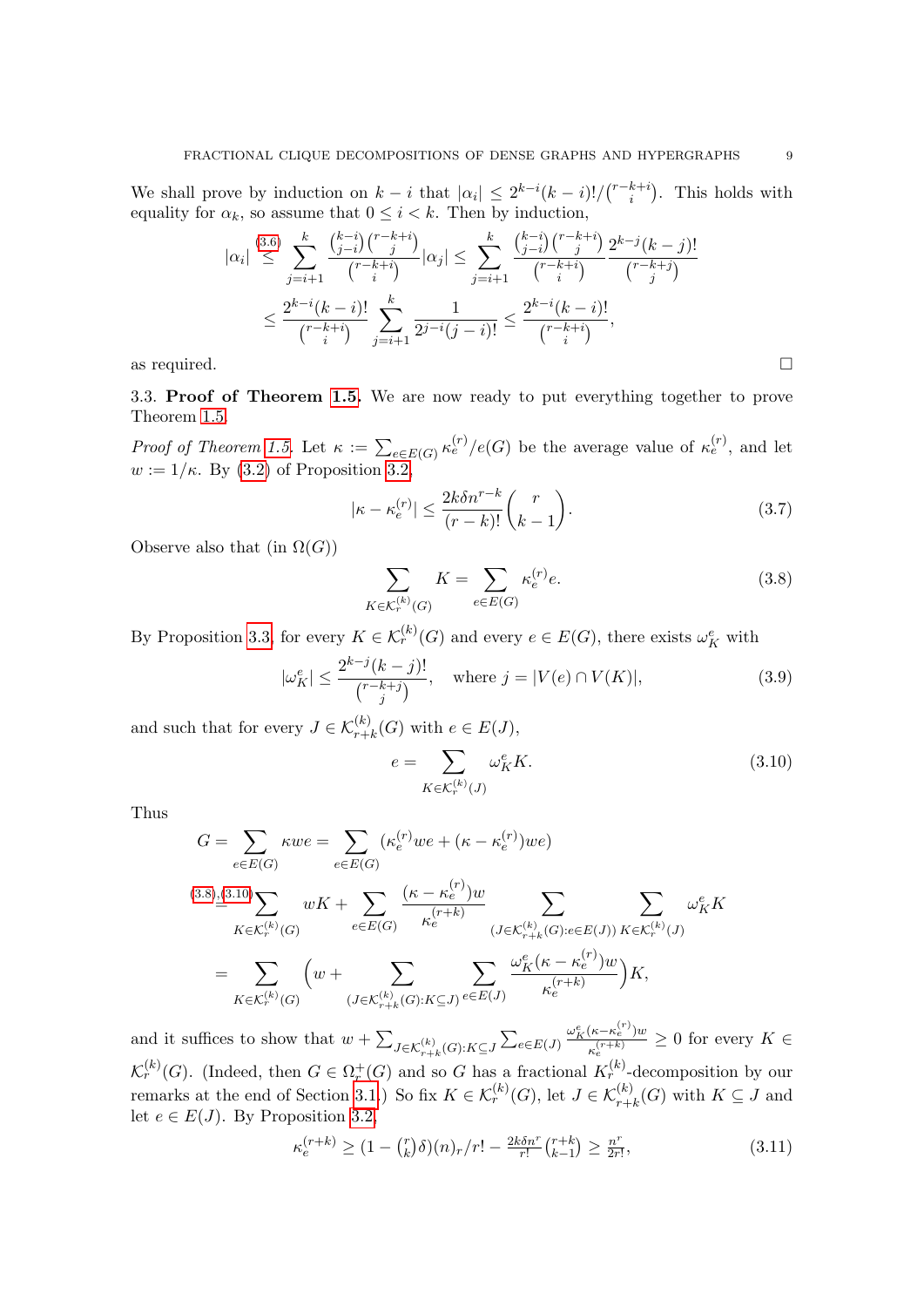#### 10 BEN BARBER, DANIELA KUHN, ALLAN LO, RICHARD MONTGOMERY AND DERYK OSTHUS ¨

say, with plenty of room to spare. Now by [\(3.7\)](#page-8-2), [\(3.9\)](#page-8-3) and [\(3.11\)](#page-8-4), if  $j = |V(e) \cap V(K)|$ then

$$
\left| \frac{\omega_K^e(\kappa - \kappa_e^{(r)})}{\kappa_e^{(r+k)}} \right| \leq \frac{|\omega_K^e||\kappa - \kappa_e^{(r)}|}{\kappa_e^{(r+k)}} \leq \frac{\frac{2^{k-j}(k-j)!}{r-k+j} \cdot \frac{2k\delta n^{r-k}}{(r-k)!} \binom{r}{k-1}}{n^r/2r!} = \frac{2^{k-j+2}k^2\delta}{n^k} \frac{(r)_{k-j}(r)_{k-1}}{\binom{k}{j}} \leq \frac{2^{k-j+2}k^2r^{2k-j-1}\delta}{\binom{k}{j}n^k},
$$

hence

$$
\left| \sum_{(J \in \mathcal{K}_{r+k}^{(k)}(G):K \subseteq J)} \sum_{e \in E(J)} \frac{\omega_K^e(\kappa - \kappa_e^{(r)})w}{\kappa_e^{(r+k)}} \right| \leq \frac{n^k}{k!} \sum_{j=0}^k {k \choose k-j} {r \choose j} \frac{2^{k-j+2}k^2r^{2k-j-1}\delta}{\binom{k}{j}n^k} \cdot w
$$
  

$$
\leq \frac{2^{k+2}k^2r^{2k-1}\delta w}{k!} \sum_{j=0}^k \frac{1}{2^j j!} \leq w,
$$

as required.  $\Box$ 

In some cases it is possible to sharpen the computations in the proof of Theorem [1.5](#page-2-0) to lower the minimum codegree that guarantees the existence of a fractional  $K_r^{(k)}$ -decomposition. Of particular interest is the case where  $r = k + 1$ . In this case, equation [\(3.6\)](#page-7-4) can be solved exactly to obtain  $\alpha_j = (-1)^{k-j}/(k+1)$  $_{j}^{k}$ ). Redoing the computation above with these correct values for  $\omega_K^e$  shows that a minimum codegree of  $(1 - 1/k^2(k+1)2^{2k+1})n$  already guarantees a fractional  $K_{k+1}^{(k)}$ -decomposition, a substantial improvement over substituting  $r = k + 1$  into our general result.

## 4. Bounds on the number of cliques

<span id="page-9-0"></span>We now turn to the special case of graphs. As for the more general case of hypergraphs, we shall be interested in the number  $\kappa_e^{(r)}$  of r-cliques containing an edge e. In this section we first prove the following proposition relating the number of cliques of different sizes in a graph with high minimum degree, which is used repeatedly throughout the paper.

<span id="page-9-1"></span>**Proposition 4.1.** Let  $r, n \in \mathbb{N}$ ,  $\delta := 1/2r$ , and let G be a graph on n vertices with  $\delta(G) \geq (1 - \delta)n$ . Then, for each  $i \in [r]$ ,

$$
k_{r-i} \le (2r/n)^i k_r.
$$

*Proof.* Let  $i \in [r]$ . For each clique  $K \in \mathcal{K}_{r-i}$ , using the minimum degree of G, the number of cliques in  $\mathcal{K}_r$  containing K is at least

$$
\frac{1}{i!} \prod_{j=1}^{i} (n - (r - i + j - 1)\delta n) \ge \frac{1}{i!} \left(\frac{n}{2}\right)^{i}.
$$

Each clique  $K \in \mathcal{K}_r$  contains  $\binom{r}{i}$  $\binom{r}{i}$  cliques in  $\mathcal{K}_{r-i}$ . Therefore,

$$
\frac{1}{i!} \left(\frac{n}{2}\right)^i k_{r-i} \leq {r \choose i} k_r \leq \frac{r^i}{i!} k_r,
$$

and thus  $k_{r-i} \leq (2r/n)^i k_r$ .  $ik_r$ .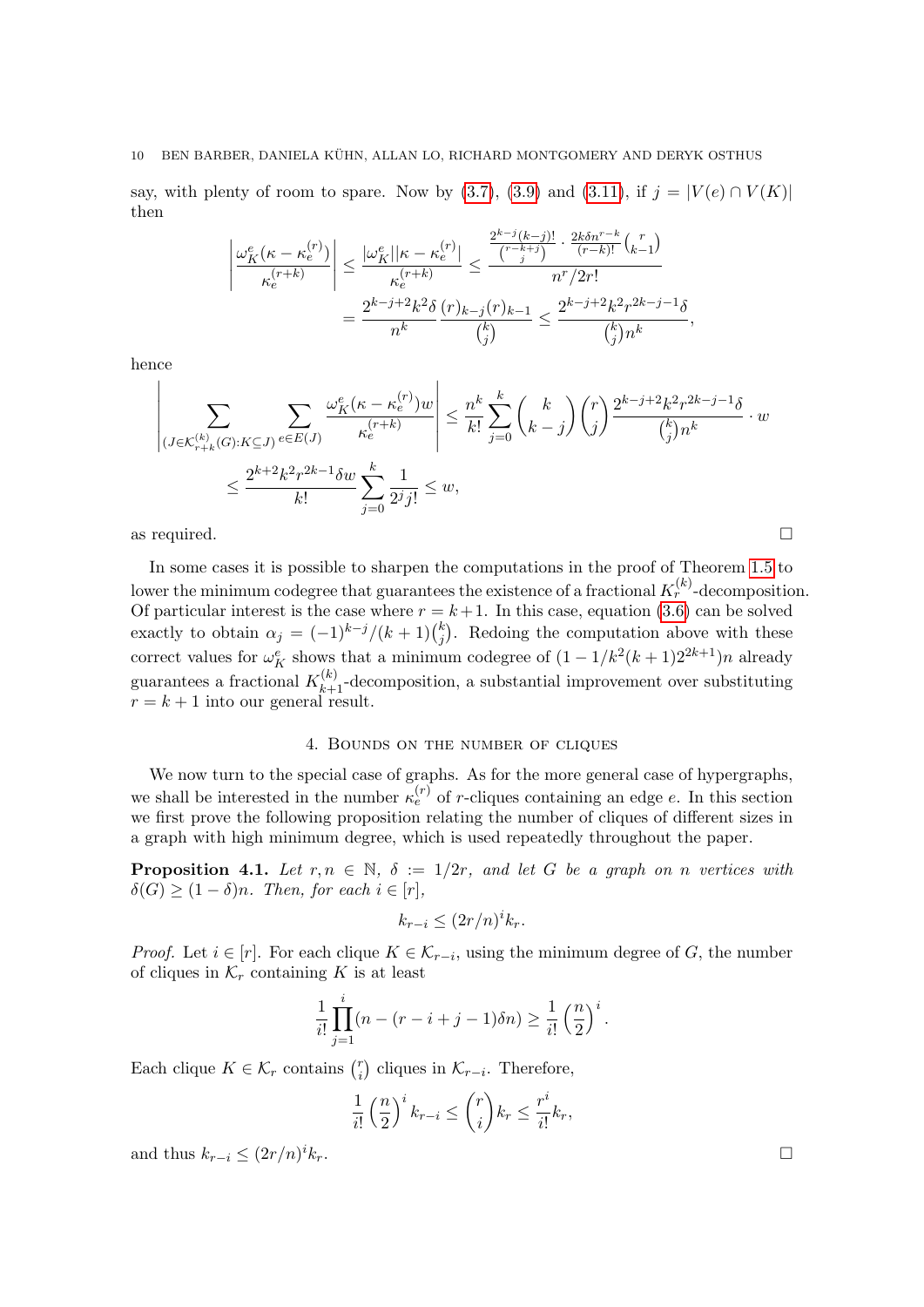Our next lemma gives a range of bounds on the number of cliques containing a fixed smaller clique (and, in particular then, an edge).

<span id="page-10-3"></span>**Lemma 4.2.** Let  $r, n \in \mathbb{N}$  and  $\delta \leq 1/2r$ , and let G be a graph with n vertices and  $\delta(G) \geq (1-\delta)n$ . Then, for each integer  $t < r$  and each subset  $Z \subseteq V(G)$ , with  $|Z| = t$ and  $G[Z] \in \mathcal{K}_t$ , we have

- <span id="page-10-0"></span>(i)  $|\kappa_Z^{(r)} - k_{r-t}| \leq 2t \delta r k_{r-t}$ , and
- <span id="page-10-1"></span>(ii)  $\left| \kappa_Z^{(r)} - k_{r-t} + \right| \bigcup_{z \in Z} N^c(z) |k_{r-t-1}| \leq 6(t\delta r)^2 k_{r-t}.$
- <span id="page-10-4"></span>(iii) For each  $xy \in E(G)$ , we have

$$
\left|\kappa_{xy}^{(r)} - k_{r-2} - \sum_{i=1}^3 (-1)^i \sum_{Y \subseteq N^c(x) \cup N^c(y):|Y|=i} \kappa_Y^{(r-2)}\right| \le 11(\delta r)^4 k_{r-2}.
$$

*Proof.* Given  $Z \subseteq V(G)$  with  $|Z| = t$  and  $G[Z] \in \mathcal{K}_t$ , we can obtain an r-clique K containing Z by extending Z by the vertex set of an  $(r-t)$ -clique which lies in  $\bigcap_{z\in Z} N(z)$ . By the inclusion-exclusion principle,

$$
\kappa_Z^{(r)} = k_{r-t} - \left| \left\{ K \in \mathcal{K}_{r-t} : V(K) \cap \bigcup_{z \in Z} N^c(z) \neq \emptyset \right\} \right|
$$
  
=  $k_{r-t} + \sum_{i=1}^{r-t} (-1)^i \sum_{Y \subseteq \bigcup_{z \in Z} N^c(z) : |Y|=i} \kappa_Y^{(r-t)}.$ 

<span id="page-10-2"></span> $\overline{\phantom{a}}$ 

So by the Bonferroni inequalities (which say that the natural sequence of partial sums taken from the inclusion-exclusion formula alternately over- and underestimate the size of a union of sets), for each  $\ell \leq r - t + 1$ ,

$$
\left| \kappa_Z^{(r)} - k_{r-t} - \sum_{i=1}^{\ell-1} (-1)^i \sum_{Y \subseteq \bigcup_{z \in Z} N^c(z) : |Y|=i} \kappa_Y^{(r-t)} \right|
$$
  
\$\leq \sum\_{Y \subseteq \bigcup\_{z \in Z} N^c(z) : |Y|=\ell} \kappa\_Y^{(r-t)} \leq {t \delta n \choose \ell} k\_{r-t-\ell} \leq {t \delta n)^{\ell} \over \ell!} k\_{r-t-\ell} \leq {2t \delta r \choose \ell} k\_{r-t} \quad (4.1)\$

where we have used Proposition [4.1](#page-9-1) in the final inequality. As  $\ell$  increases, we obtain an increasingly accurate estimate for  $\kappa_Z^{(r)}$  $Z<sup>(r)</sup>$  (provided t is not too large). In particular, setting  $\ell = 1$  we gain [\(i\),](#page-10-0) and setting  $\ell = 4$  in the case where  $|Z| = 2$  we gain (iii).

Finally, for [\(ii\),](#page-10-1) using [\(i\)](#page-10-0) with clique size  $r - t$  and set  $\{x\}$  for each  $x \in \bigcup_{z \in Z} N^c(z)$ , we have

$$
\begin{aligned}\n\left| \kappa_Z^{(r)} - k_{r-t} + \left| \bigcup_{z \in Z} N^c(z) \right| k_{r-t-1} \right| &= \left| \kappa_Z^{(r)} - k_{r-t} + \sum_{x \in \bigcup_{z \in Z} N^c(z)} k_{r-t-1} \right| \\
&\le \left| \kappa_Z^{(r)} - k_{r-t} + \sum_{x \in \bigcup_{z \in Z} N^c(z)} \kappa_{\{x\}}^{(r-t)} \right| \\
&\quad + \sum_{x \in \bigcup_{z \in Z} N^c(z)} \left| \kappa_{\{x\}}^{(r-t)} - k_{r-t-1} \right| \\
&\le \left| 2(t\delta r)^2 k_{r-t} + \left| \bigcup_{z \in Z} N^c(z) \right| 2\delta r k_{r-t-1} \\
&\le 2t^2 \delta^2 r^2 k_{r-t} + \delta t n \cdot 4\delta r^2 k_{r-t} / n \le 6t^2 \delta^2 r^2 k_{r-t},\n\end{aligned}
$$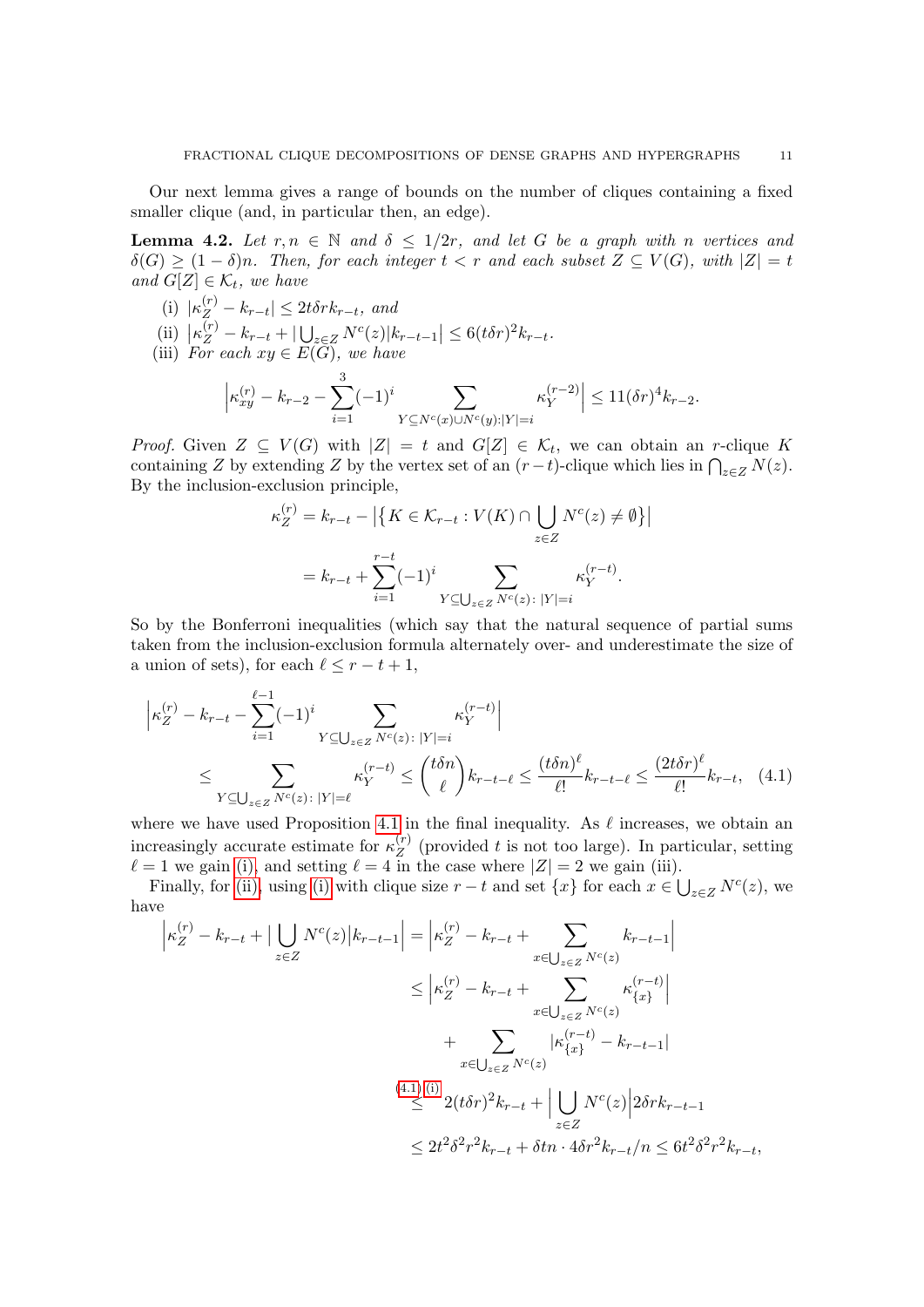where we have used Proposition [4.1](#page-9-1) in the penultimate inequality.  $\Box$ 

As noted in Section [2,](#page-4-0) we shall want to construct edge-gadgets using only some of the r-cliques in the graph G. We will in fact have a small subset  $X \subseteq V(G)$ , and wish to avoid using r-cliques which have a large intersection with  $X$ . Our final result of this section demonstrates that there are not many such cliques.

<span id="page-11-2"></span>**Proposition 4.3.** Let  $r \geq 3$ ,  $n \in \mathbb{N}$  and  $\delta := 1/600r^{3/2}$ . Let G be a graph on n vertices with  $\delta(G) \geq (1 - \delta)n$ , and let  $X \subseteq V(G)$  with  $|X| \leq \delta rn$ . Let

$$
\mathcal{A} := \{ K \in \mathcal{K}_r : |V(K) \cap X| \ge r^{1/2} \}.
$$

Then  $|\mathcal{A}| \leq k_r/r^2$ .

*Proof.* Let  $t := \lceil r^{1/2} \rceil$ . Using Proposition [4.1,](#page-9-1) we have that

$$
|\mathcal{A}| \leq \sum_{i=t}^{r} {\delta r n \choose i} k_{r-i} \leq \sum_{i=t}^{r} {\frac{(\delta r n)^i}{i!}} k_{r-i} \leq \sum_{i=t}^{r} {\frac{(2\delta r^2)^i}{i!}} k_r = \sum_{i=t}^{r} {\frac{(r^{1/2}/300)^i}{i!}} k_r
$$
  

$$
\leq r {\frac{(r^{1/2}/300)^t}{t!}} k_r \leq r(t/300)^t (e/t)^t k_r \leq rk_r/100^t \leq k_r/r^2.
$$

## 5. Adding weight over an edge

<span id="page-11-0"></span>Recall from Section [2](#page-4-0) that, in order to turn our initial uniform weighting into a fractional clique decomposition, our aim is to construct edge-gadgets which adjust the weight over an edge e by adjusting the weights of some r-cliques. In our proof of Theorem [1.5](#page-2-0) (for  $k = 2$ , we implicitly used an edge-gadget  $\psi_e$  that was the average of a basic edge-gadget  $\psi_e^J$  over all cliques  $J \in \mathcal{K}_{r+2}$  containing e (defined more explicitly in Section [2\)](#page-4-0). This averaging ensured that the weight of any given clique was not altered so much that it became negative. Using some simple preprocessing (namely removing r-cliques one-by-one until any further removal violates the minimum degree condition) we can reduce the total adjustment we need to make to the initial weighting. In fact, for most of the edges we will only need to make small adjustments, leaving us most concerned with certain 'bad' edges. Moreover, for each edge  $e \in E(G)$ , the edge-gadget  $\psi_e$  requires larger adjustments to be made to those cliques whose intersection with  $V(e)$  is larger. Thus we are limited by the adjustment we ask from cliques which contain many vertices in bad edges. By avoiding basic edge-gadgets which require adjustment to the weight of such cliques, we can reduce the minimum degree condition needed for these techniques to work.

In this section, we give sufficient conditions on a subset  $A \subseteq \mathcal{K}_r$  to ensure we can construct good edge-gadgets that only change the weights of cliques in A.

**Definition 5.1.** Given a graph G we say that  $A \subseteq \mathcal{K}_r$  is well-distributed if, for each  $e \in E(G)$ , there are at least  $k_r/2$  sets  $A \subseteq V(G) \setminus V(e)$  for which  $|A| = r$  and, for each subset  $B \subseteq V(e) \cup A$  with  $|B| = r$ ,  $G[B] \in A$ .

Informally,  $A$  is well-distributed if the r-cliques it contains can be used to build many different basic edge-gadgets  $\psi_e$  for each edge e.

<span id="page-11-1"></span>**Lemma 5.2.** Let  $r \geq 3$  and let G be a graph on n vertices. Suppose that  $k_r > 0$  and that  $A \subseteq \mathcal{K}_r$  is well-distributed. Then for each edge  $e \in E(G)$  there exists a function  $\psi_e : A \to \mathbb{R}$  so that the following holds.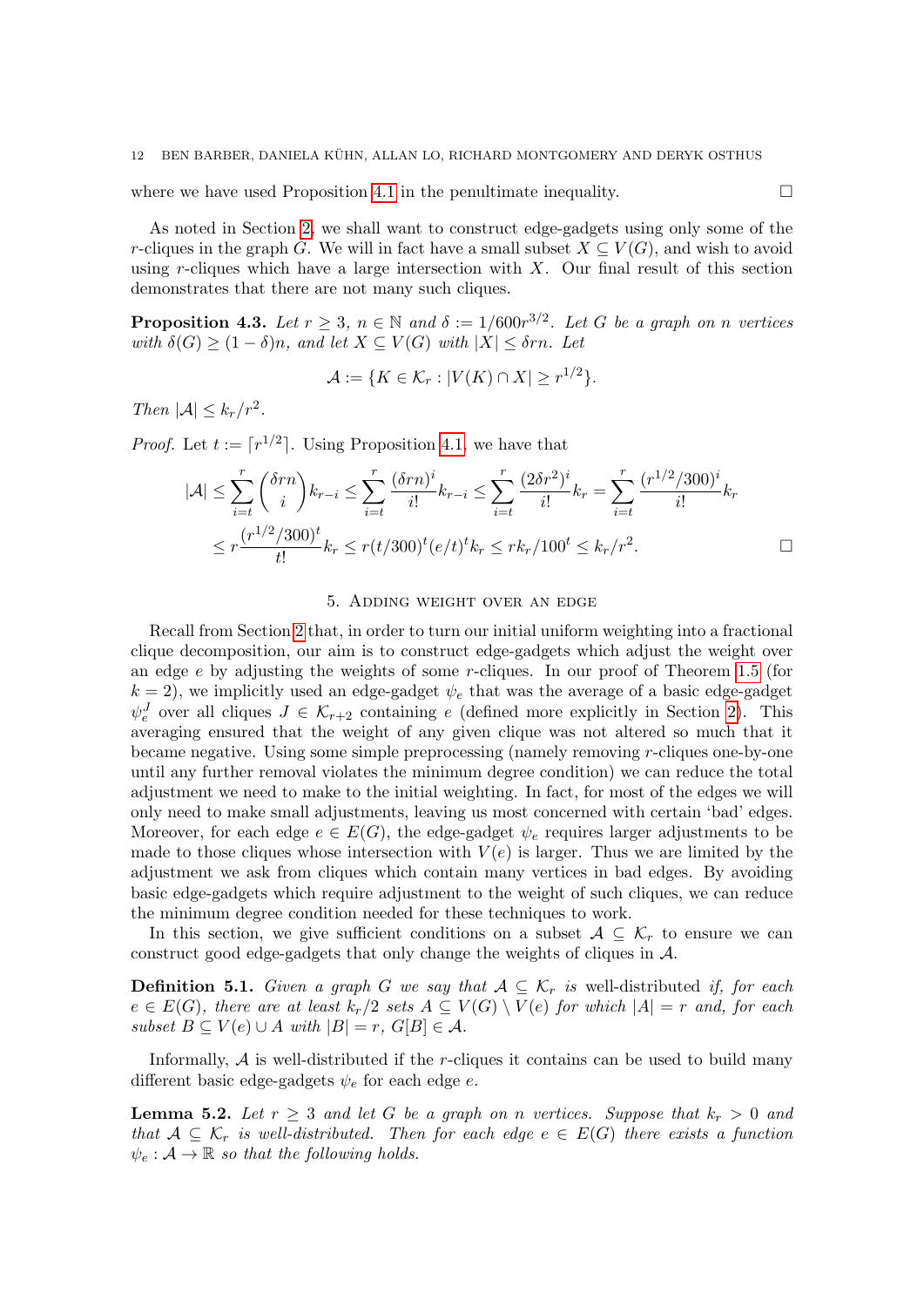(i) For all  $e, f \in E(G)$ ,

$$
\sum_{K\in\mathcal{A}\colon f\in E(K)}\psi_e(K)=\mathbf{1}_{\{e=f\}}.
$$

(ii) For all  $K \in \mathcal{A}$  and  $e \in E(G)$ , if  $i = |V(K) \cap V(e)|$ , then  $|\psi_e(K)| \leq 6n^i/r^i k_r$ .

*Proof.* The proof idea is similar to that of Proposition [3.3.](#page-7-0) For each edge  $e \in E(G)$ , let  $\mathcal{H}_e$ be the set of sets  $A \subseteq V(G) \setminus V(e)$  for which  $|A| = r$  and, for each subset  $B \subseteq V(e) \cup A$ with  $|B| = r$ ,  $G[B] \in \mathcal{A}$ . As  $\mathcal{A}$  is well-distributed,  $|\mathcal{H}_e| \geq k_r/2$ . For each clique  $K \in \mathcal{A}$ , let  $\alpha_{e,K}$  be the number of sets  $A \in \mathcal{H}_e$  for which  $K \in \mathcal{K}_r[A \cup V(e)]$ . For each edge  $e \in E(G)$ and clique  $K \in \mathcal{A}$ , let

$$
\phi_e(K) := \begin{cases} \frac{2}{r(r-1)} & \text{if } |V(K) \cap V(e)| = 2, \\ -\frac{r-2}{r(r-1)} & \text{if } |V(K) \cap V(e)| = 1, \\ \frac{r-2}{r} & \text{if } |V(K) \cap V(e)| = 0, \end{cases}
$$

and let  $\psi_e(K) := \alpha_{e,K} \phi_e(K)/|\mathcal{H}_e|$ . We will now show that  $\psi_e$  satisfies the requirements of the lemma.

Firstly, let  $e, f \in E(G)$ , and  $A \in \mathcal{H}_e$  with  $V(f) \subseteq A \cup V(e)$ . If  $f = e$ , then, as  $|A| = r$ , there are  $\int_{2}^{r}$  $Z_2^r$  r-cliques  $K \in \mathcal{K}_r[A \cup V(e)]$  with  $f = e \in E(K)$ . Thus

$$
\sum_{K \in \mathcal{K}_r[A \cup V(e)] \colon f \in E(K)} \phi_e(K) = 1.
$$

If f and e share precisely one vertex, then for each  $i \in \{1,2\}$  there are  $\binom{r-1}{i}$  $\binom{-1}{i}$  *r*-cliques  $K \in \mathcal{K}_r[A \cup V(e)]$  with  $f \in E(K)$  and  $|V(K) \cap V(e)| = i$ . Thus

$$
\sum_{K \in \mathcal{K}_r[A \cup V(e)] \colon f \in E(K)} \phi_e(K) = {r-1 \choose 2} \frac{2}{r(r-1)} - (r-1) \frac{r-2}{r(r-1)} = 0.
$$

If f and e share no vertices, then for each  $i \in \{0,1,2\}$  there are  $\binom{2}{2}$  $\binom{2}{2-i}\binom{r-2}{i}$  cliques  $K \in$  $\mathcal{K}_r[A \cup V(e)]$  with  $f \in E(K)$  and  $|V(K) \cap V(e)| = i$ . Thus

$$
\sum_{K \in \mathcal{K}_r[A \cup V(e)]: f \in E(K)} \phi_e(K) = {r-2 \choose 2} \frac{2}{r(r-1)} - 2(r-2) \frac{r-2}{r(r-1)} + \frac{r-2}{r} = 0.
$$

Therefore,

$$
\sum_{K \in \mathcal{A}: f \in E(K)} \psi_e(K) = \sum_{K \in \mathcal{A}: f \in E(K)} \frac{1}{|\mathcal{H}_e|} \sum_{A \in \mathcal{H}_e: K \in \mathcal{K}_r[A \cup V(e)]} \phi_e(K)
$$
  
= 
$$
\frac{1}{|\mathcal{H}_e|} \sum_{A \in \mathcal{H}_e} \sum_{K \in \mathcal{K}_r[A \cup V(e)] : f \in E(K)} \phi_e(K) = \frac{1}{|\mathcal{H}_e|} \sum_{A \in \mathcal{H}_e} \mathbf{1}_{\{e = f\}} = \mathbf{1}_{\{e = f\}},
$$

as required.

Secondly, fix an edge  $e \in E(G)$  and a clique  $K \in \mathcal{A}$ , and let  $i := |V(K) \cap V(e)|$ . There are at most  $\binom{n}{i}$  $\{f_i\}_{i=1}^n$  sets  $A \in \mathcal{H}_e$  for which  $K \in \mathcal{K}_r[A \cup V(e)]$ , and thus  $\alpha_{e,K} \leq n^i$ . As mentioned previously, we have  $|\mathcal{H}_e| \ge k_r/2$ , and we can observe that  $|\phi_e(K)| \le 3/r^i$ . Therefore,

$$
|\psi_e(K)| \le (2n^i / k_r) |\phi_e(K)| \le 6n^i / r^i k_r.
$$

We will initially weight each clique with  $1/\kappa$ , where  $\kappa := k_{r-2} - 2\delta n k_{r-3}$ . As we will see later (in Lemma [8.1\)](#page-21-1), this gives an almost fractional  $K_r$ -decomposition of G. Let  $\pi: E(G) \to \mathbb{R}$  record the amount of weight we wish to add over each edge to achieve a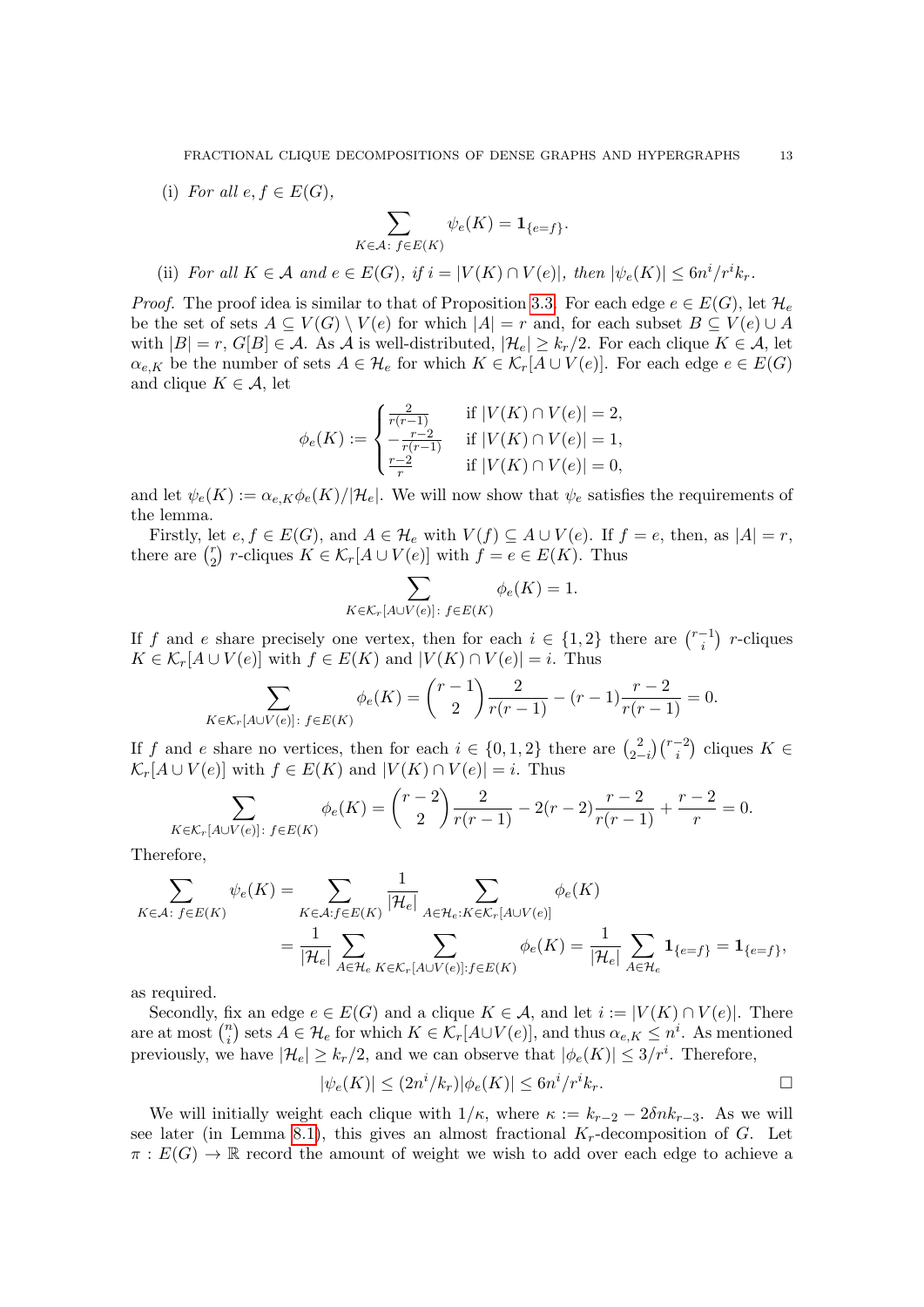fractional  $K_r$ -decomposition. We wish to know whether we can make these adjustments using edge-gadgets while keeping the weights on the  $r$ -cliques positive. The next lemma, Lemma [5.4,](#page-13-0) says that we can make these adjustments while changing the weight of each clique by no more than  $1/2\kappa$ , provided that the adjustments given by  $\pi$  are on average quite small and  $\pi$  is sufficiently 'smooth'. That is,  $|\pi|$  is not significantly above average for any edge, and the average of  $|\pi|$  around each vertex is even more restricted. Before we state Lemma [5.4,](#page-13-0) we formalise these properties by the following definition.

**Definition 5.3.** Given a graph G and  $r \in \mathbb{N}$ , a function  $\pi : E(G) \to \mathbb{R}$  is r-smooth if

- <span id="page-13-2"></span>(A1) for each edge  $xy \in E(G)$ ,  $|\pi(xy)| \leq 1/10^4$ ,
- <span id="page-13-4"></span>(A2) for each vertex  $x \in V(G)$ ,  $\sum_{y \in N(x)} |\pi(xy)| \leq n/10^4 r$ , and
- <span id="page-13-3"></span>(A3)  $\sum_{xy \in E(G)} |\pi(xy)| \leq n^2/10^4 r^2$ .

Note that (A1) does not imply (A2), and (A2) does not imply (A3).

The intuition behind the definition of smoothness is as follows. To construct a basic edge-gadget  $\phi_e$ , we increased only the weight over e by first increasing the weight of some r-cliques containing e, then making further adjustments to cancel out the change in weight over every other edge of these cliques. These cancellations introduce an inherent inefficiency and mean that we can only hope to correct errors of average size  $O(1/r^2)$  (cf.  $(A3)$ , although we can handle slightly larger localised errors (cf.  $(A1)$  and  $(A2)$ ).

<span id="page-13-0"></span>**Lemma 5.4.** Let  $r \geq 4$ ,  $n \in \mathbb{N}$  and  $0 \leq \delta \leq 1/24r$ . Let G be a graph with n vertices and  $\delta(G) \geq (1-\delta)n$ . Let  $\kappa := k_{r-2} - 2\delta nk_{r-3}$ , and let  $\pi : E(G) \to \mathbb{R}$  be r-smooth. Then there exists a function  $\omega : \mathcal{K}_r \to \mathbb{R}$  so that  $|\omega(K)| \leq 1/2\kappa$  for all  $K \in \mathcal{K}_r$  and, for each  $e \in E(G),$ 

<span id="page-13-6"></span>
$$
\sum_{K \in \mathcal{K}_r \colon e \in E(K)} \omega(K) = \pi(e).
$$

*Proof.* Let  $\gamma := 1/10^4 r^2$ , and let

$$
\mathcal{A} := \Big\{ K \in \mathcal{K}_r : \sum_{e' \in E(K)} |\pi(e')| \le 72r^2\gamma \text{ and } \sum_{e' \in E(G): |V(K) \cap V(e')| \ge 1} |\pi(e')| \le 48rn\gamma \Big\}.
$$
\n(5.1)

We will show that A is well-distributed, and then define  $\omega$  using the edge-gadgets  $\psi_e$ obtained by applying Lemma [5.2](#page-11-1) with  $\mathcal{A}$ .

Note that, using Proposition [4.1,](#page-9-1)

<span id="page-13-7"></span>
$$
k_{r-2} \ge \kappa \ge k_{r-2} - 4\delta r k_{r-2} \ge 5k_{r-2}/6 > 0. \tag{5.2}
$$

For each  $e \in E(G)$ , let

$$
\mathcal{H}_e := \{ A \subseteq V(G) \setminus V(e) : |A| = r \text{ and } G[A \cup V(e)] \in \mathcal{K}_{r+2} \},\tag{5.3}
$$

and note that, using Lemma [4.2](#page-10-3)[\(i\),](#page-10-0) we have

<span id="page-13-5"></span>
$$
|\mathcal{H}_e| = \kappa_{V(e)}^{(r+2)} \ge k_r - 4\delta(r+2)k_r \ge 3k_r/4.
$$
 (5.4)

Let

$$
\mathcal{H}_{e,1} := \left\{ A \in \mathcal{H}_e : \sum_{e' \in E(G[A \cup V(e)])} |\pi(e')| \leq 72r^2\gamma \right\}.
$$

<span id="page-13-1"></span>Claim 5.5. For each  $e \in E(G)$ ,  $|\mathcal{H}_e \setminus \mathcal{H}_{e,1}| \leq k_r/8$ .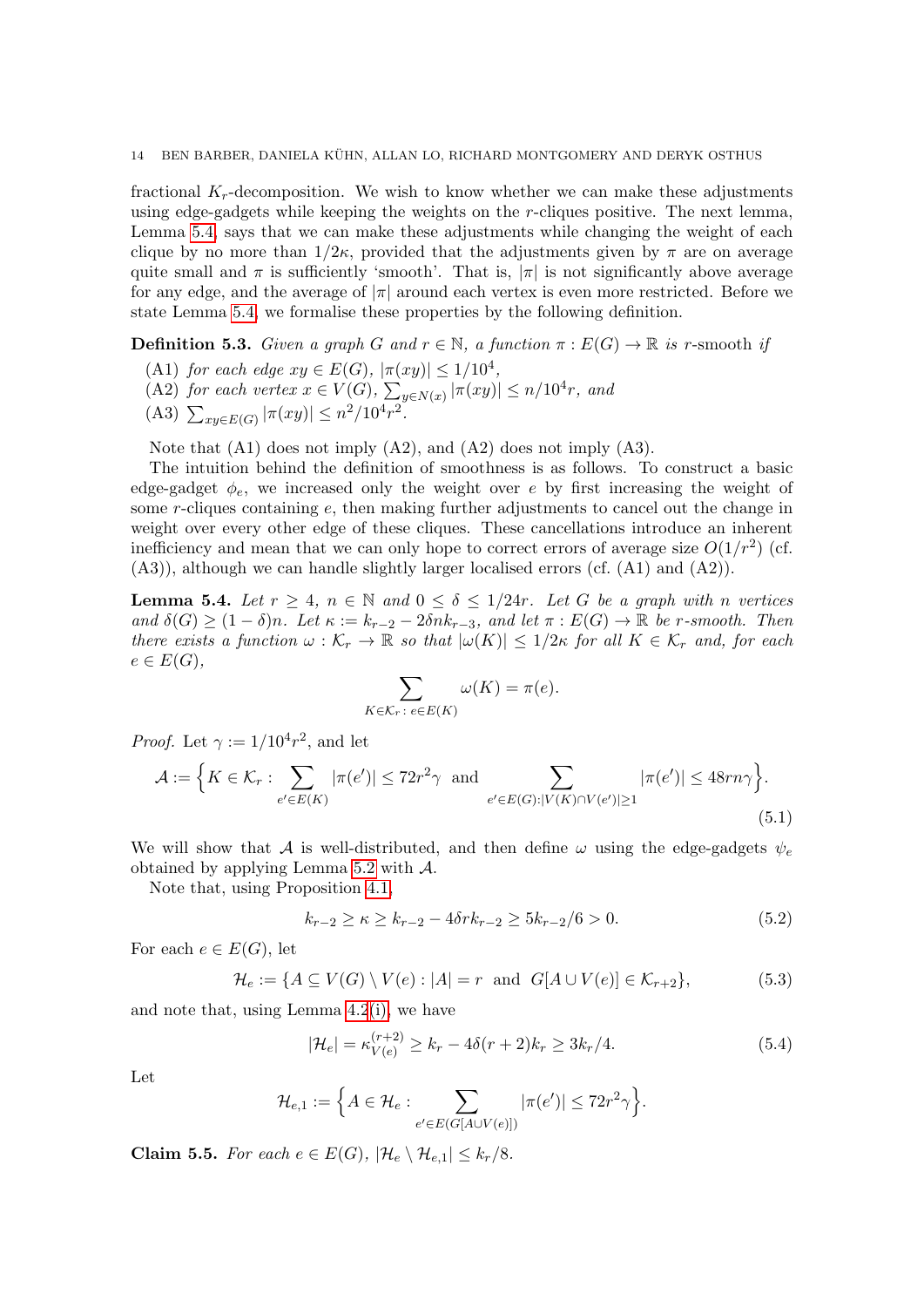*Proof of Claim [5.5.](#page-13-1)* For each  $i \in \{0,1,2\}$ , each edge  $e' \in E(G)$  with  $|V(e') \cap V(e)| = i$  is in at most  $k_{r+i-2}$  of the graphs  $G[A \cup V(e)]$ , with  $A \in \mathcal{H}_e$ . We therefore have that, using Proposition [4.1](#page-9-1) and  $(A1)–(A3)$ ,

$$
|\mathcal{H}_e \setminus \mathcal{H}_{e,1}|(72r^2\gamma) \le \sum_{A \in \mathcal{H}_e} \sum_{e' \in E(G[A \cup V(e)])} |\pi(e')| \le \sum_{i=0}^2 \sum_{e':|V(e) \cap V(e')|=i} k_{r+i-2}|\pi(e')|
$$
  

$$
\le n^2 \gamma k_{r-2} + 2rn\gamma k_{r-1} + r^2 \gamma k_r \le 9r^2 \gamma k_r,
$$

hence  $|\mathcal{H}_e \setminus \mathcal{H}_{e,1}| \leq k_r/8.$ 

Now let

$$
\mathcal{H}_{e,2} := \left\{ A \in \mathcal{H}_e : \sum_{e' \in E(G): |V(e') \cap (A \cup V(e))| \ge 1} |\pi(e')| \le 48rn\gamma \right\}.
$$

<span id="page-14-0"></span>Claim 5.6. For each  $e \in E(G)$ ,  $|\mathcal{H}_e \setminus \mathcal{H}_{e,2}| \leq k_r/8$ .

*Proof of Claim [5.6.](#page-14-0)* Let  $e' \in E(G)$ . If  $V(e) \cap V(e') = \emptyset$ , then there are at most  $2k_{r-1}$  sets  $A \in \mathcal{H}_e$  for which  $|V(e') \cap (A \cup V(e))| \geq 1$ . If  $|V(e) \cap V(e')| \geq 1$ , then  $|V(e') \cap (A \cup V(e))| \geq 1$ for every  $A \in \mathcal{H}_e$ , and  $|\mathcal{H}_e| \leq k_r$ . We therefore have that, using Proposition [4.1,](#page-9-1) [\(A2\)](#page-13-4) and [\(A3\),](#page-13-3)

$$
|\mathcal{H}_e \setminus \mathcal{H}_{e,2}|(48rn\gamma) \leq \sum_{A \in \mathcal{H}_e} \sum_{e': |V(e') \cap (A \cup V(e))| \geq 1} |\pi(e')|
$$
  

$$
\leq \sum_{e' \in E(G): |V(e) \cap V(e')| = 0} 2k_{r-1} |\pi(e')| + \sum_{e' \in E(G): |V(e) \cap V(e')| \geq 1} k_r |\pi(e')|
$$
  

$$
\leq 2n^2 \gamma k_{r-1} + 2rn\gamma k_r \leq 6rn\gamma k_r,
$$

hence  $|\mathcal{H}_e \setminus \mathcal{H}_{e,2}| \leq k_r/8.$ 

For each  $e \in E(G)$ , let  $\overline{\mathcal{H}}_e := \mathcal{H}_{e,1} \cap \mathcal{H}_{e,2}$ , so that by [\(5.4\)](#page-13-5) and Claims [5.5](#page-13-1) and [5.6,](#page-14-0) we have  $|\bar{\mathcal{H}}_e| \geq 3k_r/4 - k_r/4 \geq k_r/2$ . We can now check that the set A defined by [\(5.1\)](#page-13-6) is well-distributed.

For each  $A \in \overline{\mathcal{H}}_e$  and every r-clique  $K \in \mathcal{K}_r[A \cup V(e)]$  we have from the definition of  $\mathcal{H}_{e,1}$  and  $\mathcal{H}_{e,2}$  that  $K \in \mathcal{A}$ . Since  $|\mathcal{H}_e| \geq k_r/2$  for each edge  $e \in V(G)$ , this implies that A is well-distributed. Thus by Lemma [5.2,](#page-11-1) for each  $e \in E(G)$ , there exists a function  $\psi_e:\mathcal{A}\rightarrow\mathbb{R}$  so that the following holds.

(a) If  $e' \in E(G)$ , then  $\sum_{K \in \mathcal{A}: e' \in E(K)} \psi_e(K) = \mathbf{1}_{\{e' = e\}}$ .

<span id="page-14-1"></span>(b) For each  $K \in \mathcal{A}$ , if  $i = |V(K) \cap V(e)|$ , then  $|\psi_e(K)| \leq 6n^i/r^i k_r$ .

Now, for each  $K \in \mathcal{A}$ , let

<span id="page-14-2"></span>
$$
\omega(K) := \sum_{e \in E(G)} \psi_e(K)\pi(e),\tag{5.5}
$$

and for each  $K \in \mathcal{K}_r \setminus \mathcal{A}$ , let  $\omega(K) := 0$ . Then, for each  $e \in E(G)$ ,

$$
\sum_{K \in \mathcal{K}_r: e \in E(K)} \omega(K) = \sum_{e' \in E(G)} \sum_{K \in \mathcal{A}: e \in E(K)} \psi_{e'}(K)\pi(e') \stackrel{\text{(a)}}{=} \sum_{e' \in E(G)} \mathbf{1}_{\{e' = e\}}\pi(e') = \pi(e),
$$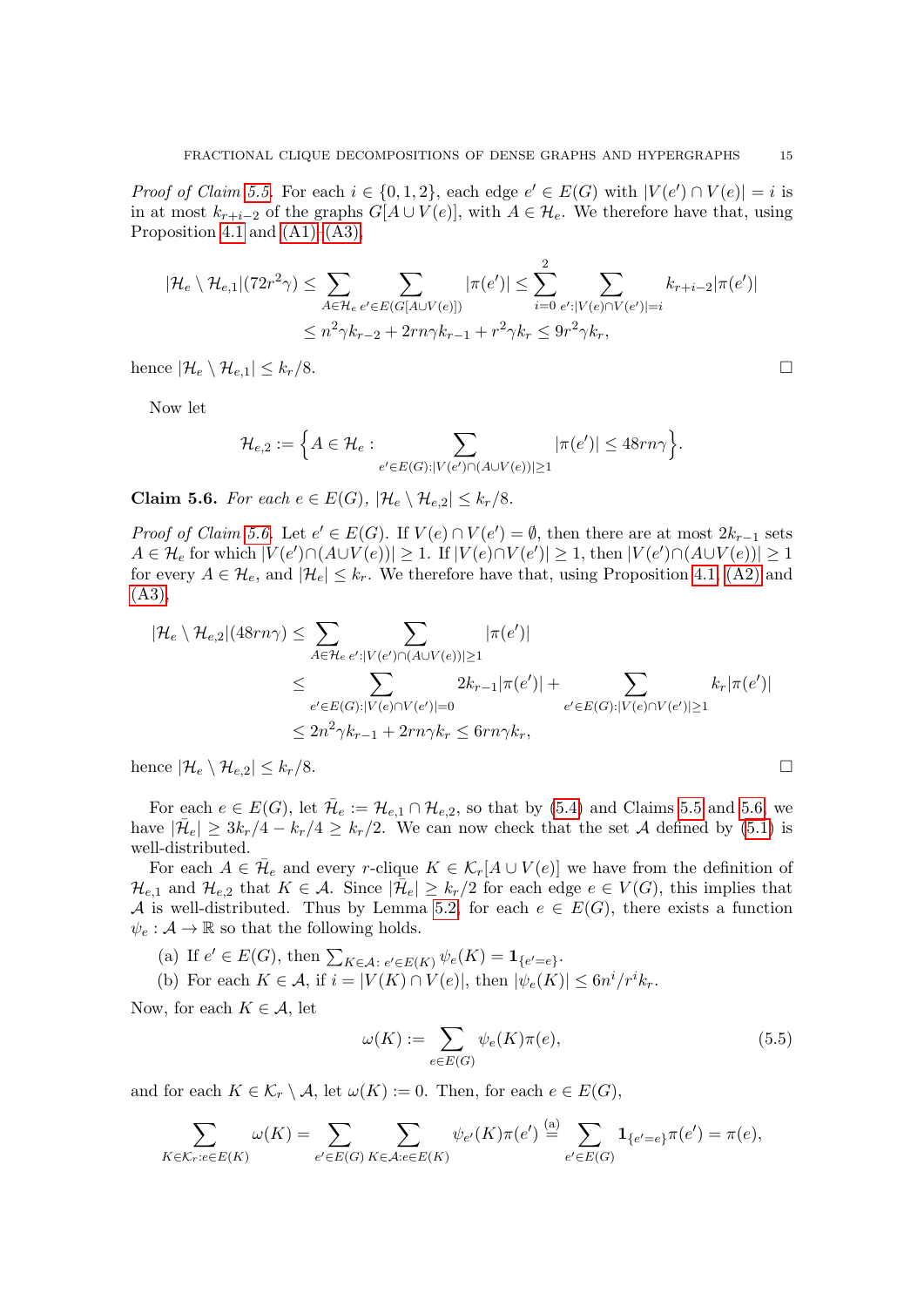#### 16 BEN BARBER, DANIELA KÜHN, ALLAN LO, RICHARD MONTGOMERY AND DERYK OSTHUS

as required. Moreover,  $(b)$ ,  $(5.5)$ ,  $(5.1)$ ,  $(A3)$ ,  $(5.2)$  and Proposition [4.1](#page-9-1) together imply that, for each  $K \in \mathcal{A}$ ,

$$
|\omega(K)| \leq \sum_{e \in E(K)} 6|\pi(e)|n^2/r^2k_r + \sum_{e \in E(G): |V(K) \cap V(e)|=1} 6|\pi(e)|n/rk_r + \sum_{e \in E(G)} 6|\pi(e)|/k_r
$$
  
\n
$$
\leq 6(72r^2\gamma)n^2/r^2k_r + 6(48rn\gamma)n/rk_r + 6(n^2\gamma)/k_r
$$
  
\n
$$
\leq 1000n^2\gamma/k_r = n^2/10r^2k_r \leq 2/5k_{r-2} \leq 1/2\kappa.
$$

6. FRACTIONAL  $K_r$ -DECOMPOSITIONS WHEN  $\delta(G) \geq (1 - 1/10^5 r^2)n$ .

<span id="page-15-1"></span>The aim of this section is to prove Theorem [1.3](#page-1-2) under the stronger assumption that  $\delta(G) \geq (1-\delta)n$  with  $\delta := 1/10^5 r^2$  (see Theorem [6.1](#page-15-0) below). We include a proof of this intermediate bound as it follows easily from Lemma [5.4,](#page-13-0) and shows how we will make use of that lemma.

As noted in Section [5,](#page-11-0) after initially weighting the r-cliques uniformly with value  $1/\kappa$ (where  $\kappa := k_{r-2} - 2\delta n k_{r-3}$ ), Lemma [5.4](#page-13-0) permits us to move a  $\Omega(1/r^2)$  proportion of the weight over the edges around (subject to certain constraints) without making any of the  $r$ -clique weights negative. We will see, using Lemma [4.2,](#page-10-3) that we only need to adjust a  $O(\delta r)$  proportion of the weight over each edge to turn our initial uniform weighting into a fractional  $K_r$ -decomposition. Thus in the case when  $\delta = O(1/r^3)$  is suitably small we can apply Lemma [5.4](#page-13-0) to make this adjustment. This corresponds to the argument presented in Section [3.](#page-5-0)

However, if we carry out some initial preprocessing (removing  $r$ -cliques until the minimum degree condition would be violated by any further removal) we can reduce the overall proportion of weight over the edges that we might need to move to  $O(\delta^2 r^2)$ . This allows us to use Lemma [5.4](#page-13-0) even in the case when  $\delta = O(1/r^2)$  is sufficiently small.

<span id="page-15-0"></span>**Theorem 6.1.** Let  $r \geq 4$  and let G be a graph with  $n \geq 10^6 r^4$  vertices and  $\delta(G) \geq$  $(1 - 1/10<sup>5</sup> r<sup>2</sup>)n$ . Then G has a fractional K<sub>r</sub>-decomposition.

*Proof.* Let  $\delta := 1/10^5 r^2$ . We may assume that we cannot remove any r-cliques from G while maintaining minimum degree at least  $(1-\delta)n$ . Indeed, by removing a sequence of r-cliques from G we can find a subgraph H for which  $\delta(H) \geq (1 - \delta)n$  but for which removing any r-clique violates this minimum degree condition; if H has a fractional  $K_r$ -decomposition, then clearly G does also. Therefore, writing  $X := \{x \in V(G) : d(x) \geq (1 - \delta)n + r - 1\},\$ we may assume that  $G[X]$  is  $K_r$ -free. As each  $v \in X$  has at most  $\delta n$  non-neighbours in  $G$ ,  $\delta(G[X]) \geq |X| - \delta n = (1 - \delta n / |X|) |X|$ , so by Turán's theorem  $\delta n / |X| \geq 1/(r-1)$ , i.e.  $|X| \leq \delta(r-1)n$ .

For each edge  $e \in E(G)$ , we have, by Lemma [4.2](#page-10-3)[\(ii\),](#page-10-1) that

<span id="page-15-2"></span>
$$
\left|\kappa_e^{(r)} - k_{r-2} + |N^c(x) \cup N^c(y)|k_{r-3}\right| \le 24(\delta r)^2 k_{r-2}.
$$
\n(6.1)

Let  $\kappa := k_{r-2} - 2\delta n k_{r-3}$ , so that, by Proposition [4.1,](#page-9-1)  $\kappa \geq (1 - 4\delta r)k_{r-2} \geq 9k_{r-2}/10$ . For each  $e \in E(G)$ , let  $\pi(e) := \kappa_e^{(r)} - \kappa$ , so that, by [\(6.1\)](#page-15-2), we have

<span id="page-15-3"></span>
$$
|\pi(e)| \le (2\delta n - |N^{c}(x) \cup N^{c}(y)|)k_{r-3} + 24(\delta r)^{2}k_{r-2}.
$$
\n(6.2)

In particular, together with Proposition [4.1](#page-9-1) this implies that

$$
|\pi(e)| \le 2\delta n k_{r-3} + 24(\delta r)^2 k_{r-2} \le (4\delta r + 24(\delta r)^2) k_{r-2} \le 9k_{r-2}/10^5 r \le \kappa/10^4 r.
$$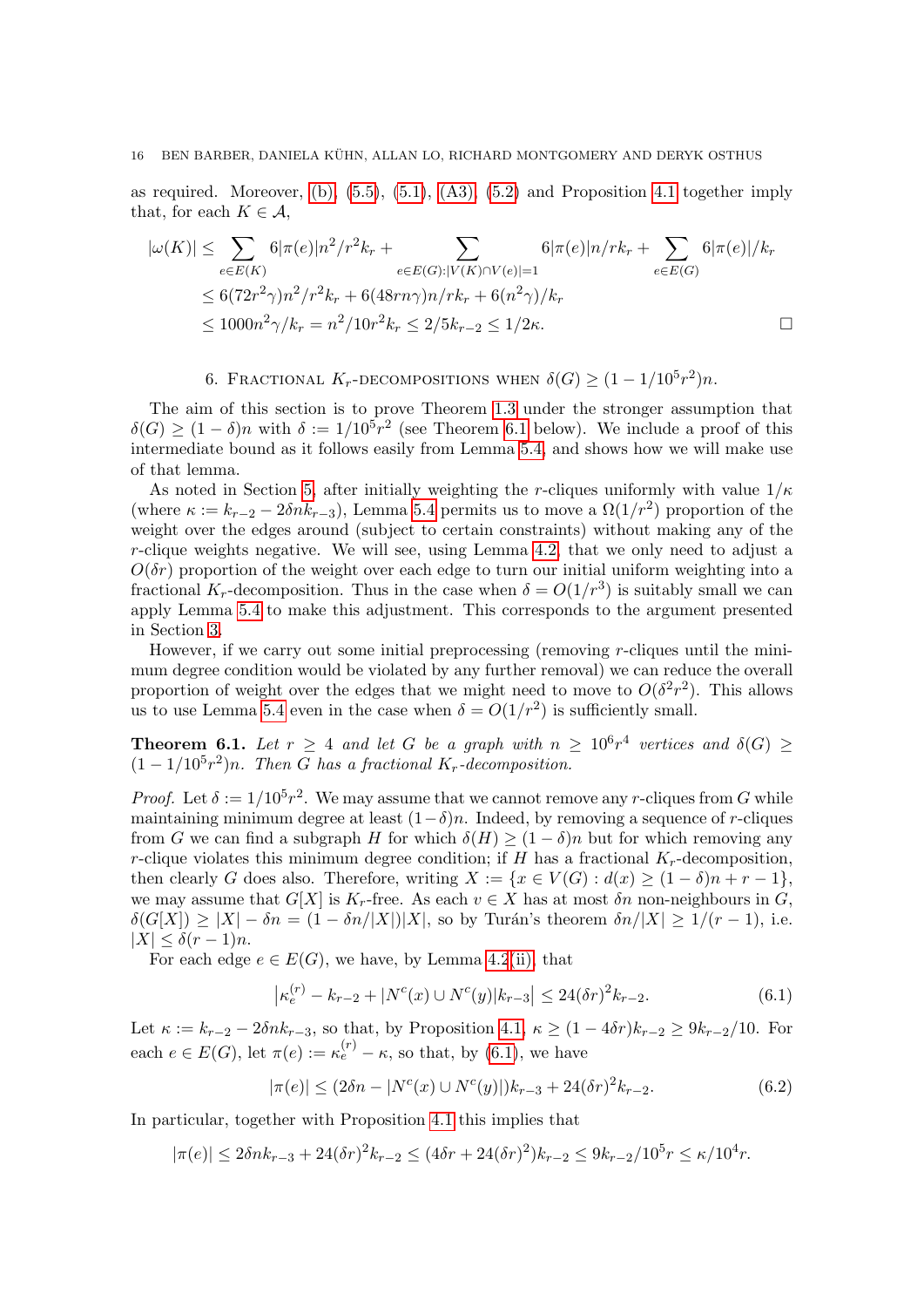For each  $x \in V(G)$ , then,  $\sum_{y \in N(x)} |\pi(xy)/\kappa| \leq n/10^4 r$ . Furthermore, using [\(6.2\)](#page-15-3), Propo-sition [4.1,](#page-9-1) and our assumption that  $n \geq 10^6 r^4$ ,

$$
2\sum_{e\in E(G)} |\pi(e)| = \sum_{x\in V(G)} \sum_{y\in N(x)} |\pi(xy)|
$$
  
\n
$$
\leq \sum_{x\in V(G)} \sum_{y\in N(x)} (2\delta n - |N^c(x) \cup N^c(y)|)k_{r-3} + 24n^2(\delta r)^2 k_{r-2}
$$
  
\n
$$
\leq 2\sum_{x\in X} \sum_{y\in N(x)} 2\delta nk_{r-3} + \sum_{x\notin X} \sum_{y\in N(x)\backslash X} (2\delta n - |N^c(x) \cup N^c(y)|)k_{r-3} + 24\delta^2 r^2 n^2 k_{r-2}
$$
  
\n
$$
\leq 4\delta^2 r n^3 k_{r-3} + \sum_{x\notin X} \sum_{y\in N(x)\backslash X} (2r + |N^c(x) \cap N^c(y)|)k_{r-3} + 24\delta^2 r^2 n^2 k_{r-2}
$$
  
\n
$$
\leq 8\delta^2 r^2 n^2 k_{r-2} + 2r n^2 k_{r-3} + \sum_{x\notin X} \sum_{z\in N^c(x)} |N^c(z)|k_{r-3} + 24\delta^2 r^2 n^2 k_{r-2}
$$
  
\n
$$
\leq 32\delta^2 r^2 n^2 k_{r-2} + 4r^2 n k_{r-2} + \delta^2 n^3 k_{r-3}
$$
  
\n
$$
\leq n^2 k_{r-2}/10^5 r^2 + n^2 k_{r-2}/10^5 r^2 + 2\delta^2 r n^2 k_{r-2} \leq 9n^2 k_{r-2}/10^5 r^2 \leq n^2 \kappa/10^4 r^2.
$$

Therefore, the function  $\pi/\kappa : E(G) \to \mathbb{R}$  is r-smooth. Thus Lemma [5.4](#page-13-0) implies that there is a function  $\omega': \mathcal{K}_r \to \mathbb{R}$  so that, for each  $e \in E(G)$ ,  $\sum_{K \in \mathcal{K}_r:e \in E(K)} \omega'(K) = \pi(e)/\kappa$ , and, for each  $K \in \mathcal{K}_r$ ,  $|\omega'(K)| \leq 1/2\kappa$ .

Define  $\omega: \mathcal{K}_r \to \mathbb{R}$  by setting  $\omega(K) := 1/\kappa - \omega'(K)$  for each  $K \in \mathcal{K}_r$ . Then, for each  $e \in E(G),$ 

$$
\sum_{K \in \mathcal{K}_r: e \in E(K)} \omega(K) = \frac{\kappa_e^{(r)} - \pi(e)}{\kappa} = 1,
$$

and, for each  $K \in \mathcal{K}_r$ ,  $\omega(K) \geq 1/\kappa - 1/2\kappa \geq 0$ . Therefore,  $\omega$  is a fractional  $K_r$ decomposition of  $G$ .

## 7. Adding weight around a vertex

<span id="page-16-0"></span>After our initial preprocessing of the graph  $G$  and the initial weighting of the r-cliques with  $1/\kappa$ , where  $\kappa := k_{r-2} - 2\delta n k_{r-3}$ , we may need to add/subtract on average a  $\Omega(\delta^2 r^2)$ proportion of the weight over each edge. Our edge-gadgets can only add/subtract weight over each edge if it is on average  $O(1/r^2)$ . Thus the techniques in Section [6](#page-15-1) require  $\delta = O(1/r^2).$ 

In order to increase the size of  $\delta$ , in this section we introduce 'vertex-gadgets', defined explicitly below, which in this set-up are capable of adding/subtracting  $\Omega(1/r)$  of the weight over each edge. However, while this is more efficient than using edge-gadgets, the vertex-gadgets can only change the weight of every edge around some vertex simultaneously by the same amount.

For a vertex  $x \in V(G)$ , a vertex-gadget is a function  $\xi_x : \mathcal{K}_r \to \mathbb{R}$  such that for each edge  $e \in E(G)$ ,

$$
\sum_{K \in \mathcal{K}_r : e \in E(K)} \xi_x(K) = \begin{cases} 1 & \text{if } x \in V(e), \\ 0 & \text{if } x \notin V(e). \end{cases}
$$

In the next lemma, we show that, for each vertex  $x \in V(G)$ , there exists a function  $\phi_x : \mathcal{K}_r \to \mathbb{R}$  such that

(i) for each  $e \in E(K)$  with  $x \notin V(e)$ ,  $\sum_{K \in \mathcal{K}_r : e \in E(K)} \phi_x(K) = 0$ , and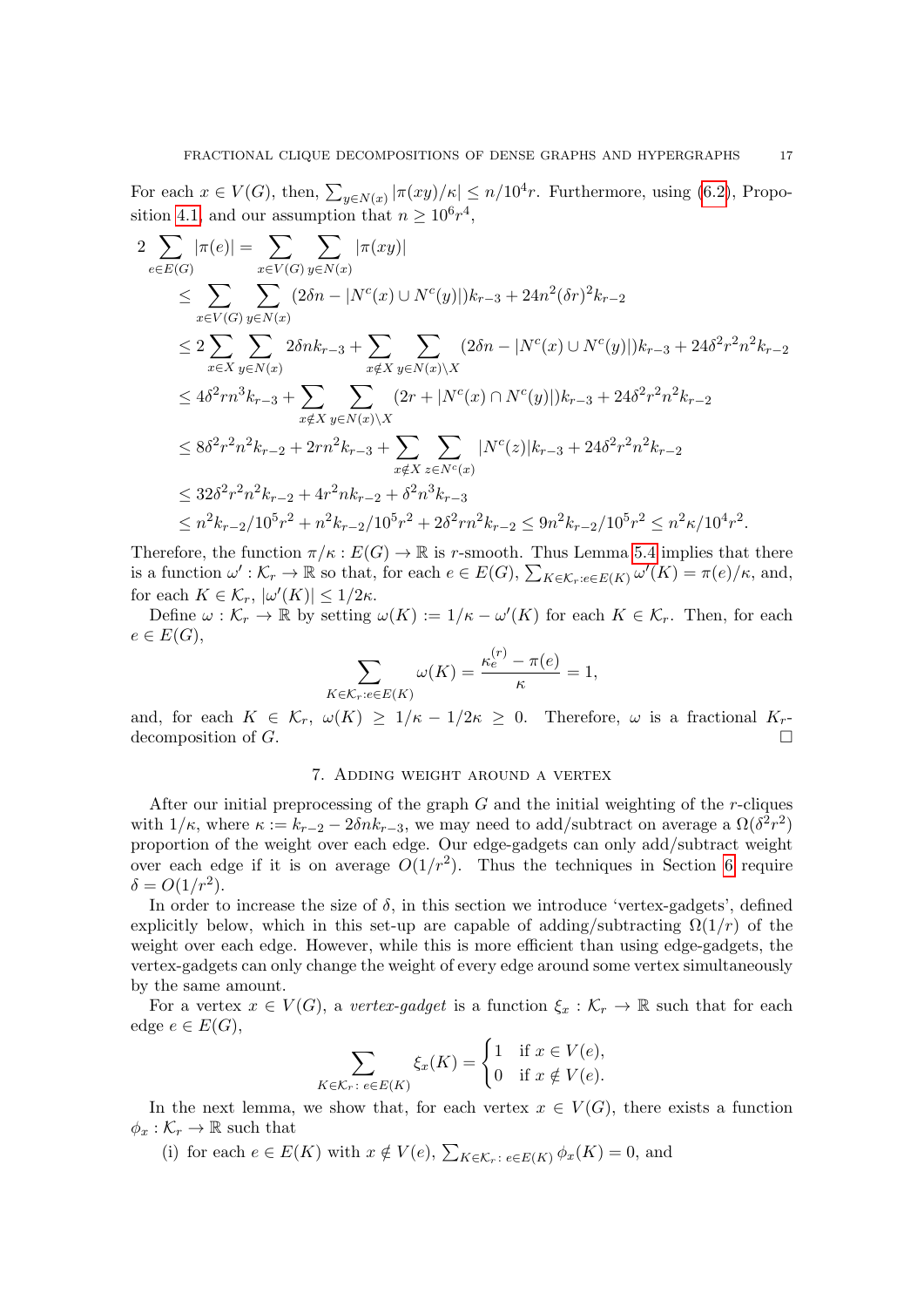#### 18 BEN BARBER, DANIELA KÜHN, ALLAN LO, RICHARD MONTGOMERY AND DERYK OSTHUS

(ii) for each  $y \in N(x)$ ,  $\sum_{K \in \mathcal{K}_r} x_{y \in E(K)} \phi_x(K)$  is close to 1.

Thus  $\phi_x$  is almost a vertex-gadget. We will then use edge-gadgets to make the requisite corrections to  $\phi_x$  to obtain an actual vertex-gadget—see Lemma [7.3.](#page-19-0) (Thus we actually define  $\phi_x$  on a certain subset  $\mathcal{A} \subseteq \mathcal{K}_r$  instead of  $\mathcal{K}_r$  so that we can make these adjustments efficiently.)

<span id="page-17-4"></span>**Lemma 7.1.** Let  $r \geq 4$ ,  $0 < \delta \leq 1/600r^{3/2}$  and  $n \geq 32r^3$ . Let G be a graph on n vertices with  $\delta(G) \geq (1 - \delta)n$ . Let  $X := \{x \in V(G) : d_G(x) \geq (1 - \delta)n + r - 1\}$  and suppose that  $|X| \leq \delta(r-1)n$ . Let  $\mathcal{A} := \{K \in \mathcal{K}_r : |V(K) \cap X| \leq r^{1/2} + 2\}$ . Then, for each vertex  $x \in V(G)$ , there exists a function  $\phi_x : A \to \mathbb{R}$  for which the following holds, where, for each  $y \in N(x)$ , we let  $\tau_{x,y} := 1 - \sum_{K \in \mathcal{A}: xy \in E(K)} \phi_x(K)$ .

- <span id="page-17-0"></span>(B1) If  $x \in V(G)$  and  $e \in E(G)$  with  $x \notin V(e)$ , then  $\sum_{K \in \mathcal{A}} e \in E(K) \phi_x(K) = 0$ .
- <span id="page-17-2"></span>(B2) For all  $x \in V(G)$  and  $y \in N(x)$ ,  $|\tau_{x,y}| \leq 1/r^{1/2}$ .
- <span id="page-17-3"></span>(B3) For each  $x \in V(G)$ ,  $\sum_{y \in N(x)} |\tau_{x,y}| \leq n/r$ .

<span id="page-17-5"></span>(B4) For all  $K \in \mathcal{A}$  and  $x \in V(G)$ , if  $i = |V(K) \cap \{x\}|$ , then  $|\phi_x(K)| \leq 2n^{i+1}/r^{i+1}k_r$ .

*Proof.* For each vertex  $x \in V(G)$ , let  $\mathcal{H}_x$  be the set of sets  $A \subseteq V(G) \setminus \{x\}$  for which  $|A| = r$ ,  $G[A \cup \{x\}] \in \mathcal{K}_{r+1}$  and  $|A \cap X| \leq r^{1/2} + 1$ . For each  $x \in V(G)$  and  $K \in \mathcal{K}_r$ , let  $\alpha_{x,K}$  be the number of sets  $A \in \mathcal{H}_x$  for which  $K \in \mathcal{K}_r[A \cup \{x\}]$ , and let

$$
\psi_x(K) := \begin{cases} \frac{1}{r-1} & \text{if } x \in V(K), \\ -\frac{r-2}{r-1} & \text{if } x \notin V(K). \end{cases}
$$

For each  $x \in V(G)$ , let  $w_x := k_{r-1} - (n - d(x) + \delta n)k_{r-2}$ . Note that, by Proposition [4.1,](#page-9-1)

<span id="page-17-1"></span>
$$
w_x \ge k_{r-1} - 2\delta n k_{r-2} \ge k_{r-1} - 4\delta r k_{r-1} \ge 7k_{r-1}/8. \tag{7.1}
$$

For each  $K \in \mathcal{A}$ , let  $\phi_x(K) := \alpha_{x,K} \psi_x(K)/w_x$ . We will now show that  $\phi_x$  satisfies the requirements of the lemma.

First, let  $x \in V(G)$  and let  $e \in E(G)$  with  $x \notin V(e)$ . If  $A \in \mathcal{H}_x$  and  $V(e) \subseteq A \cup \{x\}$ , then, for  $i \in \{0,1\}$ , there are  $\binom{r-2}{i}$  $\mathcal{K}^{-2}_{i}$  cliques  $K \in \mathcal{K}_r$  with  $K \in \mathcal{K}_r[A \cup \{x\}], e \in E(K)$  and  $|V(K) \cap \{x\}| = i$ . Thus,

$$
\sum_{K \in \mathcal{K}_r[A \cup \{x\}]: \, e \in E(K)} \psi_x(K) = (r-2)\frac{1}{r-1} - \frac{r-2}{r-1} = 0.
$$

Therefore if  $x \in V(G)$  and  $e \in E(G)$  with  $x \notin V(e)$ , we have

$$
\sum_{K \in \mathcal{A}: e \in E(K)} \phi_x(K) = \sum_{K \in \mathcal{A}: e \in E(K)} \frac{1}{w_x} \sum_{A \in \mathcal{H}_x: K \in \mathcal{K}_r[A \cup \{x\}]} \psi_x(K)
$$

$$
= \frac{1}{w_x} \sum_{A \in \mathcal{H}_x} \sum_{K \in \mathcal{K}_r[A \cup \{x\}]: e \in E(K)} \psi_x(K) = 0.
$$

(In the second equality we use that each  $K \in \mathcal{K}_r[A \cup \{x\}]$  lies in A by the definition of  $\mathcal{H}_x$ .) Therefore [\(B1\)](#page-17-0) holds.

Now let  $x \in V(G)$  and  $y \in N(x)$ . If  $A \in \mathcal{H}_x$  and  $y \in A$ , then there are  $r-1$  cliques  $K \in \mathcal{K}_r$  with  $K \in \mathcal{K}_r[A \cup \{x\}]$  and  $xy \in E(K)$ . Thus,

$$
\sum_{K \in \mathcal{K}_r[A \cup \{x\}]: xy \in E(K)} \psi_x(K) = 1.
$$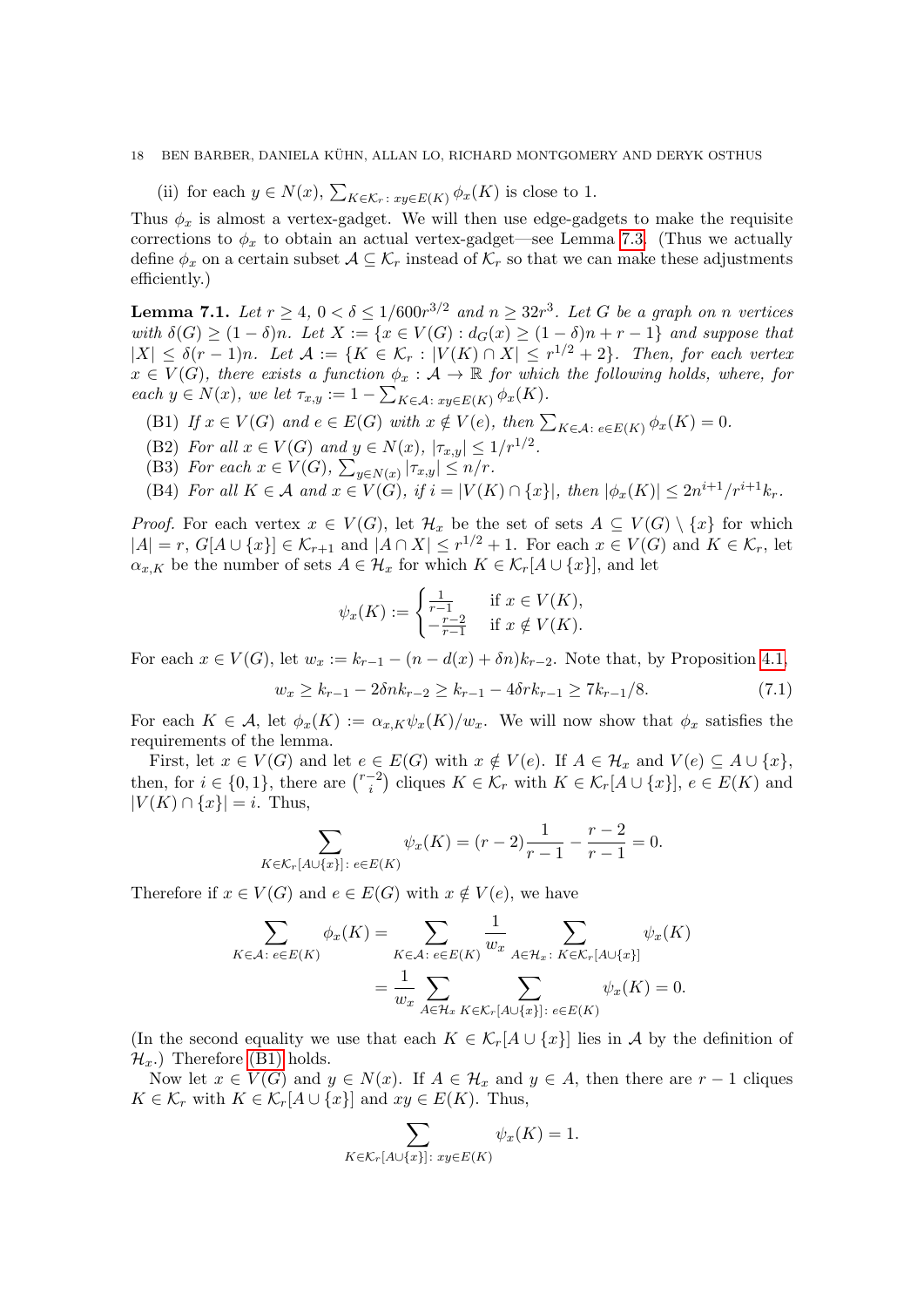Let  $w_{x,y}$  be the number of sets  $A \subseteq V(G)$  for which  $A \in \mathcal{H}_x$  and  $y \in A$ . Then

<span id="page-18-2"></span>
$$
\sum_{K \in \mathcal{A}: xy \in E(K)} \phi_x(K) = \frac{1}{w_x} \sum_{A \in \mathcal{H}_x} \sum_{K \in \mathcal{K}_r[A \cup \{x\}]: xy \in E(K)} \psi_x(K) = \frac{w_{x,y}}{w_x}.
$$
 (7.2)

In the last equality we use that each  $K \in \mathcal{K}_r[A \cup \{x\}]$  (with  $xy \in E(K)$ ) lies in A by the definition of  $\mathcal{H}_x$ .

<span id="page-18-0"></span>Claim 7.2. For each  $x \in V(G)$  and  $y \in N(x)$ ,

$$
|w_{x,y} - w_x + (n - d(y) - \delta n)k_{r-2}| \le |N^{c}(x) \cap N^{c}(y)|k_{r-2} + (24\delta^2(r+1)^2 + 2/r^2)k_{r-1}.
$$

*Proof of Claim [7.2.](#page-18-0)* By Proposition [4.3,](#page-11-2) there are at most  $k_{r-1}/(r-1)^2 \leq 2k_{r-1}/r^2$  cliques  $K \in \mathcal{K}_{r-1}$  for which  $|X \cap V(K)| \geq r^{1/2}$ . Note that if  $xy \in E(G)$ , K' is an  $(r+1)$ -clique containing xy, and  $|(V(K') \setminus \{x, y\}) \cap X| \leq r^{1/2}$  then  $V(K') \setminus \{x\} \in \mathcal{H}_x$ . Thus

<span id="page-18-3"></span><span id="page-18-1"></span>
$$
\left| w_{x,y} - \kappa_{xy}^{(r+1)} \right| \le 2k_{r-1}/r^2. \tag{7.3}
$$

Then, by Lemma  $4.2$ [\(ii\)](#page-10-1) and  $(7.3)$ , we have that

$$
|w_{x,y} - k_{r-1} + |N^{c}(x) \cup N^{c}(y)|k_{r-2}| \leq 24(\delta(r+1))^{2}k_{r-1} + 2k_{r-1}/r^{2}.
$$

Thus,

$$
|w_{x,y} - w_x + (n - d(y) - \delta n)k_{r-2}| = |w_{xy} - k_{r-1} + (2n - d(x) - d(y))k_{r-2}|
$$
  
\n
$$
\leq |w_{x,y} - k_{r-1} + |N^c(x) \cup N^c(y)|k_{r-2}| + |N^c(x) \cup N^c(y)| - (2n - d(x) - d(y))|k_{r-2}|
$$
  
\n
$$
\leq (24\delta^2(r+1)^2 + 2/r^2)k_{r-1} + |N^c(x) \cap N^c(y)|k_{r-2}.
$$

By Claim [7.2,](#page-18-0) for each  $x \in V(G)$  and  $y \in N(x)$ , using Proposition [4.1,](#page-9-1) we have

$$
|w_{x,y} - w_x| \le \delta n k_{r-2} + \delta n k_{r-2} + (24\delta^2 (r+1)^2 + 2/r^2) k_{r-1}
$$
  
 
$$
\le (4\delta r + 24\delta^2 (r+1)^2 + 2/r^2) k_{r-1} \le k_{r-1}/2r^{1/2}.
$$
 (7.4)

For each  $x \in V(G)$  and  $y \in N(x)$ , recall that

<span id="page-18-4"></span>
$$
\tau_{x,y} = 1 - \sum_{K \in \mathcal{A}: xy \in E(K)} \phi_x(K) \stackrel{(7.2)}{=} (w_x - w_{x,y})/w_x.
$$
 (7.5)

Therefore [\(7.1\)](#page-17-1), [\(7.4\)](#page-18-3) and [\(7.5\)](#page-18-4) together imply that for each  $x \in V(G)$  and  $y \in N(x)$ ,  $|\tau_{x,y}| \leq 1/r^{1/2}$ , and thus [\(B2\)](#page-17-2) holds.

By Claim [7.2,](#page-18-0) we have, for each  $x \in V(G)$ , that

$$
\sum_{y \in N(x)} |w_x - w_{x,y}|
$$
\n
$$
\leq \sum_{y \in V(G)} (|n - d(y) - \delta n| + |N^c(x) \cap N^c(y)|) k_{r-2} + (24\delta^2(r+1)^2 + 2/r^2) n k_{r-1}
$$
\n
$$
\leq (|X|\delta n + rn + \sum_{z \in N^c(x)} |N^c(z)|) k_{r-2} + (24\delta^2(r+1)^2 + 2/r^2) n k_{r-1}
$$
\n
$$
\leq (\delta^2(r-1)n^2 + rn + \delta^2 n^2) k_{r-2} + (24\delta^2(r+1)^2 + 2/r^2) n k_{r-1}
$$
\n
$$
\leq (2\delta^2 r^2 + 2r^2/n + 2r\delta^2 + 24\delta^2(r+1)^2 + 2/r^2) n k_{r-1} \leq 7nk_{r-1}/8r,
$$

where the final inequality is due to the fact that  $\delta \leq 1/600r^{3/2}$  and  $n \geq 32r^3$ . Together with [\(7.1\)](#page-17-1) and [\(7.5\)](#page-18-4) this implies that, for each  $x \in V(G)$ ,  $\sum_{y \in N(x)} |\tau_{x,y}| = \sum_{y \in N(x)} |w_{xy} - w_{xy}|$  $w_x|/w_x \leq n/r$ , which proves [\(B3\).](#page-17-3)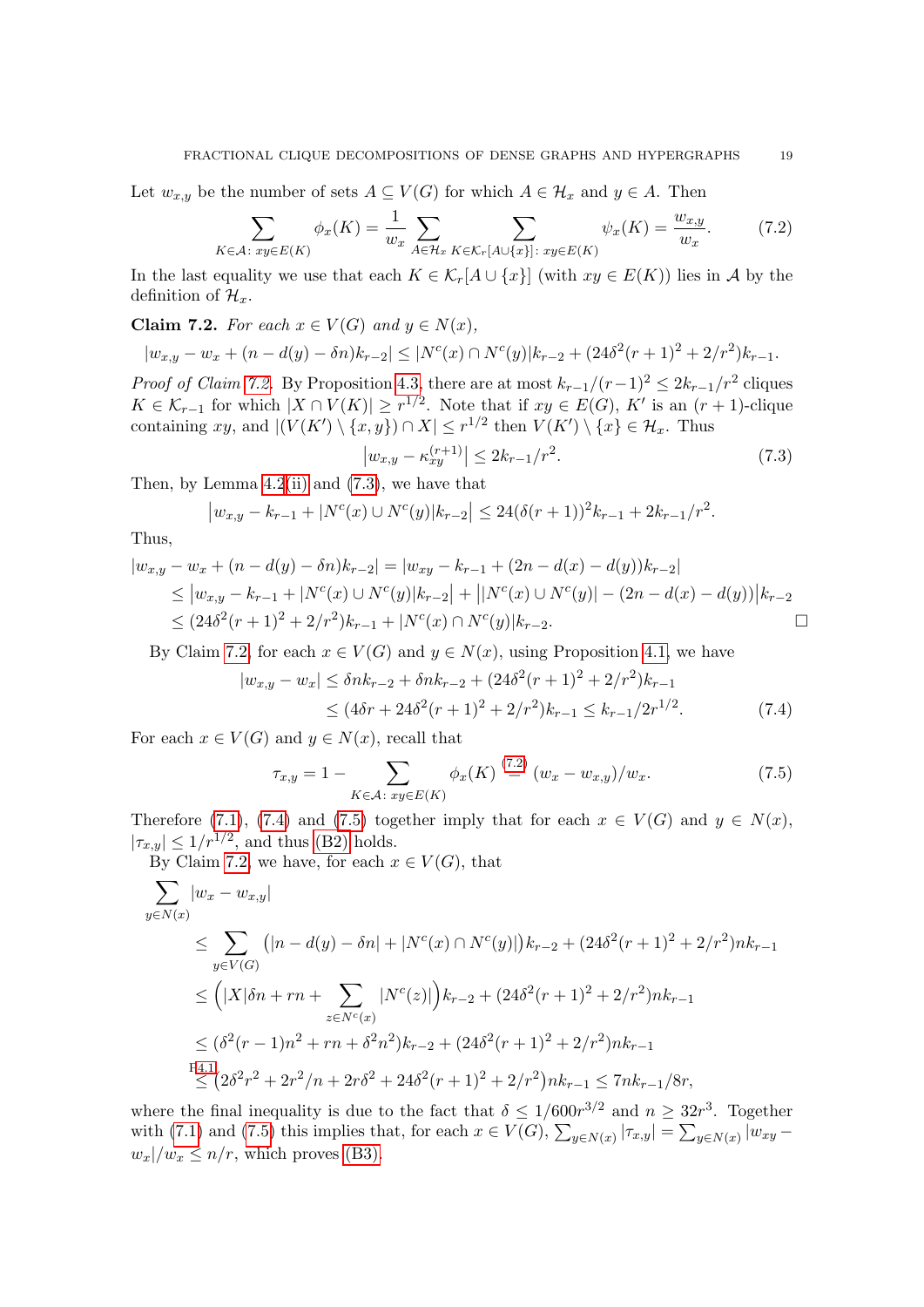#### 20 BEN BARBER, DANIELA KUHN, ALLAN LO, RICHARD MONTGOMERY AND DERYK OSTHUS ¨

Finally, for each vertex  $x \in V(G)$  and clique  $K \in \mathcal{K}_r$ , setting  $i := |V(K) \cap \{x\}|$ , there are at most  $\binom{n}{i}$  $\{a_i\}$  sets  $A \in \mathcal{H}_x$  for which  $K \in \mathcal{K}_r[A \cup \{x\}]$ , and thus  $\alpha_{x,K} \leq n^i$ . Moreover,  $k_r \leq nk_{r-1}/r$  and  $|\psi_x(K)| \leq 4/3r^i$ . Together with [\(7.1\)](#page-17-1), this implies that

$$
|\phi_x(K)| \le 8n^i |\psi_x(K)| / 7k_{r-1} \le 2n^{i+1}/r^{i+1}k_r.
$$

Consider the function  $\phi_x$  given by Lemma [7.1.](#page-17-4) Note that for each  $y \in N(x)$ 

$$
\sum_{K \in \mathcal{K}_r \colon xy \in E(K)} \phi_x(K) = 1 - \tau_{x,y}.
$$

To modify  $\phi_x$  into a vertex-gadget, we will add weight  $\tau_{x,y}$  to each edge xy using our edge-gadgets. This is achieved by the next lemma.

<span id="page-19-0"></span>**Lemma 7.3.** Let  $r \geq 4$ ,  $0 < \delta \leq 1/600r^{3/2}$  and  $n \geq 32r^3$ . Let G be a graph on n vertices with  $\delta(G) \geq (1-\delta)n$ . Let  $X := \{x \in V(G) : d_G(x) \geq (1-\delta)n + r - 1\}$  and suppose  $|X| \leq \delta(r-1)n$ . Let  $\mathcal{A} := \{K \in \mathcal{K}_r : |V(K) \cap X| \leq r^{1/2} + 2\}$ . Then for each vertex  $x \in V(G)$ , there exists a function  $\xi_x : A \to \mathbb{R}$  so that the following holds.

<span id="page-19-5"></span>(i) If  $x \in V(G)$  and  $e \in E(G)$ , then

$$
\sum_{K \in \mathcal{A}: e \in E(K)} \xi_x(K) = \begin{cases} 1 & \text{if } x \in V(e), \\ 0 & \text{if } x \notin V(e). \end{cases}
$$
  
(ii) For all  $K \in \mathcal{A}$  and  $x \in V(G)$ , if  $i = |V(K) \cap \{x\}|$ , then  $|\xi_x(K)| \le 80n^{i+1}/r^{i+1}k_r$ .

<span id="page-19-6"></span>The efficiency of a vertex-gadget  $\xi_x$  from Lemma [7.3](#page-19-0) can be compared to the efficiency of an edge-gadget  $\psi_{xy}$  from Lemma [5.2](#page-11-1) as follows. If a clique K is disjoint from  $\{x, y\}$ , then (ii) in Lemma [5.2](#page-11-1) says that  $|\psi_{xy}(K)| \leq 6/k_r$ , while (ii) in Lemma [7.3](#page-19-0) says that  $|\xi_x(K)| \leq 80n/rk_r$ ; so  $\xi_x$  may change the weight of the clique by an extra factor of  $n/r$ . However,  $\psi_{xy}$  changes the weight of only one edge by 1, while  $\xi_x$  changes the weight of  $|N(x)| \ge (1 - \delta)n$  edges by 1. As the edge-gadgets can move a  $\Omega(1/r^2)$  proportion of the weight, this indicates that the vertex-gadgets can move a  $\Omega(1/r)$  proportion of the weight.

*Proof.* For each vertex  $x \in V(G)$ , let  $\phi_x$  be the function from Lemma [7.1](#page-17-4) for which [\(B1\)–](#page-17-0) [\(B4\)](#page-17-5) hold with the set A. The function  $\phi_x$  is an approximation to the function  $\xi_x$  we require. For each  $x \in V(G)$  and  $y \in N(x)$ , we let

<span id="page-19-4"></span><span id="page-19-3"></span>
$$
\tau_{x,y} := 1 - \sum_{K \in \mathcal{A} \colon xy \in E(K)} \phi_x(K). \tag{7.6}
$$

As discussed above, this records the adjustments we will need to make to  $\phi_x$  in order to obtain  $\xi_x$ . We will make these adjustments using Lemma [5.2.](#page-11-1)

For each  $e \in E(G)$ , let

$$
\mathcal{H}_e := \{ A \subseteq V(G) \setminus V(e) : G[A \cup V(e)] \in K_{r+2} \text{ and } |A \cap X| \leq r^{1/2} \}.
$$

By Proposition [4.3,](#page-11-2) there are at most  $k_r/r^2$  sets  $A \subseteq V(G)$  with  $G[A] \in \mathcal{K}_r$  and  $|A \cap X| \geq$  $r^{1/2}$ . For each edge  $xy \in E(G)$ , using Lemma [4.2](#page-10-3)[\(i\),](#page-10-0) we have

$$
|\mathcal{H}_{xy}| \ge \kappa_{xy}^{(r+2)} - k_r/r^2 \ge k_r - 4\delta(r+2)k_r - k_r/r^2 \ge 3k_r/4.
$$
 (7.7)

For each  $e \in E(G)$  and  $x \in V(G)$ , let

<span id="page-19-2"></span>
$$
\mathcal{H}_{e,x} := \left\{ A \in \mathcal{H}_e : \sum_{y \in (A \cup V(e)) \cap N(x)} |\tau_{x,y}| \le 12 \right\}.
$$
\n(7.8)

<span id="page-19-1"></span>Claim 7.4. For all  $e \in E(G)$  and  $x \in V(G)$ ,  $|\mathcal{H}_{e,x}| \geq k_r/2$ .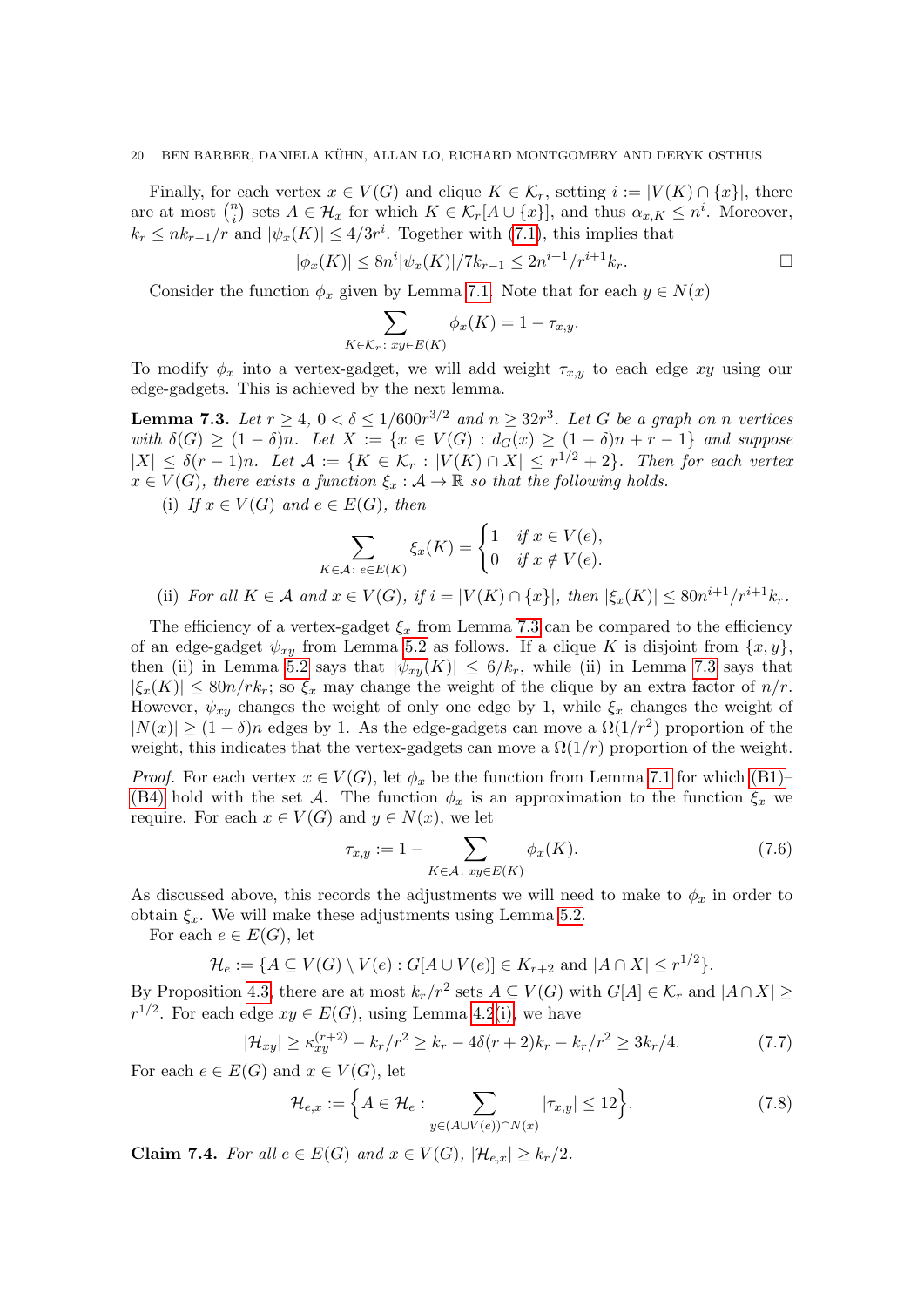*Proof of Claim [7.4.](#page-19-1)* For each  $i \in \{0,1\}$  and each  $e \in E(G)$ , each  $y \in V(G)$  with  $\{y\} \cap$  $V(e) = i$  is in at most  $k_{r+i-1}$  of the sets  $A \cup V(e)$  with  $A \in \mathcal{H}_e$ . We therefore have for all  $e \in E(G)$  and  $x \in V(G)$ , that

$$
12|\mathcal{H}_e \setminus \mathcal{H}_{e,x}| \leq \sum_{A \in \mathcal{H}_e \setminus \mathcal{H}_{e,x}} \sum_{y \in (A \cup V(e)) \cap N(x)} |\tau_{x,y}| \leq \sum_{y \in N(x) \cap V(e)} |\tau_{x,y}| k_r + \sum_{y \in N(x) \setminus V(e)} |\tau_{x,y}| k_{r-1}
$$
  
\n(B2),(B3)  
\n
$$
\leq 2k_r/r^{1/2} + nk_{r-1}/r \leq 3k_r.
$$

Therefore,  $|\mathcal{H}_e \setminus \mathcal{H}_{e,x}| \leq k_r/4$ . Thus, by [\(7.7\)](#page-19-3),  $|\mathcal{H}_{e,x}| \geq 3k_r/4 - k_r/4 \geq k_r/2$ .

For each  $x \in V(G)$ , let

<span id="page-20-3"></span>
$$
\mathcal{A}_x := \left\{ K \in \mathcal{A} : \sum_{y \in V(K) \cap N(x)} |\tau_{x,y}| \le 12 \right\}.
$$
\n(7.9)

For all  $e \in E(G)$ ,  $x \in V(G)$ ,  $A \in \mathcal{H}_{e,x}$  and cliques  $K \in \mathcal{K}_r[A \cup V(e)]$ , we have by [\(7.8\)](#page-19-2) and the definition of A,  $A_x$ ,  $\mathcal{H}_e$  and  $\mathcal{H}_{e,x}$ , that  $K \in \mathcal{A}_x$ . Together with Claim [7.4,](#page-19-1) this implies that  $\mathcal{A}_x$  is well-distributed. Thus, for each  $x \in V(G)$  and each  $e \in E(G)$ , by Lemma [5.2,](#page-11-1) there exists a function  $\psi_e^x : A_x \to \mathbb{R}$  so that the following hold.

- <span id="page-20-1"></span>(a) If  $e, e' \in E(G)$ , then  $\sum_{K \in \mathcal{A}_x \colon e' \in E(K)} \psi_e^x(K) = \mathbf{1}_{\{e' = e\}}$ .
- <span id="page-20-2"></span>(b) For all  $K \in \mathcal{A}_x$  and  $e \in E(G)$ , if  $i = |V(K) \cap V(e)|$ , then  $|\psi_e^x(K)| \leq 6n^i/r^i k_r$ .

For all  $x \in V(G)$  and  $e \in E(G)$ , extend  $\psi_e^x$  by setting  $\psi_e^x(K) := 0$  for each  $K \in \mathcal{A} \setminus \mathcal{A}_x$ . For all  $K \in \mathcal{A}$  and  $x \in V(G)$ , let

<span id="page-20-0"></span>
$$
\xi_x(K) := \phi_x(K) + \sum_{z \in N(x)} \psi_{xz}^x(K)\tau_{x,z}.
$$
\n(7.10)

We will now show that the functions  $\xi_x$  have the required properties. Consider any  $x \in V(G)$ . Firstly, for each  $y \in N(x)$ , by [\(7.10\)](#page-20-0), [\(a\)](#page-20-1) and [\(7.6\)](#page-19-4),

$$
\sum_{K \in \mathcal{A}: xy \in E(K)} \xi_x(K) = \sum_{K \in \mathcal{A}: xy \in E(K)} \phi_x(K) + \sum_{z \in N(x)} \mathbf{1}_{\{xz=xy\}} \tau_{x,z}
$$

$$
= \sum_{K \in \mathcal{A}: xy \in E(K)} \phi_x(K) + \tau_{x,y} = 1,
$$

and for each edge  $e \in E(G)$  with  $x \notin V(e)$ , by [\(B1\)](#page-17-0) and [\(a\),](#page-20-1)

$$
\sum_{K\in\mathcal{A}\colon e\in E(K)} \xi_x(K) = \sum_{K\in\mathcal{A}\colon e\in E(K)} \phi_x(K) + \sum_{z\in N(x)} \mathbf{1}_{\{xz=e\}} \tau_{x,z} = 0 + 0 = 0.
$$

Therefore, [\(i\)](#page-19-5) is satisfied.

It remains to prove [\(ii\)](#page-19-6) for all  $x \in V(G)$  and  $K \in \mathcal{A}$ , which we do separately for  $K \in \mathcal{A} \setminus \mathcal{A}_x$  and  $K \in \mathcal{A}_x$ .

If  $K \in \mathcal{A} \setminus \mathcal{A}_x$ , then  $\psi_e^x(K) = 0$  for each  $e \in E(G)$ . Therefore, by  $(7.10)$ ,  $\xi_x(K) =$  $\phi_x(K)$ . Together with [\(B4\),](#page-17-5) this in turn implies that, if  $i = |V(K) \cap \{x\}|$ , then  $|\xi_x(K)| \le$  $2n^{i+1}/r^{i+1}k_r$ .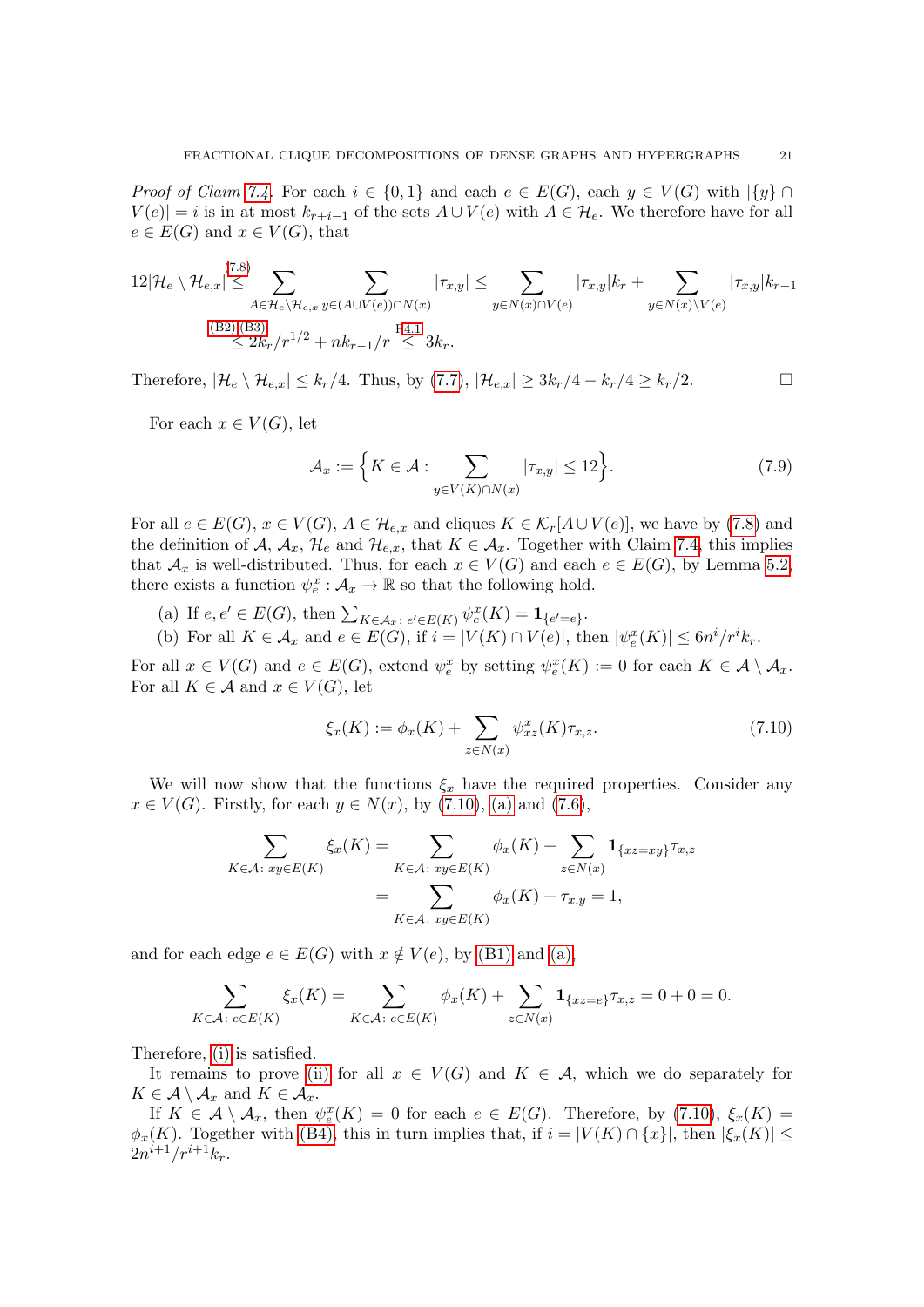If  $K \in \mathcal{A}_x$ , then let  $i := |V(K) \cap \{x\}|$ . Note that if  $z \in N(x)$  then  $|\{x, z\} \cap V(K)| =$  $i + |\{z\} \cap V(K)|$ . Together with [\(7.10\)](#page-20-0), [\(B4\)](#page-17-5) and [\(b\),](#page-20-2) this implies that

$$
|\xi_x(K)| \le 2n^{i+1}/r^{i+1}k_r + \sum_{z \in N(x) \cap V(K)} |\tau_{x,z}| (6n^{i+1}/r^{i+1}k_r) + \sum_{z \in N(x) \backslash V(K)} |\tau_{x,z}| (6n^i/r^i k_r)
$$
  

$$
\le 2n^{i+1}/r^{i+1}k_r + 12(6n^{i+1}/r^{i+1}k_r) + 6n^{i+1}/r^{i+1}k_r = 80n^{i+1}/r^{i+1}k_r.
$$

#### 8. Number of cliques containing a specified edge

<span id="page-21-0"></span>Recall that, after some initial preprocessing of the graph  $G$ , we give each r-clique weight  $1/\kappa$ , where  $\kappa := k_{r-2} - 2\delta n k_{r-3}$ . This is not far from a fractional  $K_r$ -decomposition, and we aim to transform it into a fractional  $K_r$ -decomposition by correcting the weight over each edge using edge- and vertex-gadgets. For Theorem [1.3](#page-1-2) we will have  $\delta = \Theta(1/r^{3/2})$ , and as before we may need to move a  $\Omega(\delta^2 r^2) = \Omega(1/r)$  proportion of the weight around to correct the weight over each edge. Our best technique is to use vertex-gadgets which are indeed capable of moving a  $\Omega(1/r)$  proportion of the weights over the edges, but only certain adjustments can be made using such gadgets.

The adjustment to be made to the weight over each edge  $xy$  is  $(\kappa_{xy}^{(r)}/\kappa) - 1$ . In this section, we will break this adjustment down into  $\sigma^*(x) + \sigma^*(y) + \pi^*(xy)$  so that on average  $\sigma^*(x) = O(1/r)$  and  $\pi^*(xy) = O(1/r^2)$ . Hence we will be able to adjust the weight over each edge xy by  $\sigma^*(x) + \sigma^*(y)$  using vertex-gadgets and by  $\pi^*(xy)$  using edge-gadgets.

We find such functions in the following lemma (where  $(\sigma + \gamma)/\kappa$  and  $\pi/\kappa$  correspond to  $\sigma^*$  and  $\pi^*$ ), before showing that the error term depending on the edges is r-smooth in Lemma [8.3,](#page-24-0) so that it can be corrected using the edge-gadgets (via Lemma [5.4\)](#page-13-0).

In this section, we additionally require the notation that, for sets  $A, B \subseteq V(G)$ ,

$$
\bar{e}(A, B) := |\{(x, y) : x \in A, y \in B, xy \notin E(G)\}|
$$

<span id="page-21-1"></span>**Lemma 8.1.** Let  $r \geq 5$  and  $\delta := 1/10^4 r^{3/2}$ . Suppose that G is a graph on n vertices with  $\delta(G) \geq (1-\delta)n$ . Let  $X := \{x \in V(G) : d_G(x) \geq (1-\delta)n + r - 1\}$  and suppose that  $|X| \leq$  $\delta(r-1)n$ . For each  $x \in V(G)$ , let  $\gamma(x) := (\delta n - |N^c(x)|)k_{r-3}$ . Let  $\kappa := k_{r-2} - 2\delta nk_{r-3}$ . Let  $\pi_1, \pi_2 : E(G) \to \mathbb{R}$  be functions defined by

$$
\pi_1(xy) := \delta n \sum_{z_1 \in N^c(x)} |N^c(z_1)| k_{r-5} + \delta n \sum_{z_2 \in N^c(y)} |N^c(z_2)| k_{r-5}
$$
  
 
$$
- \sum_{z_1 \in N^c(x)} \sum_{z_2 \in N^c(y)} |N^c(z_1) \cup N^c(z_2)| k_{r-5} + (\delta n - |N^c(x)|)(\delta n - |N^c(y)|) k_{r-4} \quad (8.1)
$$

and

$$
\pi_2(xy) := \left( e(N^c(x))(|N^c(y)| - \delta n) + e(N^c(y))(|N^c(x)| - \delta n) \right) k_{r-5}.
$$
 (8.2)

<span id="page-21-4"></span>Then there exist functions  $\sigma: V(G) \to \mathbb{R}$  and  $\pi: E(G) \to \mathbb{R}$  so that the following hold.

(i) For each  $xy \in E(G)$ ,

<span id="page-21-3"></span><span id="page-21-2"></span>
$$
\kappa_{xy}^{(r)} = \kappa + \gamma(x) + \gamma(y) + \sigma(x) + \sigma(y) + \pi(xy).
$$

- <span id="page-21-5"></span>(ii) For each  $x \in V(G)$ ,  $|\sigma(x)| \leq k_{r-2}/10^4 r$ .
- <span id="page-21-6"></span>(iii) For each  $xy \in E(G)$ ,

$$
|\pi(xy)| \le |\pi_1(xy)| + |\pi_2(xy)| + 2|N^c(x) \cap N^c(y)|k_{r-3}
$$
  
+ 203( $\delta r$ )<sup>4</sup>k<sub>r-2</sub> + 3 $\bar{e}$ ( $N^c(x)$ ,  $N^c(y)$ )k<sub>r-4</sub>.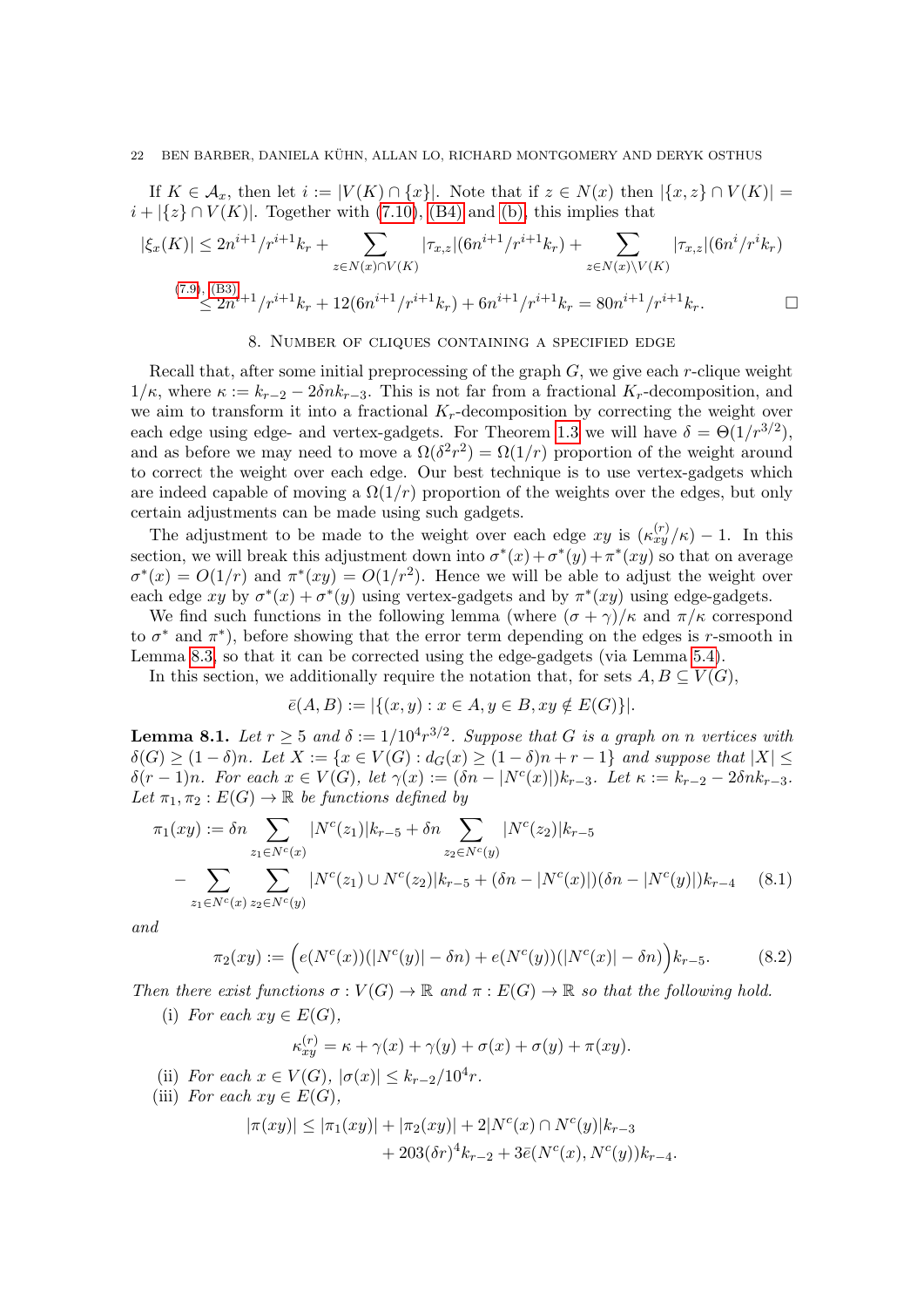*Proof.* By Lemma [4.2](#page-10-3)[\(iii\),](#page-10-4) we have for each  $xy \in E(G)$  that

<span id="page-22-0"></span>
$$
\left| \kappa_{xy}^{(r)} - k_{r-2} - \sum_{i=1}^3 (-1)^i \sum_{Z \subseteq N^c(x) \cup N^c(y) \, : \, |Z| = i} \kappa_Z^{(r-2)} \right| \le 11 (\delta r)^4 k_{r-2}.
$$

Together with Proposition [4.1](#page-9-1) this implies that, for each  $xy \in E(G)$ ,

$$
\begin{split}\n\left| \kappa_{xy}^{(r)} - k_{r-2} - \sum_{i=1}^{3} (-1)^i \sum_{j=0}^{i} \sum_{Z_1 \subseteq N^c(x) : |Z_1| = j} \sum_{Z_2 \subseteq N^c(y) \setminus Z_1 : |Z_2| = i - j} \kappa_{Z_1 \cup Z_2}^{(r-2)} \right] & (8.3) \\
&\leq 11(\delta r)^4 k_{r-2} + \sum_{j=0}^{2} (2^{j+1} - 1) \sum_{z \in N^c(x) \cap N^c(y)} \sum_{Z' \subseteq (N^c(x) \cup N^c(y)) \setminus \{z\} : |Z'| = j} \kappa_{\{z\} \cup Z'}^{(r-2)} \\
&\leq 11(\delta r)^4 k_{r-2} + |N^c(x) \cap N^c(y)| \left( k_{r-3} + 3 \cdot 2 \delta n k_{r-4} + 7 \binom{2 \delta n}{2} k_{r-5} \right) \\
&\leq 11(\delta r)^4 k_{r-2} + |N^c(x) \cap N^c(y)| (1 + 12 \delta r + 56(\delta r)^2) k_{r-3} \\
&\leq 11(\delta r)^4 k_{r-2} + 2|N^c(x) \cap N^c(y)| k_{r-3},\n\end{split}
$$
\n(8.3)

where in the first inequality we are bounding the extra contribution to the sum from those  $Z_1 \cup Z_2$  that meet  $N^c(x) \cap N^c(y)$ . Thus for each  $xy \in E(G)$ , we have

<span id="page-22-7"></span>
$$
|\kappa_{xy}^{(r)} - k_{r-2} - S_1(x) - S_1(y) - S_2 - S_3| \le 11(\delta r)^4 k_{r-2} + 2|N^c(x) \cap N^c(y)|k_{r-3}, \quad (8.4)
$$

where

<span id="page-22-4"></span>
$$
S_2 = S_2(xy) := \sum_{z_1 \in N^c(x)} \sum_{z_2 \in N^c(y) \setminus \{z_1\}} \kappa_{\{z_1, z_2\}}^{(r-2)} \tag{8.5}
$$

<span id="page-22-5"></span>
$$
S_3 = S_3(xy) := -\sum_{j=1}^2 \sum_{Z_1 \subseteq N^c(x): |Z_1| = j} \sum_{Z_2 \subseteq N^c(y) \setminus Z_1 : |Z_2| = 3 - j} \kappa_{Z_1 \cup Z_2}^{(r-2)} \tag{8.6}
$$

and, for each  $z \in V(G)$ ,

$$
S_1(z) := \sum_{i=1}^3 (-1)^i \sum_{Z \subseteq N^c(z): |Z| = i} \kappa_Z^{(r-2)}.
$$

Here  $S_1(x)$  and  $S_1(y)$  count the contributions to the sum in [\(8.3\)](#page-22-0) from those  $Z_1 \cup Z_2$  with one of  $Z_1$  or  $Z_2$  empty, and  $S_2, S_3$  count the contributions from those  $Z_1 \cup Z_2$  with  $Z_1, Z_2$ both non-empty and  $|Z_1 \cup Z_2| = 2$  or 3 respectively. In order to estimate  $\kappa_{xy}^{(r)}$  we will now estimate  $S_1(x)$ ,  $S_1(y)$ ,  $S_2$ , and  $S_3$ .

We will first estimate  $S_1(x)$ , for each  $x \in V(G)$ , for which we let

$$
\sigma_1(x) := S_1(x) - \gamma(x) + \delta n k_{r-3}
$$
\n(8.7)

<span id="page-22-6"></span>
$$
= \left(-\sum_{z \in N^{c}(x)} \kappa_{\{z\}}^{(r-2)} + |N^{c}(x)|k_{r-3}\right) + \sum_{i=2}^{3} (-1)^{i} \sum_{Z \subseteq N^{c}(x):|Z|=i} \kappa_{Z}^{(r-2)}.
$$
 (8.8)

<span id="page-22-1"></span>Claim 8.2. For each  $x \in V(G)$ ,  $|\sigma_1(x)| \leq 8(\delta r)^2 k_{r-2}$ .

*Proof of Claim [8.2.](#page-22-1)* By Lemma [4.2](#page-10-3)[\(i\),](#page-10-0) for each  $z \in V(G)$ ,  $|\kappa_{\{z\}}^{(r-2)} - k_{r-3}| \leq 2\delta rk_{r-3}$ . Together with Proposition [4.1,](#page-9-1) this implies that

<span id="page-22-3"></span><span id="page-22-2"></span>
$$
\Big| \sum_{z \in N^{c}(x)} \kappa_{\{z\}}^{(r-2)} - |N^{c}(x)| k_{r-3} \Big| \le \delta n \cdot 2\delta r k_{r-3} \le 4(\delta r)^{2} k_{r-2}.
$$
 (8.9)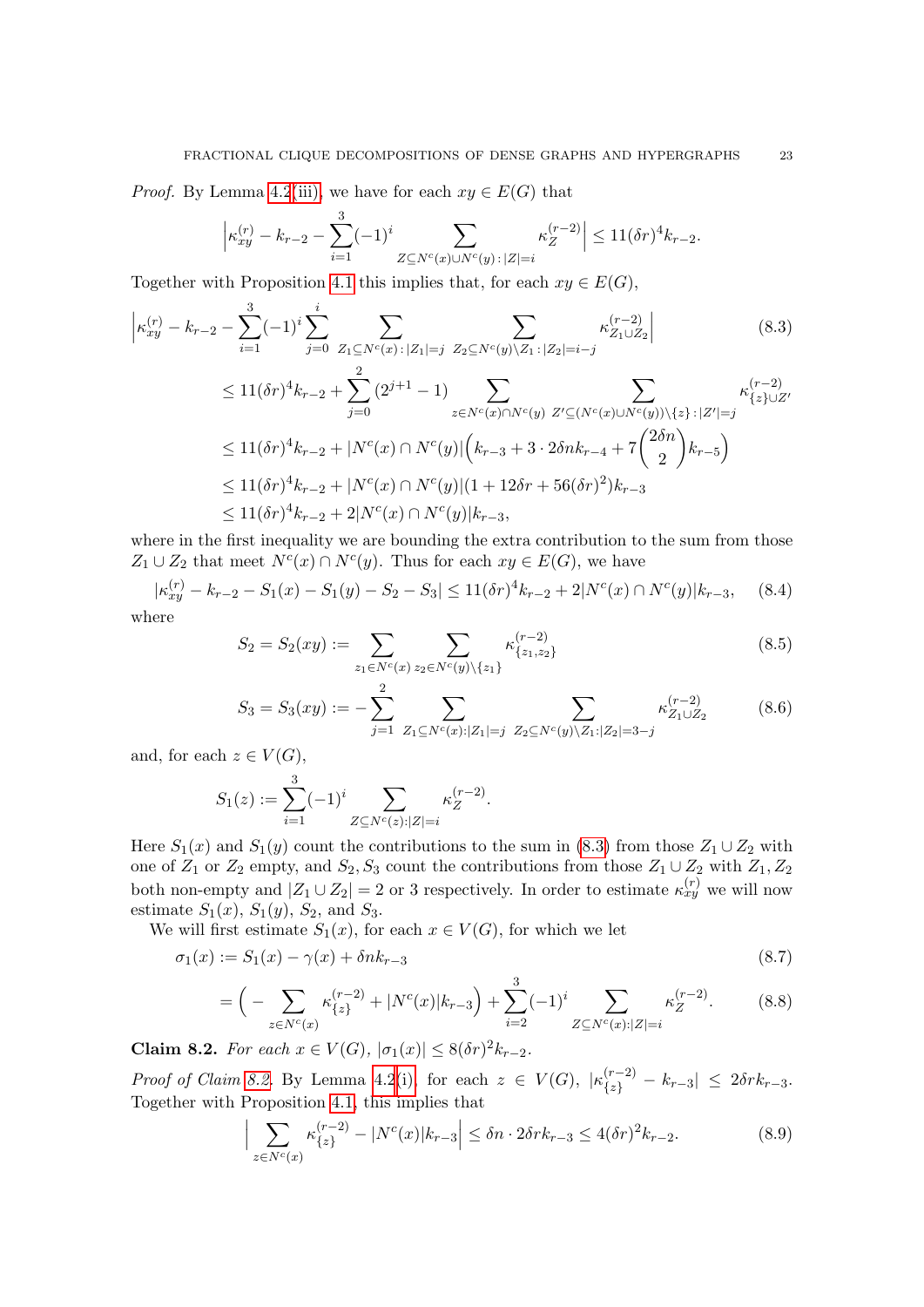# 24 BEN BARBER, DANIELA KUHN, ALLAN LO, RICHARD MONTGOMERY AND DERYK OSTHUS ¨

Moreover, using Proposition [4.1,](#page-9-1)

<span id="page-23-0"></span>
$$
\left| \sum_{i=2}^{3} (-1)^{i} \sum_{Z \subseteq N^{c}(x): |Z| = i} \kappa_{Z}^{(r-2)} \right| \leq {\delta n \choose 2} k_{r-4} + {\delta n \choose 3} k_{r-5} \leq 4(\delta r)^{2} k_{r-2}.
$$
 (8.10)

The claim follows from  $(8.8)$ ,  $(8.9)$  and  $(8.10)$ .

For each  $x \in V(G)$ , let

<span id="page-23-2"></span>
$$
\sigma_2(x) := \delta n(|N^c(x)| - \delta n/2)k_{r-4} - \delta n \sum_{z_1 \in N^c(x)} |N^c(z_1)|k_{r-5}.
$$
 (8.11)

Note that, by Proposition [4.1,](#page-9-1) we have that

<span id="page-23-5"></span>
$$
|\sigma_2(x)| \le (\delta n)^2 k_{r-4} / 2 + (\delta n)^3 k_{r-5} \le 4\delta^2 r^2 k_{r-2}.
$$
\n(8.12)

We will now estimate  $|S_2 - \sigma_2(x) - \sigma_2(y)|$ . If  $z_1z_2 \in E(G)$ , then, by Lemma [4.2](#page-10-3)[\(ii\),](#page-10-1)

<span id="page-23-1"></span>
$$
\left| \kappa_{\{z_1, z_2\}}^{(r-2)} - k_{r-4} + |N^c(z_1) \cup N^c(z_2)| k_{r-5} \right| \le 24(\delta r)^2 k_{r-4}.
$$
 (8.13)

If  $z_1z_2 \notin E(G)$ , then  $\kappa_{\{z_1,z_2\}}^{(r-2)} = 0$ . Therefore, by [\(8.13\)](#page-23-1) and Proposition [4.1,](#page-9-1) for each  $xy \in E(G)$  we have

$$
\Big| \sum_{z_1 \in N^c(x)} \sum_{z_2 \in N^c(y) \setminus \{z_1\}} \kappa_{\{z_1, z_2\}}^{(r-2)} - \sum_{z_1 \in N^c(x)} \sum_{z_2 \in N^c(y) : z_1 z_2 \in E(G)} (k_{r-4} - |N^c(z_1) \cup N^c(z_2)|k_{r-5}) \Big|
$$
  

$$
\leq 24\delta^4 r^2 n^2 k_{r-4} \leq 96(\delta r)^4 k_{r-2},
$$

so that, using [\(8.5\)](#page-22-4),

$$
\left| S_2 - |N^c(x)| |N^c(y)| k_{r-4} + \sum_{z_1 \in N^c(x)} \sum_{z_2 \in N^c(y)} |N^c(z_1) \cup N^c(z_2)| k_{r-5} \right|
$$
  
 
$$
\leq 96(\delta r)^4 k_{r-2} + \bar{e}(N^c(x), N^c(y)) k_{r-4}, \tag{8.14}
$$

where we have used the fact that  $k_{r-4} \geq |N^{c}(z_1) \cup N^{c}(z_2)|k_{r-5}$  by Proposition [4.1.](#page-9-1) Note that, by [\(8.1\)](#page-21-2) and [\(8.11\)](#page-23-2), for each  $xy \in E(G)$ ,

$$
\pi_1(xy) + \sigma_2(x) + \sigma_2(y) = |N^c(x)||N^c(y)|k_{r-4} - \sum_{z_1 \in N^c(x)} \sum_{z_2 \in N^c(y)} |N^c(z_1) \cup N^c(z_2)|k_{r-5}.
$$

Together with [\(8.14\)](#page-23-3), this implies that for each  $xy \in E(G)$  we have

$$
|S_2 - \sigma_2(x) - \sigma_2(y)| \le |\pi_1(xy)| + 96(\delta r)^4 k_{r-2} + \bar{e}(N^c(x), N^c(y))k_{r-4}.
$$
 (8.15)

Now, for each  $x \in V(G)$ , let

<span id="page-23-7"></span><span id="page-23-4"></span><span id="page-23-3"></span>
$$
\sigma_3(x) := -e(N^c(x))\delta nk_{r-5}.\tag{8.16}
$$

Note that for each  $x \in V(G)$ , by Proposition [4.1,](#page-9-1)

<span id="page-23-6"></span>
$$
|\sigma_3(x)| \le (\delta n)^3 k_{r-5} / 2 \le 4\delta^3 r^3 k_{r-2}.
$$
\n(8.17)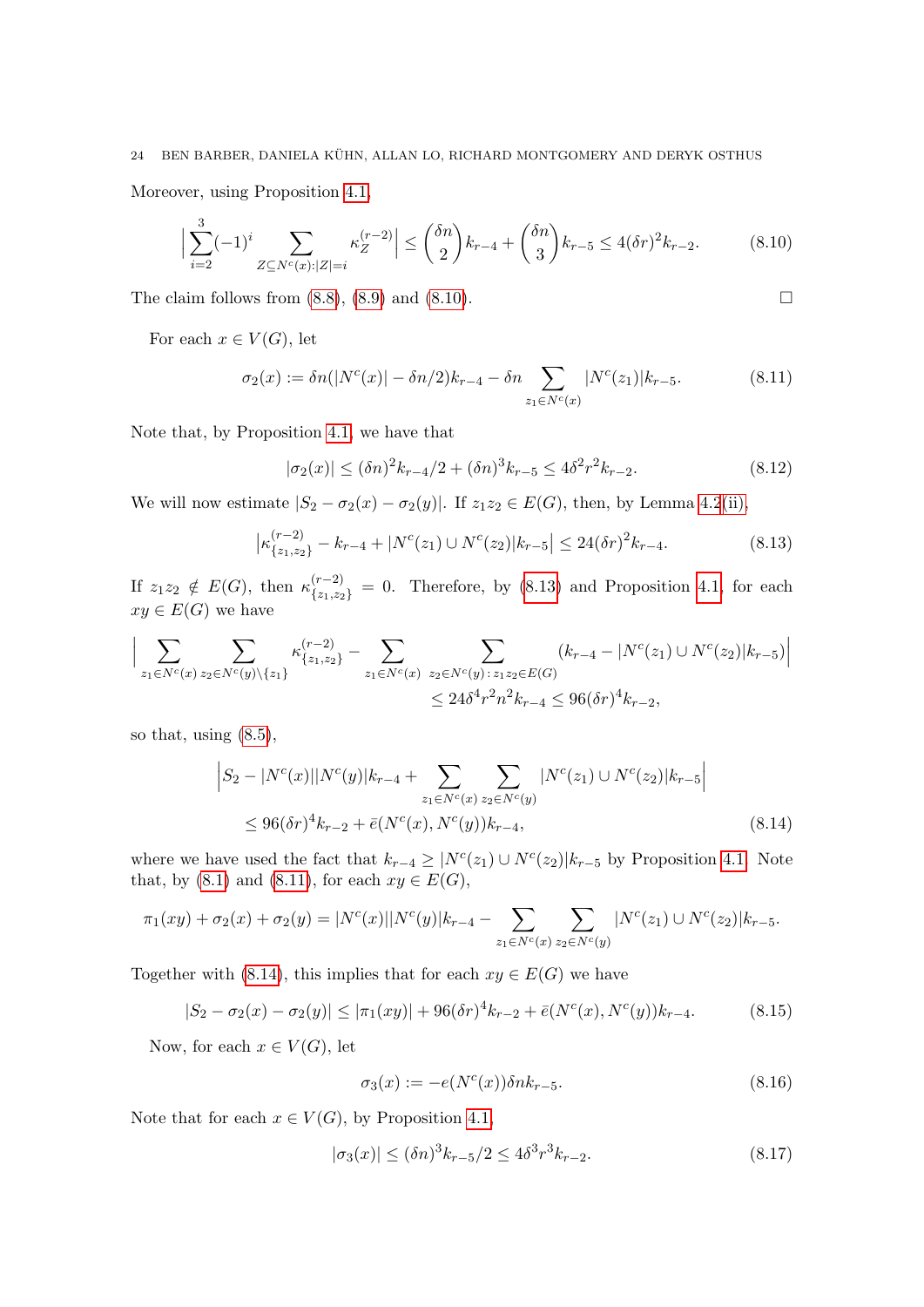We will now estimate  $|S_3 - \sigma_3(x) - \sigma_3(y)|$ . If  $G[{z_1, z_2, z_3}] \in \mathcal{K}_3$ , then, by Lemma [4.2](#page-10-3)[\(i\),](#page-10-0) we have  $|\kappa_{\{z_1,z_2,z_3\}}^{(r-2)} - k_{r-5}| \leq 6\delta rk_{r-5}$ . Therefore,

$$
\left| \sum_{z_1 \in N^c(x)} \sum_{\{z_2, z_3\} \subseteq N^c(y) \setminus \{z_1\}} \kappa_{\{z_1, z_2, z_3\}}^{(r-2)} - e(N^c(y)) |N^c(x)| k_{r-5} \right|
$$
\n
$$
= \left| \sum_{z_1 \in N^c(x)} \left( \sum_{\{z_2, z_3\} \subseteq N^c(y) \setminus \{z_1\}} \kappa_{\{z_1, z_2, z_3\}}^{(r-2)} - \sum_{\{z_2, z_3\} \subseteq N^c(y): z_2 z_3 \in E(G)} k_{r-5} \right) \right|
$$
\n
$$
\leq \bar{e}(N^c(x), N^c(y)) (\delta n) \cdot k_{r-5} + (\delta n)^3 \cdot 6 \delta r k_{r-5}
$$
\n
$$
\leq \bar{e}(N^c(x), N^c(y)) k_{r-4} + 48(\delta r)^4 k_{r-2}, \tag{8.18}
$$

where the last inequality is due to Proposition [4.1](#page-9-1) and the fact that  $\delta r \leq 1/2$ . Similarly,

$$
\Big| \sum_{z_1 \in N^c(y)} \sum_{\{z_2, z_3\} \subseteq N^c(x) \setminus \{z_1\}} \kappa_{\{z_1, z_2, z_3\}}^{(r-2)} - e(N^c(x)) |N^c(y)| k_{r-5} \Big|
$$
  
 
$$
\leq \bar{e}(N^c(x), N^c(y)) k_{r-4} + 48(\delta r)^4 k_{r-2}.
$$
 (8.19)

Note that, by [\(8.2\)](#page-21-3) and [\(8.16\)](#page-23-4), for each  $xy \in E(G)$ ,

$$
\pi_2(xy) - \sigma_3(x) - \sigma_3(y) = e(N^c(x))|N^c(y)|k_{r-5} + e(N^c(y))|N^c(x)|k_{r-5}.
$$

Together with  $(8.6)$ ,  $(8.18)$  and  $(8.19)$ , this implies that

$$
|S_3 - \sigma_3(x) - \sigma_3(y)| \le |\pi_2(xy)| + 2\bar{e}(N^c(x), N^c(y))k_{r-4} + 96(\delta r)^4 k_{r-2}.
$$
 (8.20)

For each  $x \in V(G)$ , let

<span id="page-24-5"></span><span id="page-24-3"></span>
$$
\sigma(x) := \sigma_1(x) + \sigma_2(x) + \sigma_3(x),\tag{8.21}
$$

and for each edge  $xy \in E(G)$ , let

<span id="page-24-4"></span>
$$
\pi(xy) := \kappa_{xy}^{(r)} - \kappa - \gamma(x) - \gamma(y) - \sigma(x) - \sigma(y). \tag{8.22}
$$

Then [\(i\)](#page-21-4) holds. Note that, for each  $x \in V(G)$ , by Claim [8.2,](#page-22-1) [\(8.12\)](#page-23-5), [\(8.17\)](#page-23-6) and [\(8.21\)](#page-24-3)

$$
|\sigma(x)| \le 8\delta^2 r^2 k_{r-2} + 4\delta^2 r^2 k_{r-2} + 4\delta^3 r^3 k_{r-2} \le 13\delta^2 r^2 k_{r-2} \le k_{r-2}/10^4 r,
$$

and thus [\(ii\)](#page-21-5) holds.

Note that  $\pi(xy) = \kappa_{xy}^{(r)} - k_{r-2} - S_1(x) - S_1(y) - \sum_{i=2}^3 (\sigma_i(x) + \sigma_i(y))$  by [\(8.7\)](#page-22-6), [\(8.21\)](#page-24-3) and [\(8.22\)](#page-24-4). Together with [\(8.4\)](#page-22-7), [\(8.15\)](#page-23-7) and [\(8.20\)](#page-24-5) this shows that for each  $xy \in E(G)$  we have that

$$
|\pi(xy)|
$$
  
\n
$$
\leq |\kappa_{xy}^{(r)} - k_{r-2} - S_1(x) - S_1(y) - S_2 - S_3| + |S_2 - \sigma_2(x) - \sigma_2(y)| + |S_3 - \sigma_3(x) - \sigma_3(y)|
$$
  
\n
$$
\leq |\pi_1(xy)| + |\pi_2(xy)| + 2|N^c(x) \cap N^c(y)|k_{r-3} + 203(\delta r)^4 k_{r-2} + 3\bar{e}(N^c(x), N^c(y))k_{r-4}
$$
  
\nand thus (iii) holds.

Given a function  $\pi : E(G) \to \mathbb{R}$  with the properties in Lemma [8.1,](#page-21-1) we wish to use Lemma [5.4](#page-13-0) to add the weight  $\pi(e)/\kappa$  to each edge e. We must therefore check that  $\pi/\kappa$  is r-smooth.

<span id="page-24-0"></span>**Lemma 8.3.** Let  $r \geq 25$ ,  $\delta := 1/10^4 r^{3/2}$  and  $n \geq 10^4 r^3$ . Suppose that G is a graph on n vertices with  $\delta(G) \geq (1-\delta)n$ . Let  $X := \{x \in V(G) : d_G(x) \geq (1-\delta)n + r - 1\}$  and suppose

<span id="page-24-2"></span><span id="page-24-1"></span>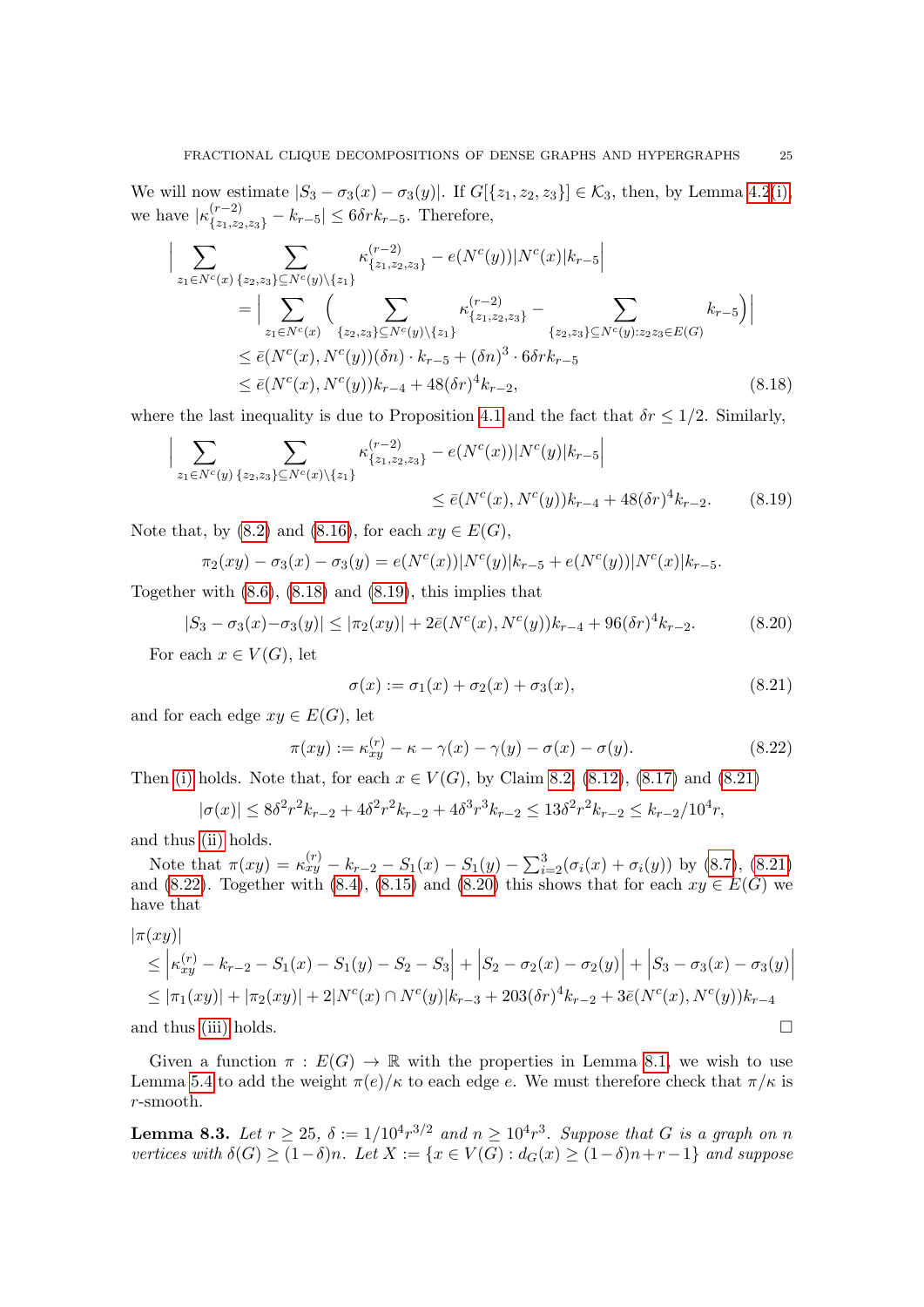that  $|X| \leq \delta(r-1)n$ . Let  $\kappa := k_{r-2} - 2\delta nk_{r-3}$  and let  $\pi_1, \pi_2 : E(G) \to \mathbb{R}$  be the functions defined in the statement of Lemma [8.1.](#page-21-1) Suppose that  $\pi : E(G) \to \mathbb{R}$  satisfies

<span id="page-25-1"></span>
$$
|\pi(xy)| \le |\pi_1(xy)| + |\pi_2(xy)| + 2|N^c(x) \cap N^c(y)|k_{r-3}
$$
  
+ 203( $\delta r$ )<sup>4</sup>k<sub>r-2</sub> + 3 $\bar{e}$ ( $N^c(x)$ ,  $N^c(y)$ )k<sub>r-4</sub>. (8.23)

Then the function  $\pi/\kappa$  is r-smooth.

*Proof.* We will show that  $\pi/\kappa$  is r-smooth using a sequence of claims. Note first, using Proposition [4.1,](#page-9-1) that  $\kappa \geq k_{r-2} - 4\delta rk_{r-2} \geq 9k_{r-2}/10$ .

<span id="page-25-0"></span>**Claim 8.4.** For each  $xy \in E(G)$ ,  $|\pi(xy)| \le \kappa/10^4$ . That is,  $\pi/\kappa$  satisfies [\(A1\)](#page-13-2) in the definition of  $\pi/\kappa$  being r-smooth.

Proof of Claim [8.4.](#page-25-0) Note that  $|N^{c}(z_1) \cup N^{c}(z_2)| = |N^{c}(z_1)| + |N^{c}(z_1)| - |N^{c}(z_1) \cap N^{c}(z_2)|$ for each  $z_1, z_2 \in V(G)$ . Therefore, for each  $xy \in E(G)$  we have by [\(8.1\)](#page-21-2) that

$$
\pi_1(xy) = (\delta n - |N^c(y)|) \sum_{z_1 \in N^c(x)} |N^c(z_1)| k_{r-5} + (\delta n - |N^c(x)|) \sum_{z_2 \in N^c(y)} |N^c(z_2)| k_{r-5} + \sum_{z_1 \in N^c(x)} \sum_{z_2 \in N^c(y)} |N^c(z_1) \cap N^c(z_2)| k_{r-5} + (\delta n - |N^c(x)|) (\delta n - |N^c(y)|) k_{r-4}.
$$
\n(8.24)

So  $|\pi_1(xy)| \leq 3(\delta n)^3 k_{r-5} + (\delta n)^2 k_{r-4}$ . By [\(8.2\)](#page-21-3), we have  $|\pi_2(xy)| \leq (\delta n)^3 k_{r-5}$ . Therefore, by [\(8.23\)](#page-25-1), Proposition [4.1](#page-9-1) and the fact that  $r^{1/2} \geq 5$ , we have

<span id="page-25-7"></span><span id="page-25-3"></span>
$$
|\pi(xy)| \le 4(\delta n)^3 k_{r-5} + 203(\delta r)^4 k_{r-2} + 4(\delta n)^2 k_{r-4} + 2|N^c(x) \cap N^c(y)|k_{r-3}
$$
  
\n
$$
\le (32(\delta r)^3 + 203(\delta r)^4 + 16(\delta r)^2)k_{r-2} + 2|N^c(x) \cap N^c(y)|k_{r-3}
$$
  
\n
$$
\le 20(\delta r)^2 k_{r-2} + 2|N^c(x) \cap N^c(y)|k_{r-3}
$$
  
\n
$$
\le k_{r-2}/10^5 + 4\delta r k_{r-2} = (1/10^5 + 4/10^4 r^{1/2})k_{r-2}
$$
  
\n
$$
\le 9k_{r-2}/10^5 \le \kappa/10^4.
$$

<span id="page-25-2"></span>**Claim 8.5.** For each vertex  $x \in V(G)$ ,  $\sum_{y \in N(x)} |\pi(xy)| \leq \kappa n/10^4 r$ . That is,  $\pi/\kappa$  satisfies [\(A2\)](#page-13-4) in the definition of  $\pi/\kappa$  being r-smooth.

*Proof of Claim [8.5.](#page-25-2)* By [\(8.25\)](#page-25-3) and Proposition [4.1,](#page-9-1) we have, for each  $x \in V(G)$ , that

$$
\sum_{y \in N(x)} |\pi(xy)| \le 20(\delta r)^2 n k_{r-2} + 2 \sum_{y \in N(x)} |N^c(x) \cap N^c(y)| k_{r-3}
$$
  

$$
\le n k_{r-2} / 10^5 r + 2 \sum_{z \in N^c(x)} |N^c(z)| k_{r-3} \le n k_{r-2} / 10^5 r + 2\delta^2 n^2 k_{r-3}
$$
  

$$
\le n k_{r-2} / 10^5 r + 4\delta^2 r n k_{r-2} \le 9 n k_{r-2} / 10^5 r \le \kappa n / 10^4 r.
$$

<span id="page-25-4"></span>Claim 8.6. We have  $\sum_{x \in V(G)} \sum_{y \in N(x)} |\pi_1(xy)| \leq n^2 k_{r-2}/10^5 r^2$ .

*Proof of Claim [8.6.](#page-25-4)* Note that, as  $10^4 \delta^2 n \ge 1$ ,

<span id="page-25-5"></span>
$$
\sum_{v \in V(G)} (\delta n - |N^c(x)|) \le \sum_{x \in X} \delta n + \sum_{x \notin X} r \le \delta^2 r n^2 + r n \le 10^5 \delta^2 r n^2. \tag{8.26}
$$

Note also that

 $\hat{x}$ 

<span id="page-25-6"></span>
$$
\sum_{y \in V(G)} \sum_{z_1 \in N^c(y)} |N^c(z_1)| \le \delta n \sum_{z_1 \in V(G)} |N^c(z_1)| \le \delta^2 n^3. \tag{8.27}
$$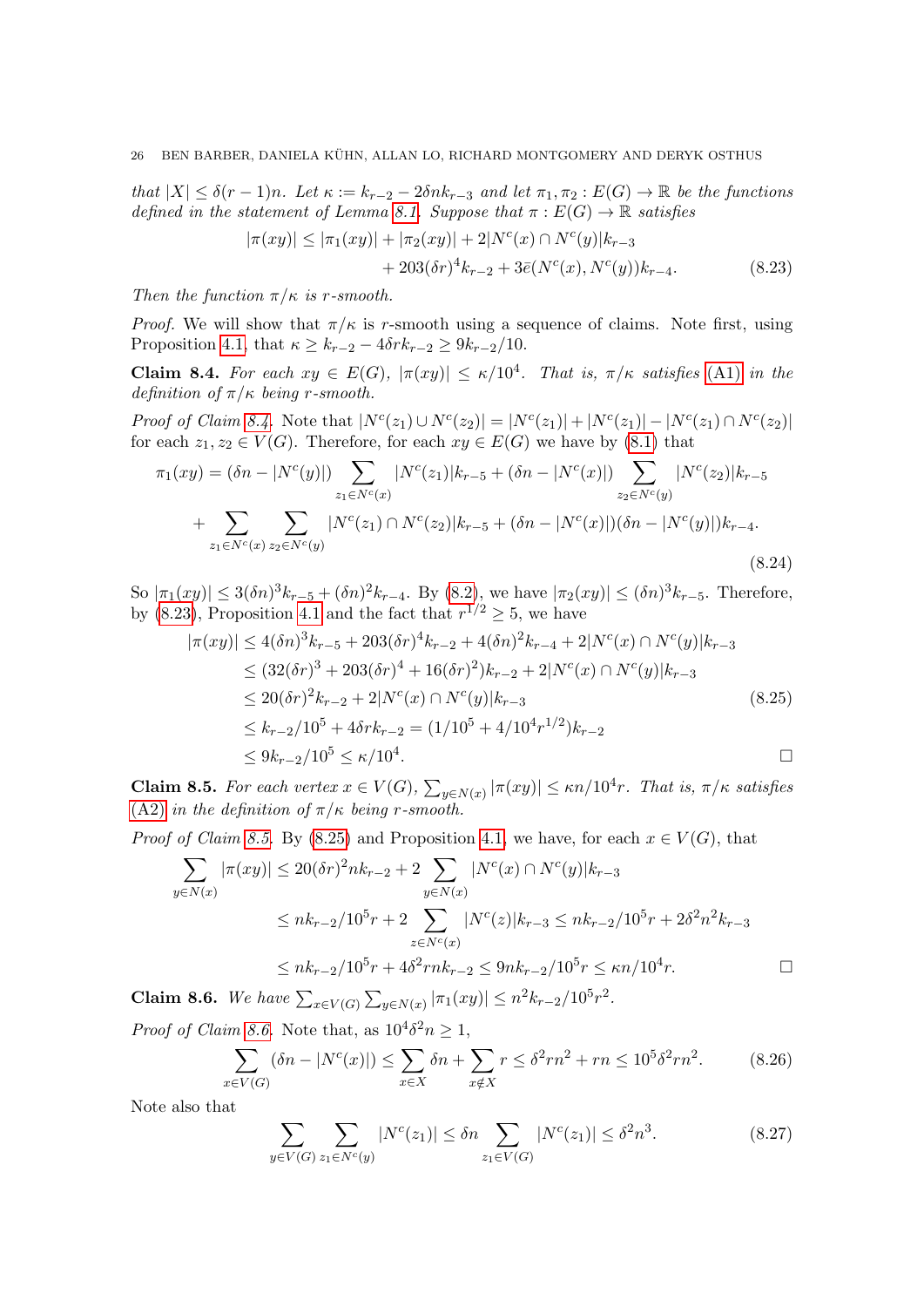Therefore, by [\(8.26\)](#page-25-5) and [\(8.27\)](#page-25-6),

$$
\sum_{x \in V(G)} \sum_{y \in N(x)} \left( (\delta n - |N^c(x)|) \sum_{z_1 \in N^c(y)} |N^c(z_1)| \right) \le 10^5 \delta^4 r n^5. \tag{8.28}
$$

Note also that

$$
\sum_{x \in V(G)} \sum_{y \in N(x)} \sum_{z_1 \in N^c(x)} \sum_{z_2 \in N^c(y)} |N^c(z_1) \cap N^c(z_2)| \le (\delta n)^2 \sum_{z_1 \in V(G)} \sum_{z_2 \in V(G)} |N^c(z_1) \cap N^c(z_2)|
$$
  
 
$$
\le (\delta n)^2 \sum_{z \in V(G)} |N^c(z)|^2 \le \delta^4 n^5 \qquad (8.29)
$$

Furthermore, by [\(8.26\)](#page-25-5),

$$
\sum_{x \in V(G)} \sum_{y \in N(x)} (\delta n - |N^c(x)|)(\delta n - |N^c(y)|) \le \left(\sum_{x \in V(G)} (\delta n - |N^c(x)|)\right)^2 \le (10^5 \delta^2 r n^2)^2.
$$
\n(8.30)

Therefore, by [\(8.24\)](#page-25-7), [\(8.28\)](#page-26-0), [\(8.29\)](#page-26-1), [\(8.30\)](#page-26-2) and Proposition [4.1](#page-9-1)

$$
\sum_{x \in V(G)} \sum_{y \in N(x)} |\pi_1(xy)| \le 2 \cdot 10^5 \delta^4 r n^5 k_{r-5} + \delta^4 n^5 k_{r-5} + (10^5 \delta^2 r n^2)^2 k_{r-4}
$$
  

$$
\le (16 \cdot 10^5 (\delta r)^4 + 8 \delta^4 r^3 + 4 \cdot 10^{10} (\delta r)^4) n^2 k_{r-2}
$$
  

$$
\le 10^{11} (\delta r)^4 n^2 k_{r-2} = n^2 k_{r-2} / 10^5 r^2.
$$

<span id="page-26-3"></span>Claim 8.7. We have  $\sum_{x \in V(G)} \sum_{y \in N(x)} |\pi_2(xy)| \leq n^2 k_{r-2}/10^5 r^2$ .

*Proof of Claim [8.7.](#page-26-3)* Note that, from [\(8.2\)](#page-21-3), for each  $x \in V(G)$  and  $y \in N(x)$ ,

$$
|\pi_2(xy)| \le (\delta n - |N^c(y)|)\delta^2 n^2 k_{r-5} + (\delta n - |N^c(x)|)\delta^2 n^2 k_{r-5}.
$$

Together with [\(8.26\)](#page-25-5) and Proposition [4.1,](#page-9-1) this implies that

$$
\sum_{x \in V(G)} \sum_{y \in N(x)} |\pi_2(xy)| \le 2n \sum_{x \in V(G)} (\delta n - |N^c(x)|) \delta^2 n^2 k_{r-5}
$$
  

$$
\le 2n \cdot 10^5 \delta^2 r n^2 \cdot \delta^2 n^2 k_{r-5} \le 10^7 (\delta r)^4 n^2 k_{r-2} \le n^2 k_{r-2} / 10^5 r^2. \Box
$$

<span id="page-26-4"></span>Claim 8.8. We have  $\sum_{x \in V(G)} \sum_{y \in N(x)} |N^c(x) \cap N^c(y)| k_{r-3} \leq n^2 k_{r-2}/10^5 r^2$ . Proof of Claim [8.8.](#page-26-4) We have that, using Proposition [4.1,](#page-9-1)

$$
\sum_{x \in V(G)} \sum_{y \in N(x)} |N^{c}(x) \cap N^{c}(y)| k_{r-3} \le \sum_{x \in V(G)} \sum_{z \in N^{c}(x)} |N^{c}(z)| k_{r-3} \le \delta^{2} n^{3} k_{r-3}
$$
  

$$
\le 2\delta^{2} r n^{2} k_{r-2} \le n^{2} k_{r-2} / 10^{5} r^{2}.
$$

<span id="page-26-5"></span>Claim 8.9. We have  $\sum_{x \in V(G)} \sum_{y \in N(x)} \bar{e}(N^c(x), N^c(y))k_{r-4} \leq n^2 k_{r-2}/10^5 r^2$ . Proof of Claim [8.9.](#page-26-5) Note that

$$
\sum_{x \in V(G)} \sum_{y \in N(x)} \bar{e}(N^c(x), N^c(y)) \le |\{(x, z_1, z_2, y) \in V(G)^4 : xz_1, z_1z_2, z_2y \notin E(G)\}| \le n(\delta n)^3,
$$

so by Proposition [4.1,](#page-9-1)

$$
\sum_{x \in V(G)} \sum_{y \in N(x)} \bar{e}(N^c(x), N^c(y)) k_{r-4} \leq \delta^3 n^4 k_{r-4} \leq 4\delta^3 r^2 n^2 k_{r-2} \leq n^2 k_{r-2} / 10^5 r^2. \quad \Box
$$

<span id="page-26-2"></span><span id="page-26-1"></span><span id="page-26-0"></span>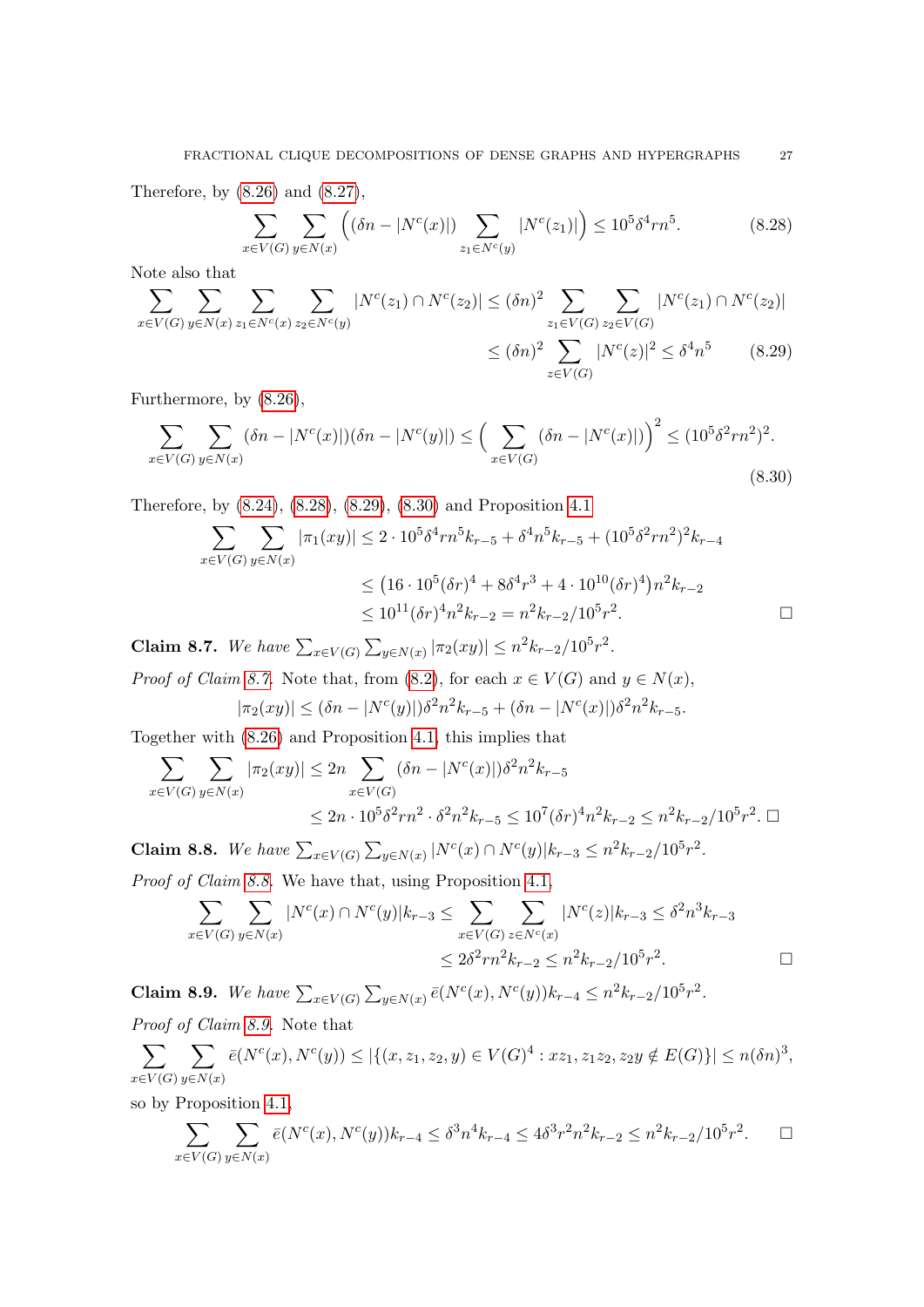#### 28 BEN BARBER, DANIELA KÜHN, ALLAN LO, RICHARD MONTGOMERY AND DERYK OSTHUS

Now [\(8.23\)](#page-25-1) and Claims [8.6–](#page-25-4)[8.9](#page-26-5) together imply that

$$
2\sum_{e \in E(G)} |\pi(e)| = \sum_{x \in V(G)} \sum_{y \in N(x)} |\pi(xy)| \leq 203(\delta r)^4 n^2 k_{r-2} + 7n^2 k_{r-2}/10^5 r^2 \leq 2n^2 \kappa/10^4 r^2.
$$

Thus  $\pi/\kappa$  satisfies [\(A3\)](#page-13-3) in the definition of  $\pi/\kappa$  being r-smooth. This completes the proof that  $\pi/\kappa$  is r-smooth.

## 9. Proof of Theorem [1.3](#page-1-2)

<span id="page-27-0"></span>We now combine our results and techniques to prove Theorem [1.3.](#page-1-2) After some initial preprocessing, we give each clique a uniform weighting before using Lemma [8.1](#page-21-1) to break down the adjustments that need to be made to the weight over each edge. We carry out the (potentially) larger adjustments using our vertex-gadgets from Lemma [7.3,](#page-19-0) while the finer adjustments are shown to be r-smooth by Lemma [8.3](#page-24-0) and can thus be made using Lemma [5.4;](#page-13-0) making these corrections gives a fractional  $K_r$ -decomposition of the graph.

*Proof of Theorem [1.3.](#page-1-2)* First note that, for  $r \leq 24$ ,  $1/10^4 r^{3/2} \leq 1/64r^3$  (with room to spare), so the result follows from Theorem [1.5](#page-2-0) with  $k = 2$ . So we may assume that  $r \geq 25$ .

Let  $\delta := 1/10^4 r^{3/2}$  and  $X := \{x \in V(G) : d(x) \ge (1 - \delta)n + r - 1\}$ . As in the proof of Theorem [6.1,](#page-15-0) we may assume that  $G[X]$  is  $K_r$ -free and that, similarly,  $|X| \leq \delta(r-1)n$ .

Let  $\kappa := k_{r-2} - 2\delta n k_{r-3}$ , and, for each vertex  $x \in V(G)$ , let

$$
\gamma(x) := (\delta n - |N^c(x)|)k_{r-3}.
$$

By Lemmas [8.1](#page-21-1) and [8.3,](#page-24-0) there are functions  $\sigma: V(G) \to \mathbb{R}$  and  $\pi: E(G) \to \mathbb{R}$ , so that the following hold.

- <span id="page-27-4"></span>(i) For each edge  $xy \in E(G)$ ,  $\kappa_{xy}^{(r)} = \kappa + \gamma(x) + \gamma(y) + \sigma(x) + \sigma(y) + \pi(xy)$ .
- <span id="page-27-5"></span>(ii) For each vertex  $x \in V(G)$ ,  $|\sigma(x)| \leq k_{r-2}/10^4r$ .
- (iii) The function  $\pi/\kappa$  is r-smooth.

By Lemma [5.4,](#page-13-0) there exists a weighting  $\omega': \mathcal{K}_r \to \mathbb{R}$  so that the following hold.

- <span id="page-27-2"></span>(iv) For each  $e \in E(G)$ ,  $\sum_{K \in \mathcal{K}_r: e \in E(K)} \omega'(K) = \pi(e)/\kappa$ .
- <span id="page-27-7"></span>(v) For each  $K \in \mathcal{K}_r$ ,  $|\omega'(K)| \leq 1/2\kappa$ .

Let  $\mathcal{A} := \{K \in \mathcal{K}_r : |V(K) \cap X| \leq r^{1/2} + 2\}$ . By Lemma [7.3,](#page-19-0) for each  $x \in V(G)$ , there is a function  $\xi_x : \mathcal{A} \to \mathbb{R}$ , so that

<span id="page-27-3"></span>(vi) If  $x \in V(G)$  and  $e \in E(G)$ , then  $\sum_{K \in \mathcal{A}} \sum_{e \in E(K)} \xi_x(K) = \mathbf{1}_{\{x \in V(e)\}}$ .

<span id="page-27-6"></span>(vii) For each  $K \in \mathcal{A}$ , and  $x \in V(G)$ , if  $i = |V(K) \cap \{x\}|$ , then  $|\xi_x(K)| \leq 80n^{i+1}/r^{i+1}k_r$ . Extend each  $\xi_x$  by letting  $\xi_x(K) := 0$  for each  $K \in \mathcal{K}_r \setminus \mathcal{A}$ . Define a function  $\omega : \mathcal{K}_r \to \mathbb{R}$ by

<span id="page-27-1"></span>
$$
\omega(K) := \frac{1}{\kappa} \Big( 1 - \kappa \cdot \omega'(K) - \sum_{x \in V(G)} (\gamma(x) + \sigma(x)) \xi_x(K) \Big). \tag{9.1}
$$

We now check that  $\omega$  gives a fractional  $K_r$ -decomposition of G.

Firstly, for each edge  $xy \in E(G)$ , by [\(9.1\)](#page-27-1), the definition of  $\kappa_{xy}^{(r)}$ , [\(iv\)](#page-27-2) and [\(vi\),](#page-27-3) and then by [\(i\),](#page-27-4) we have

$$
\sum_{K \in \mathcal{K}_r: xy \in E(K)} \omega(K) = \frac{1}{\kappa} \Big( \kappa_{xy}^{(r)} - \pi(xy) - \sum_{v \in V(G)} (\gamma(v) + \sigma(v)) \mathbf{1}_{\{v \in \{x, y\}\}} \Big) = 1.
$$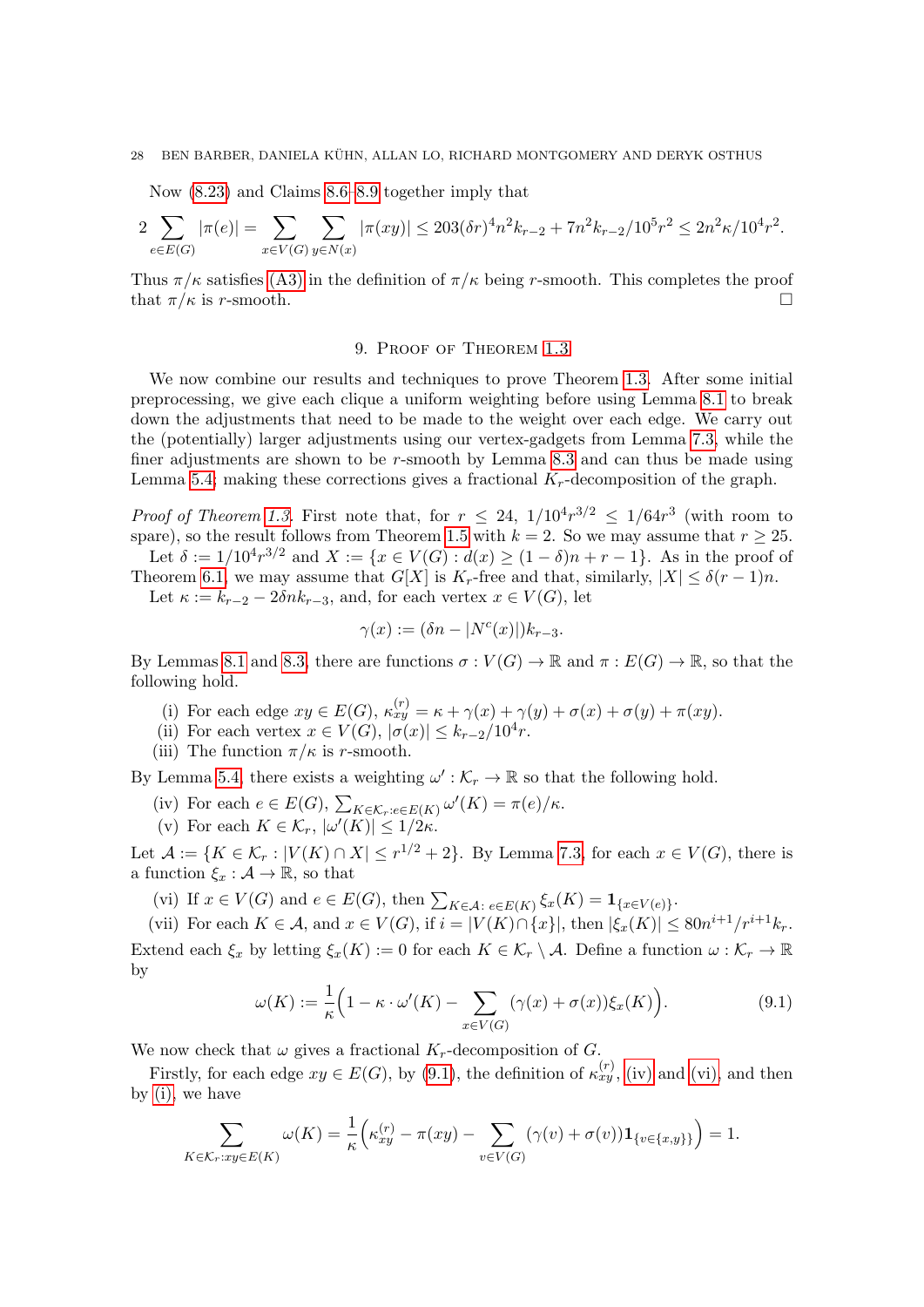Secondly note that, for each  $x \in V(G)$ ,  $|\gamma(x)| \leq \delta n k_{r-3}$ , and thus, by [\(ii\)](#page-27-5) and Proposition [4.1,](#page-9-1)

<span id="page-28-11"></span>
$$
|\gamma(x) + \sigma(x)| \le \delta n k_{r-3} + k_{r-2} / 10^4 r \le (8\delta r^3 + 4r/10^4) k_r / n^2 \le 9r^{3/2} k_r / 10^4 n^2. \tag{9.2}
$$

Furthermore, if  $x \in V(G) \setminus X$ , then  $|\gamma(x)| \leq rk_{r-3}$ , and thus by [\(ii\),](#page-27-5) Proposition [4.1](#page-9-1) and the fact that  $n \geq 10^4 r^3$ ,

<span id="page-28-12"></span>
$$
|\gamma(x) + \sigma(x)| \le r k_{r-3} + k_{r-2}/10^4 r \le (8r^4/n + 4r/10^4) k_r/n^2 \le 12r k_r/10^4 n^2. \tag{9.3}
$$

Therefore, if  $K \in \mathcal{A}$ , then, by the definition of  $\mathcal{A}$ , [\(9.2\)](#page-28-11), [\(9.3\)](#page-28-12) and the fact that  $r \geq 25$ .

$$
\sum_{x \in V(K)} |\gamma(x) + \sigma(x)| \leq \sum_{x \in V(K) \cap X} |\gamma(x) + \sigma(x)| + \sum_{x \in V(K) \setminus X} |\gamma(x) + \sigma(x)|
$$
  

$$
\leq (r^{1/2} + 2) \cdot 9k_r r^{3/2} / 10^4 n^2 + r \cdot 12r k_r / 10^4 n^2 \leq 3r^2 k_r / 10^3 n^2. \tag{9.4}
$$

Furthermore, [\(9.2\)](#page-28-11), [\(9.3\)](#page-28-12), and the fact that  $|X| \leq \delta(r-1)n$  together imply that

$$
\sum_{x \in V(G)} |\gamma(x) + \sigma(x)| \le \delta(r-1)n \cdot 9r^{3/2}k_r/10^4n^2 + n \cdot 12rk_r/10^4n^2 \le 2rk_r/10^3n. \tag{9.5}
$$

So for each clique  $K \in \mathcal{A}$ , we have

$$
\Big| \sum_{x \in V(G)} (\gamma(x) + \sigma(x)) \xi_x(K) \Big| \leq \sum_{x \in V(K)} |\gamma(x) + \sigma(x)| \frac{80n^2}{r^2 k_r} + \sum_{x \in V(G) \backslash V(K)} |\gamma(x) + \sigma(x)| \frac{80n^2}{r^2 k_r} \leq \frac{(9.4)(9.5)}{10^3 n^2} \cdot \frac{3r^2 k_r}{r^2 k_r} + \frac{30n^2}{10^3 n} \cdot \frac{80n}{r k_r} \leq 1/2. \tag{9.6}
$$

If  $K \in \mathcal{K}_r \setminus \mathcal{A}$ , then as  $\xi_x(K) = 0$  for each  $x \in V(G)$ , we have  $\sum_{x \in V(G)} (\gamma(x) +$  $\sigma(x)[\xi_x(K)] = 0$ . Therefore, by [\(9.1\)](#page-27-1), [\(v\),](#page-27-7) and [\(9.6\)](#page-28-15), for each  $K \in \overline{\mathcal{K}_r}$ ,  $\omega(K) \geq$  $(1 - 1/2 - 1/2)/\kappa \geq 0$ , as required.

#### <span id="page-28-15"></span><span id="page-28-14"></span><span id="page-28-13"></span>**REFERENCES**

- <span id="page-28-2"></span>[1] B. Barber, D. Kühn, A. Lo, and D. Osthus. Edge-decompositions of graphs with high minimum degree. Adv. Math., 288:337–385, 2016.
- <span id="page-28-9"></span>[2] B. Barber, D. Kühn, A. Lo, D. Osthus and A. Taylor, Clique decompositions of multipartite graphs and completion of Latin squares, arXiv:1603.01043, 2016.
- <span id="page-28-8"></span>[3] F.C. Bowditch and P.J. Dukes, Fractional triangle decompositions of dense 3-partite graphs, arXiv:1510.08998, 2016.
- <span id="page-28-0"></span>[4] D. Dor and M. Tarsi. Graph decomposition is NP-complete: a complete proof of Holyer's conjecture. SIAM J. Comput., 26(4):1166–1187, 1997.
- <span id="page-28-3"></span>[5] F. Dross. Fractional triangle decompositions in graphs with large minimum degree. arXiv:1503.08191, 2015. SIAM J. Discrete Math., 30(1):36–42, 2016.
- <span id="page-28-4"></span>[6] P. Dukes. Rational decomposition of dense hypergraphs and some related eigenvalue estimates. Linear Algebra Appl., 436(9):3736–3746, 2012.
- <span id="page-28-5"></span>[7] P. Dukes. Corrigendum to "Rational decomposition of dense hypergraphs and some related eigenvalue estimates" [Linear Algebra Appl. 436 (9) (2012) 3736–3746]. Linear Algebra Appl., 467:267–269, 2015.
- <span id="page-28-6"></span>[8] K. Garaschuk. Linear methods for rational triangle decompositions. PhD thesis, University of Victoria, 2014.
- <span id="page-28-10"></span>[9] S. Glock, D. K¨uhn, A. Lo and D. Osthus, The existence of designs via iterative absorption, arXiv:1611.06827, 2016.
- <span id="page-28-7"></span>[10] S. Glock, D. Kühn, A. Lo, R. Montgomery and D. Osthus, On the decomposition threshold of a given graph, arXiv:1603.04724, 2016.
- <span id="page-28-1"></span>[11] T. Gustavsson. *Decompositions of large graphs and digraphs with high minimum degree.* PhD thesis, Univ. of Stockholm, 1991.